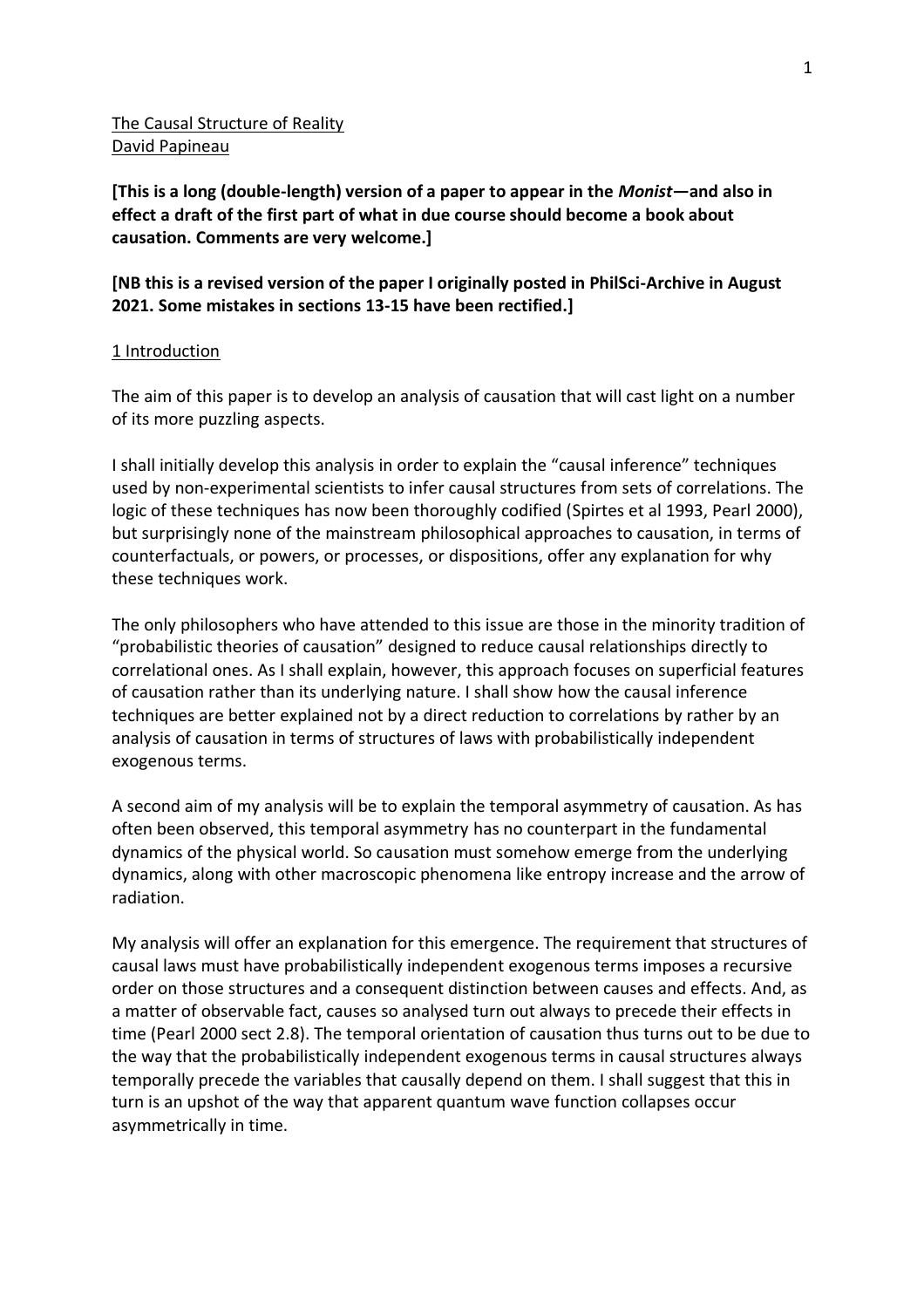A third aim of my analysis will be to understand single-case actual causation and counterfactual dependence. Over the last couple of decades, many philosophers have appealed to "causal models" to help understand these single-case relations. However, the status of these models, and in particular of the directed "structural equations" they invoke, has remained obscure. My analysis will complement this work, by offering an independent grounding for these equations.

In his "Causation" (1973), David Lewis urged that we turn away from regularity theories of causation and seek instead to ground causation in counterfactual dependence. This paper in effect represents a reversion to the older tradition of regularity theories. A central component in my analysis is the way that causally related variables are connected by laws. However, by adding the requirement that the exogenous terms in the laws be probabilistically independent, my analysis meets the main challenge that Lewis took to face regularity theories, namely that of distinguishing, among variables connected by laws, causes from effects and symptoms. (I should say that my analysis will be neutral on the nature of laws themselves. I take it to be compatible with best-systems or other Humean accounts of laws, with Armstrongian necessitarianism, and with dispositional essentialism. I shall say nothing more about lawlikeness in this paper.)

Lewis's approach requires counterfactual dependence to be metaphysically prior to causation. In the years since his original paper, however, it has become apparent how difficult it is to articulate a semantics for counterfactuals that does not itself invoke causal considerations. This is because the evaluation of many counterfactuals seems to require us to hold fixed just those facts that are not *causally* dependent on the antecedent (Schaffer 2004). By offering an independent account of the directed "structural equations" assumed by "causal models", my analysis will open the way to an explanation of counterfactual dependence that is able to appeal to independently constituted causal relations.

Lewis himself came to recognize that his analysis of causation in terms of counterfactuals could not explain the temporal asymmetry of causation without invoking a substantial further asymmetry in time, which he called the "asymmetry of overdetermination". Others in the Lewisian tradition have refined and developed this approach to causal asymmetry.<sup>1</sup> These accounts are consonant with the analysis that I shall offer, but from my perspective they start the story too late. The "asymmetry of overdetermination" is itself something that calls for explanation in a world with a symmetric fundamental dynamics. My analysis will have the virtue of showing how Lewis's asymmetry is itself a consequence of the asymmetric nature of causation.

The general plan of the paper is as follows.

<sup>1</sup> Lewis's original explanation was given in his "Counterfactual Dependence and Time's Arrow" (1979). Elga (2000) showed that Lewis's treatment was insufficiently sensitive to thermodynamic considerations and therefore wrong to view later traces as strictly *determining* earlier states. Loewer (2007) remedied this deficiency but simply assumed without any further analysis that the asymmetry of overdetermination (in the sense of "the predominance of local macro signatures of the past (but not of the future)" 317) is built into the asymmetry of thermodynamics.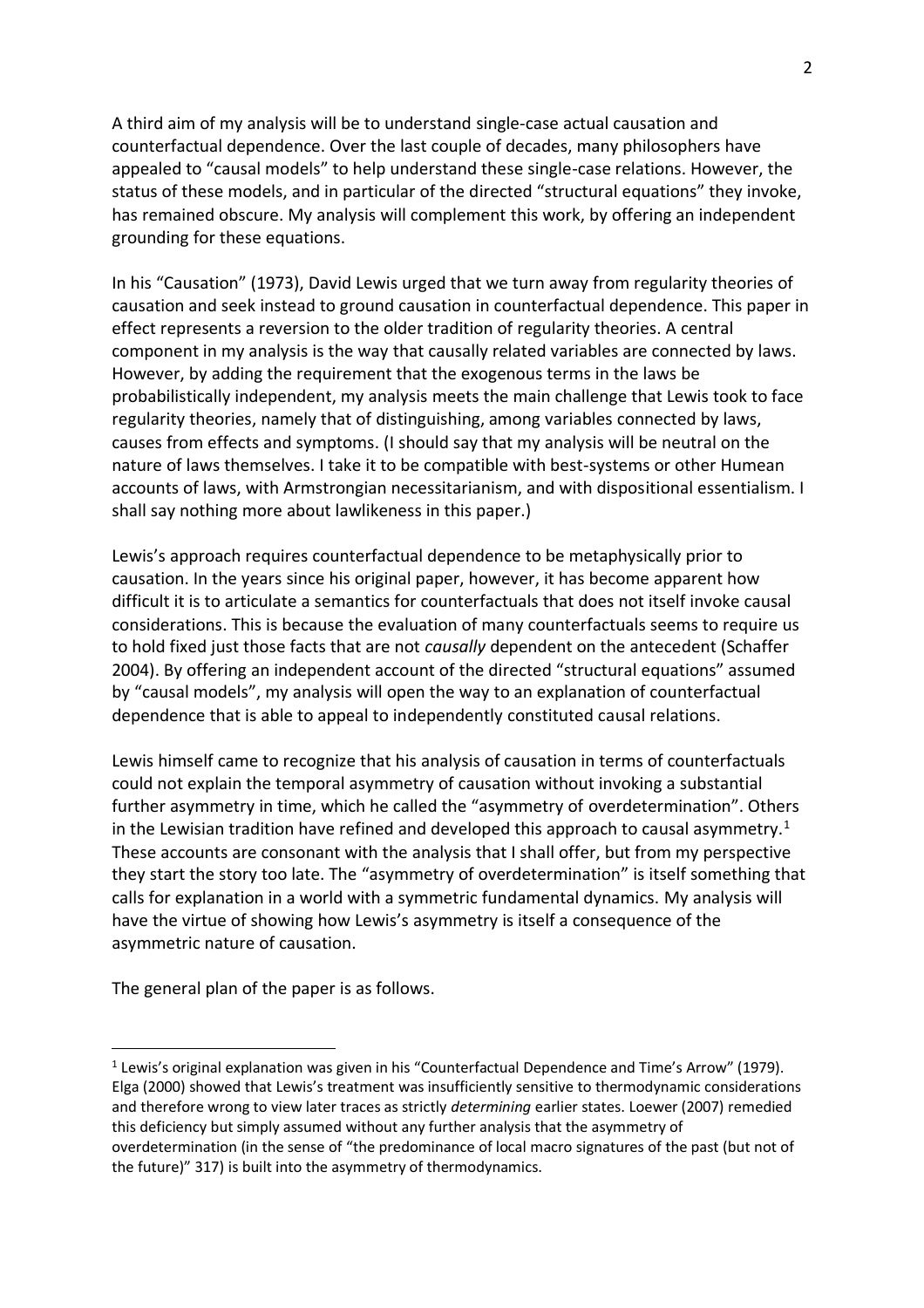Sections 2-7 outline the standard procedures for inferring causes from correlational patterns.

Sections 8-11 consider the possibility of reducing causation directly to correlational patterns and explain why this faces problems.

Sections 11-15 argue that a different analysis can also explain the correlational techniques while avoiding the problems: we need to reduce causation, not directly to observed correlations, but to underlying systems of structural equations with probabilistically independent exogenous variables.

Sections 16-18 then relate this analysis to issues of single-case causation and the relevance of causation to rational action.

Finally, sections 19-21 appeal to quantum mechanical indeterminism to account for the probabilistic independence of exogenous causal terms and hence for the temporal asymmetry of causation.

#### 2 Explaining Causal Inference

For over a hundred years epidemiologists, econometricians, educational sociologists and other non-experimental scientists have been using sophisticated statistical techniques to infer causal structures from correlational data.<sup>2</sup> It is an oddity, to say the least, that none of the main philosophical theories of causation casts any light on why these techniques work. What in the nature of causation allows such inferences to proceed? Why do causal structures have a distinctive correlational signature? As far as I know, nobody working on counterfactual, or regularity, or process, or dispositional theories of causation so much as asks this question.

Even those contemporary philosophers who do engage with the statistical causal inference techniques tend to avoid the issue. They are generally suspicious of explicit reductions and are happy to treat causation as a primitive relation. They then simply posit certain connections between causes and correlations as contingent truths, and turn away from any awkward queries about their metaphysical grounding.

One figure who is sensitive to the issue is Judea Pearl, the computer scientist who over the past few decades has done much to systematize the non-experimental study of causes. In response to the question of why causal structures display themselves in distinctive correlational patterns, Pearl is wont to say that this is "a gift from the gods"<sup>3</sup>. It is creditable

<sup>2</sup> This non-experimental tradition arguably goes back to Durkheim's *Suicide* (1897) and beyond. In the 1920s the geneticist-statisticians Sewall Wright (1921) and R.A. Fisher (1925) developed mathematical foundations for statistical causal inference. Their techniques were widely adopted by econometricians, including Nobel prize winners Trygve Haavelmo, Jan Tinbergen, Ragnar Frisch and H.A. Simon (see Pollock 2014), and also by social scientists, including Paul Lazarfeld (Lazarfeld and Rosenberg 1955) and H.M. Blalock (1967). More recently the influence of computer science has led to further codification and widespread applications: see Spirtes et al 1993, Pearl 2000, Peters et al 2017. <sup>3</sup> Pearl 2017 9, 2018 116.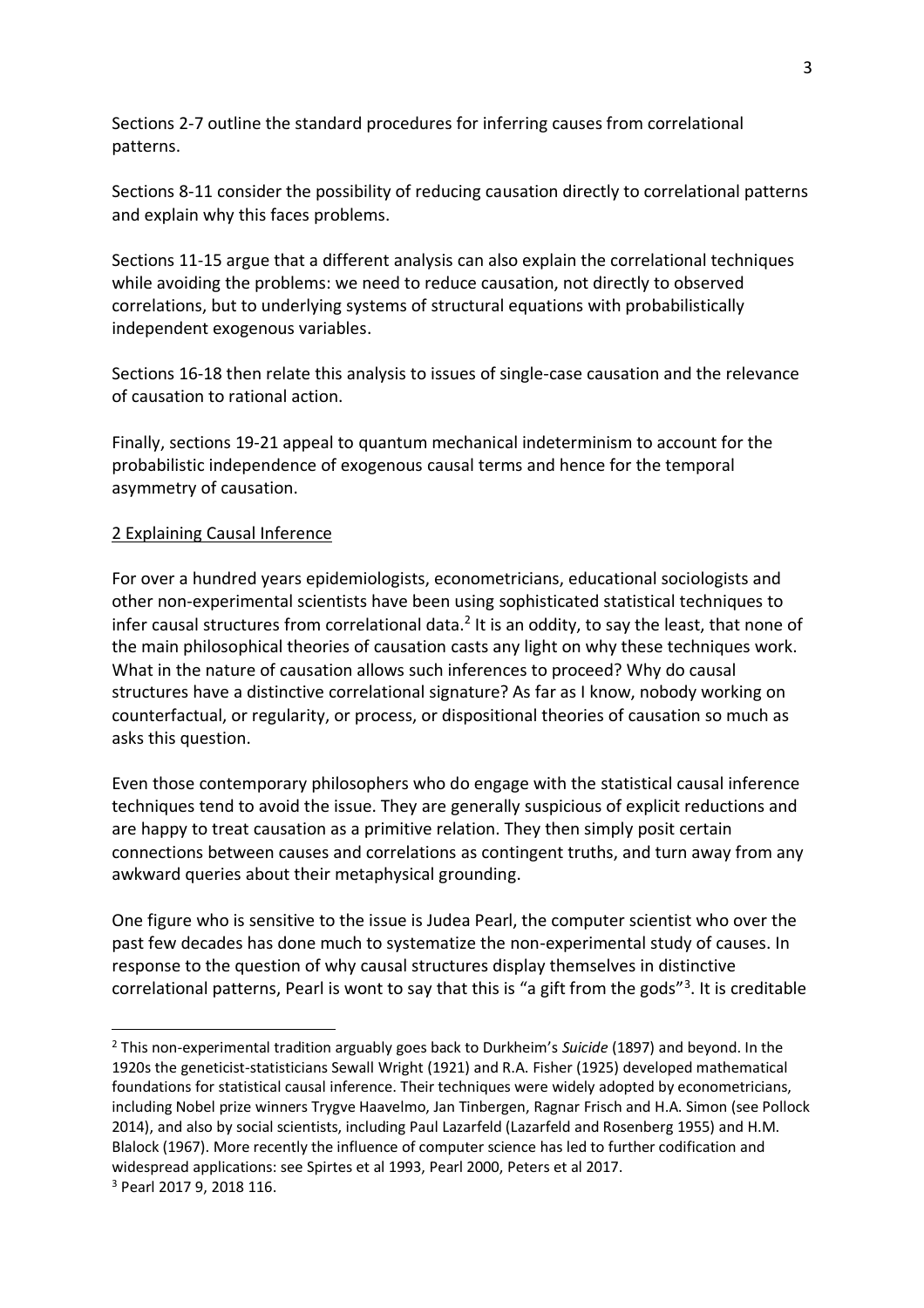that Pearl recognises the puzzle, and understandable that as a non-philosopher he is happy to thank providence for an observable signature of causal structures. But his response highlights the manifest challenge to metaphysicians. Can it just be a contingent coincidence that the casual structures line up so nicely with the correlational patterns?

The only thinkers who have addressed this issue are those philosophers in the older minority tradition of "probabilistic theories" of causation. These theories attempt to explain the inference techniques by reducing causal relationships directly to correlational ones. In the middle of the last century Hans Reichenbach (1956), I.J. Good (1961-2) and Patrick Suppes (1970) all offered variations on this theme, and more recently Wolfgang Spohn (2001), Clark Glymour (2004), and Gerhard Schurz and Alexander Gebharter (2016), and myself (Papineau 1992, 2001) have drawn on the analysis of "Bayesian networks" to develop more sophisticated versions of this strategy. However, as I shall show, this reduction proceeds too quickly. Because it ties causation directly to correlations, it cannot cope with "faithfulness failures" where correlations are misleading about causal links, nor is it able explain the relationship between probabilistic causal connections and single-case actual causation.

My strategy in this paper will be to offer a different analysis. The idea goes back to H. A. Simon and others in the 1950s and 60s (Simon 1953, Blalock 1967). It seeks to reduce causation to underlying structural equations with probabilistically independent exogenous terms rather than directly to surface correlations. By appealing to this underlying structure, this analysis will prove better able to accommodate both faithfulness failures and singlecase causation. While the importance of probabilistically independent exogenous terms is often enough mentioned by practising non-experimental scientists, it has been largely ignored by philosophers (though see Cartwright 1989, Papineau 1991, Hausman 1998). I shall show that this independence holds the key to the success of the correlational inferential techniques.

The probabilistic independence of exogenous terms in causal structures will also turn out to account for the temporal asymmetry of causation. At the end of this paper I shall show how the temporal orientation of causation is due to the way that the probabilistically independent exogenous terms in causal structures always temporally precede the variables that causally depend on them.

Much recent work on causation characterises itself as adopting an "interventionist" approach. This term covers a number of different ideas, and their detailed relation to my own analysis will have to be left to further work. By and large, though, the general interventionist programme is consonant with my approach. My attitude to this programme is not that it is mistaken, but that it does not go deep enough.

In effect, I see the interventionist programme as falling between the two options described above, namely, viewing connections between causes and correlations non-reductively as fortunate contingencies, or alternatively reducing causes directly to correlations. Thus James Woodward in his *Making Things Happen* (2003 51) specifies that X is a (total) cause of Y just in case the probability of Y would change if X were changed *by an intervention* where an intervention is defined as a way of altering X that is statistically independent of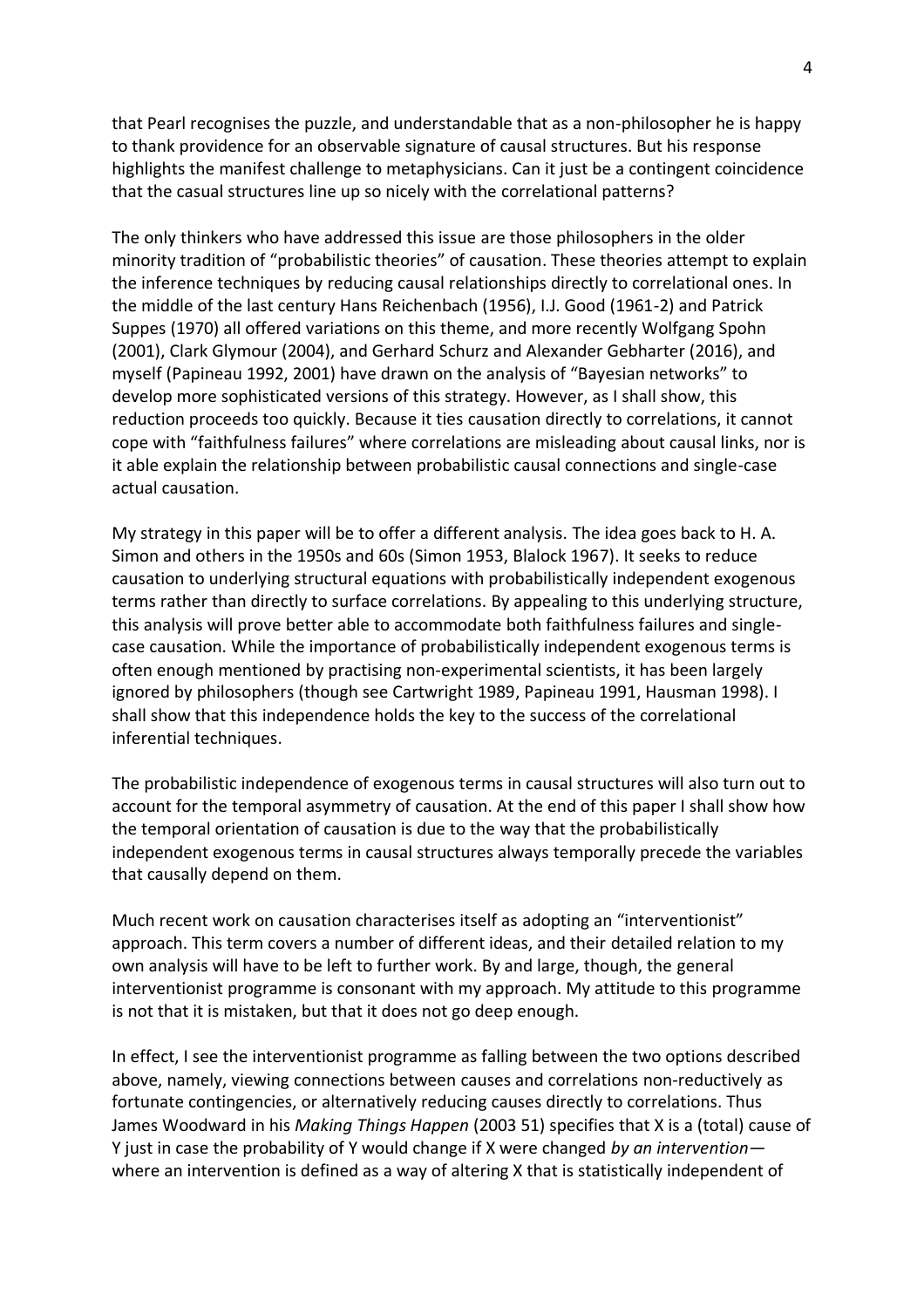the other *causes* of Y. Now, this does forge some link between correlations and causes, and thereby casts some light on the causal inference techniques (Hausman and Woodward 1999). But at the same time, it shares deficiencies with both the non-reductive and reductive options mentioned above. On the one hand, it is a moot point whether it can cope with faithfulness failures any better than the reductive option, given its equation of causation with correlation under intervention (Strevens 2007 2008, Woodward 2008). And, on the other, it does not give a full explanation for the distinctive correlational signature of causes, since it appeals circularly to causal conditions in defining an "intervention". My intention in this paper is to do better—not by dismissing the interventionist approach, but by offering a fuller analysis that can account for its successes.

## 3 A Simple Example

Let me start by illustrating the kind of statistical techniques at issue with a simple example. Suppose educational sociologists studying the effects of high schools on examination results discover that there is a positive correlation between the type of school attended (S) and examination results (E). The children attending well-funded schools tend to score better in school-leaving examinations than those from less affluent ones.

At first pass, this is some evidence that better school funding causes higher examination results.

But now suppose that the correlation disappears when we "control" for parental income. Among children with the same level of parental income (P), the children in poorly-funded schools do as well as those in highly-funded schools. As it is often phrased, P "screens off" E from S.

This further evidence now argues that school funding does not cause higher examination results after all, but that their initial correlation was rather due to their both having a common cause, higher parental income. The children in well-funded schools do better, not because of the schools, but because of other advantages deriving from rich parents. The association of schools with examination results was simply due to well-funded schools containing more such already-advantaged children.<sup>4</sup>

The overall evidence thus suggests the following casual *directed acyclic structure* ("DAS" henceforth):



<sup>&</sup>lt;sup>4</sup> I make no claims for the accuracy of this example. As it happens, the sociological evidence in the USA and the UK does suggest that school funding has surprisingly little effect on academic performance, though the issue remains much debated. See for example Dearden et al 2002 Wenglinsky 2007.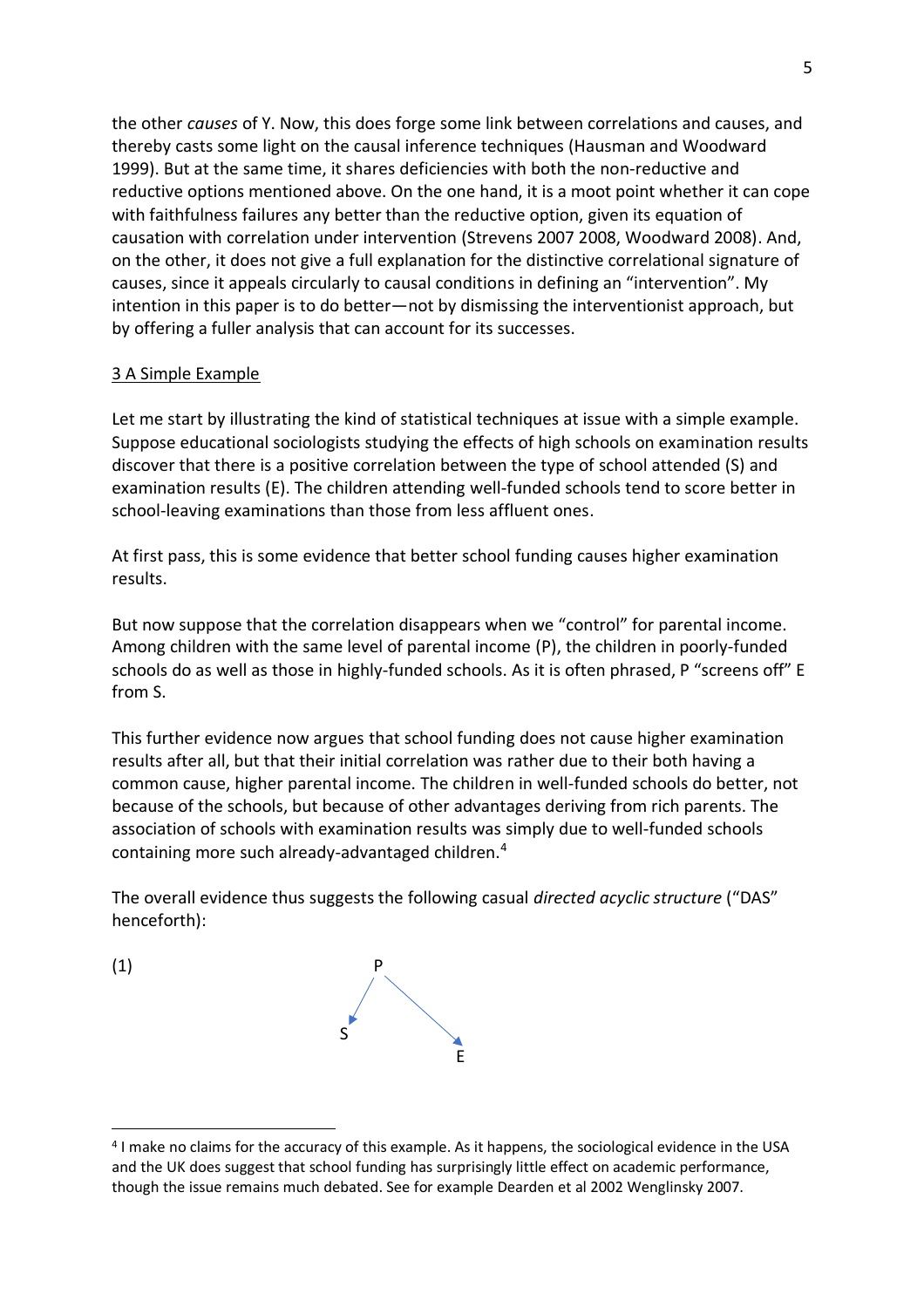In such a causal DAS, an arrow means that the variable at the head of the arrow causes the variable at the tail.<sup>5</sup> The arrows in such a DAS are required to be acyclic in the sense that that a variable can only be a causal ancestor of another if it is not also a descendant of it  $$ where "ancestor" and "descendant" have the obvious definitions in terms of arrows of causal influence.<sup>6</sup>

One issue that arises at this point is what is meant by saying that one generic variable "causes" another, in the sense in which, say, parental income might cause examination results or smoking might cause lung cancer. Such claims do not wear the meaning on their sleeve, nor is it obvious how to make them precise. Still, it will be convenient for our purposes to take the generic notion of cause as read for the time being. By the end of the paper I will be able to explain it.

This educational example of an inference from correlations to causal structure illustrates the philosophical challenge I wish initially to address. What is it about the causal relation that allows such inferences to proceed? As I said, none of the major metaphysical theories of causation so much as raise this issue.

#### 4 Correlations

Since they will figure centrally in what follows, it will be worth saying something more about *correlations* at this point. By their nature, correlations generalise over a certain type of spatio-temporal particular. For example, the particulars might be *schoolchildren*, or *towns*, or *smokers*, or *businesses*, or *ecosystems*, or any kind of repeatable such item. We are then interested in probabilistic patterns of covariation between the values of certain variables possessed by those entities. Do a child's *examination results, school funding, and parental income* predict each other? Do a town's *wealth, literacy, and number of doctors* predict each other? Do a cigarette smoker's *number a day, level of air pollution, and lung condition* predict each other? And so on.

When I say two variables X and Y are correlated, I simply mean that their probability distributions are not independent. Their joint probability distribution Pr(X, Y) is not the product of their separate probability distributions  $Pr(X)$  and  $Pr(Y)$ ). This means that the probabilities of some values of Y are sensitive to some values of X. Knowing the value of X is of some predictive significance for Y. Note that this requirement is symmetric. If X is informative about Y, then Y is informative about X.

<sup>5</sup> The more familiar coinage is directed acyclic "graph" (DAG). I have adopted "structure*"* instead to stress that my concern is with worldly relationships between worldly quantities, and not with the means by which we might represent these relationships. Relatedly, "variable" can be understood as referring to a symbol on paper or in some other medium, to a function with abstract numbers as values used to model some worldly quantity, or to the worldly quantities themselves. My focus throughout this paper will be on the last-mentioned worldly quantities.

<sup>6</sup> Throughout this paper I shall assume that variables never reciprocally cause each other. When some coarse-grained variables seem to leave this as a possibility—for example, might not *happiness* cause *health*, and *health* also cause *happiness*?—then we should switch to time-lagged versions of these variables, as in health $t_{11}$ , health $t_{2}$ , health $t_{3}$ , . . .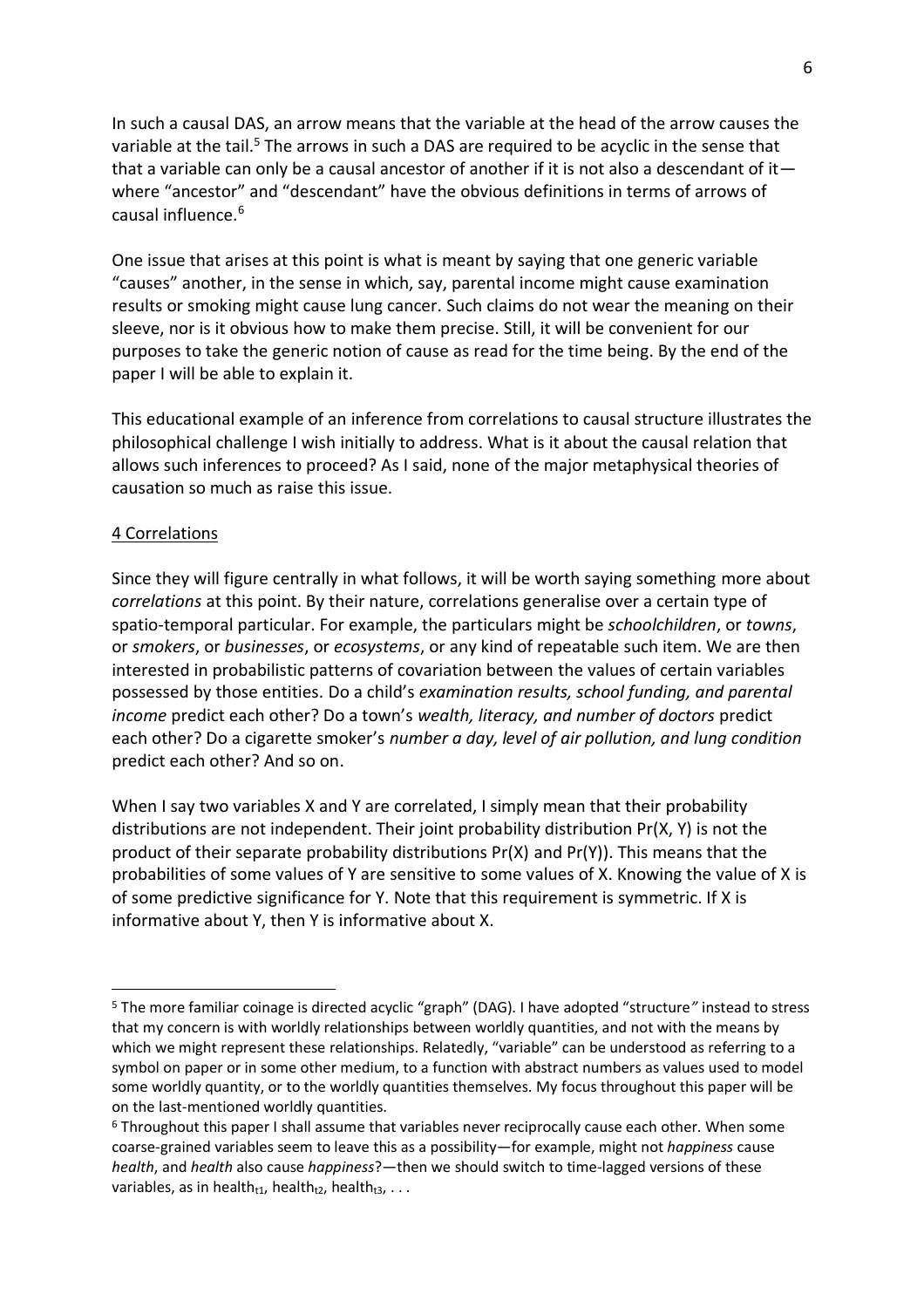For two dichotomous variables A and B, correlation is simply the requirement that Pr(A&B)  $\neq$  Pr(A)Pr(B). A and B occur together more or less often than you'd expect given their separate probabilities of occurrence. For linearly related real-valued variables, correlation is equivalent to a non-zero Pearson correlation coefficient. But correlations as I shall understand them are not restricted to just these cases. We can have non-independent probability distributions for variables with any ranges of values displaying any patterns of dependence.

When speaking of correlations in this paper, I shall always mean *population* correlations, underlying lawlike tendencies for certain types of result to occur together in a certain type of situation. Population correlations in this sense are to be distinguished from *sample* correlations. The latter are simply a finite count of how often different values of different variables occur together in some finite sample of children, towns, or whatever. Such a sample correlation can well diverge from the underlying population correlation, due to the vagaries of finite sampling.

Of course we have no epistemological route to population correlations except via sample correlations. The business of inferring population statistics from sample statistics is the subject of statistical inference. I shall say nothing about statistical inference in this paper.

We need to think of correlations as holding within a *background field*. For example, a correlation between school type and examination results won't hold for all children, whatever their circumstances, but children of a certain type, fixed by what we are taking for granted. Thus it might be taken as given that a system of social benefits is in place, that all children have access to a television, that all teachers have a tertiary educational qualification, that examination results are not determined by bribery, and so on . . . And in general any correlational study will assume that background circumstances have been fixed in ways that ensure the stability of the patterns being investigated.<sup>7</sup> (Later I shall be more specific about exactly which stable patterns matter for causal structure. It will turn out that underlying equations and probabilistic independencies are crucial, but that certain further features of correlations are not.)

## 5 Bridge Principles

As the example of school funding and examination results illustrated, it is natural to draw causal conclusions from correlational data, and much work in the non-experimental sciences does exactly that. Still, how exactly is the trick done? As we are often reminded, correlation is not causation. For a start, correlational relationships are symmetrical, while causal relationships are not. So what assumptions might allow researchers to move from the former to latter?

<sup>&</sup>lt;sup>7</sup> In real correlational studies, this kind of specification will standardly be left implicit. While researchers might take care to ensure that their samples are representative of some group—Californians, say—they won't normally pause to specify which properties of that group matter, and will at best identify them implicitly—as those properties required for their findings to hold good. (Often enough, though, this issue is forced into the open by questions of "external validity"—how far should we expect the findings for California to apply elsewhere, and if not why not?)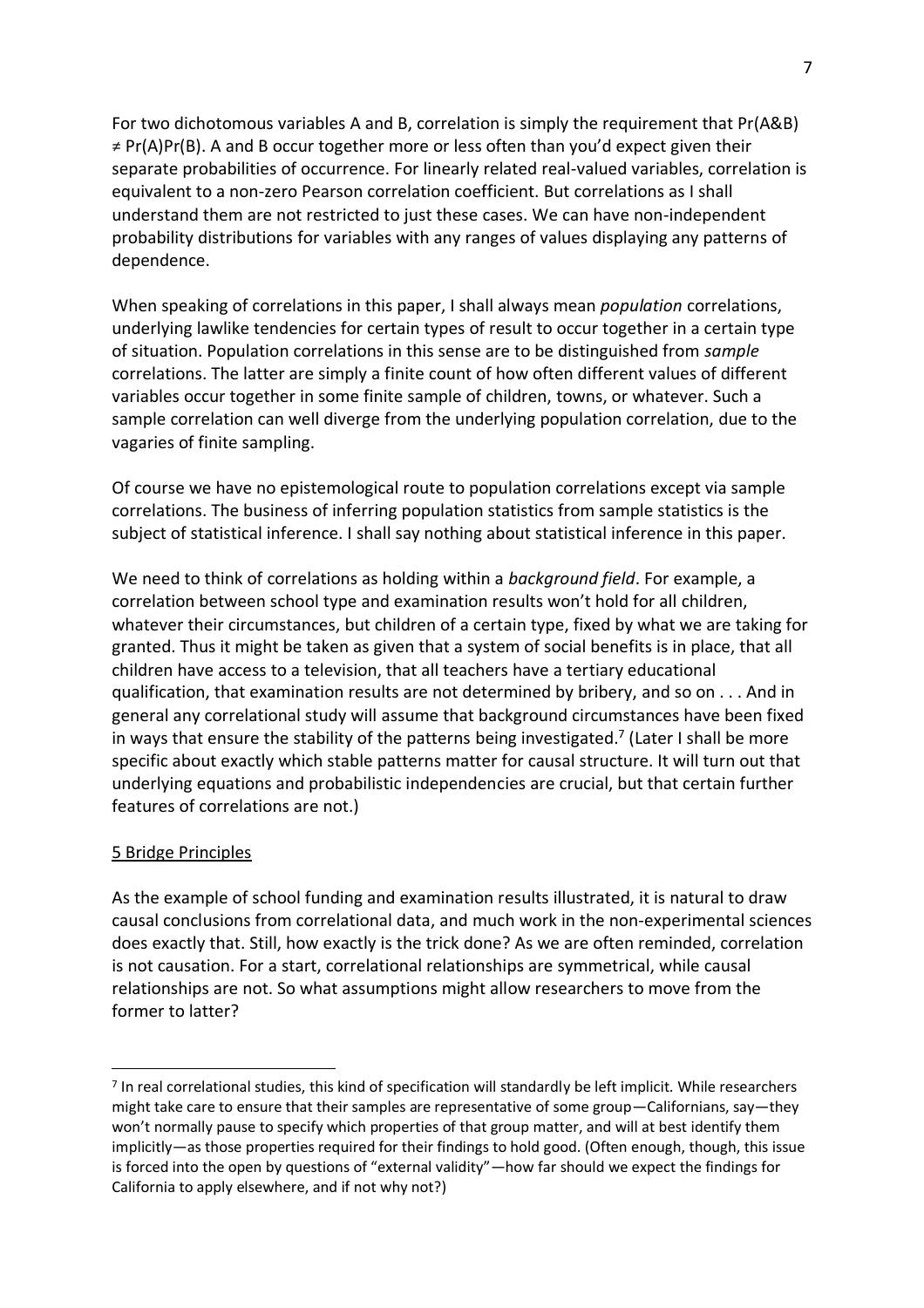Recent work in the "Bayesian network" tradition has done much to codify the assumptions that enable non-experimental scientists to extract asymmetrical causal structures from sufficiently rich set of correlations (Spirtes et al 1993, Pearl 2000, Peters et al 2017). In this section and the next two, I shall articulate these assumptions and explain their inferential power, taking their acceptability as given. Once we are clear about how they work, we can then turn to questions about their truth and metaphysical status.

It will be convenient in what follows to say that two variables X and Y are *causally linked* if X causes Y (possibly indirectly via intermediaries), or Y causes X (again possibly indirectly), or X and Y have a (possibly indirect) common cause—but not if X and Y only have a common effect.

Inferring causes from correlations hinges on two kinds of principles—I shall call them "bridge principles" henceforth. On the one hand are a pair of principles licensing moves *from* correlations *to* causes, and on the other a pair licensing moves *from absence* of correlation *to absence* of causes. (The former pair are often presented together as the "Causal Markov Condition" and the latter pair together as the "Faithfulness Condition". But it will be more illuminating to unpack them as follows.)

Let us start with the former pair of correlation-to-cause principles. First and simplest is what I shall call the *Linkage Principle*:

(2) If two variables are correlated, then they must be causally linked.

And to this can be added a *Conditional Linkage Principle*:

(3) If two correlated variables remain conditionally correlated after we control for other variables {X}, then they must be casually linked by one or more paths that do not go via {X}.

These two principles specify that correlations always indicate a causal link: correlated variables must either be related as cause and effect or they must have a common cause. Moreover, correlations that persist even after controlling for other variables indicate casual links that that by-pass those controlling variables.<sup>8</sup>

<sup>8</sup> The Causal Markov Condition says:

<sup>(4)</sup> In any directed acyclic structure of causal relationships, any variable will be probabilistically independent of every other variable (apart from its own causal descendants) conditional on its causal parents. (Cf Spirtes et al 1993 54)

A "structure of causal relationships" should here be understood to include any set of causal relationships abstracted from reality. The Causal Markov Condition is only plausible if such structures are further understood to require that no common causes of included variables be omitted (for reasons elaborated in section 7 below). So understood, and supposing there are no further requirements on causal structures beyond these (but see section 19 below), (2) follows because any two causally unlinked variables can feature as parentless in a causal structure, and so must be uncorrelated, while (3) follows because, in the absence of any links between the two variables that don't involve  $\{X\}$ , controlling for  $\{X\}$  would screen off the correlation.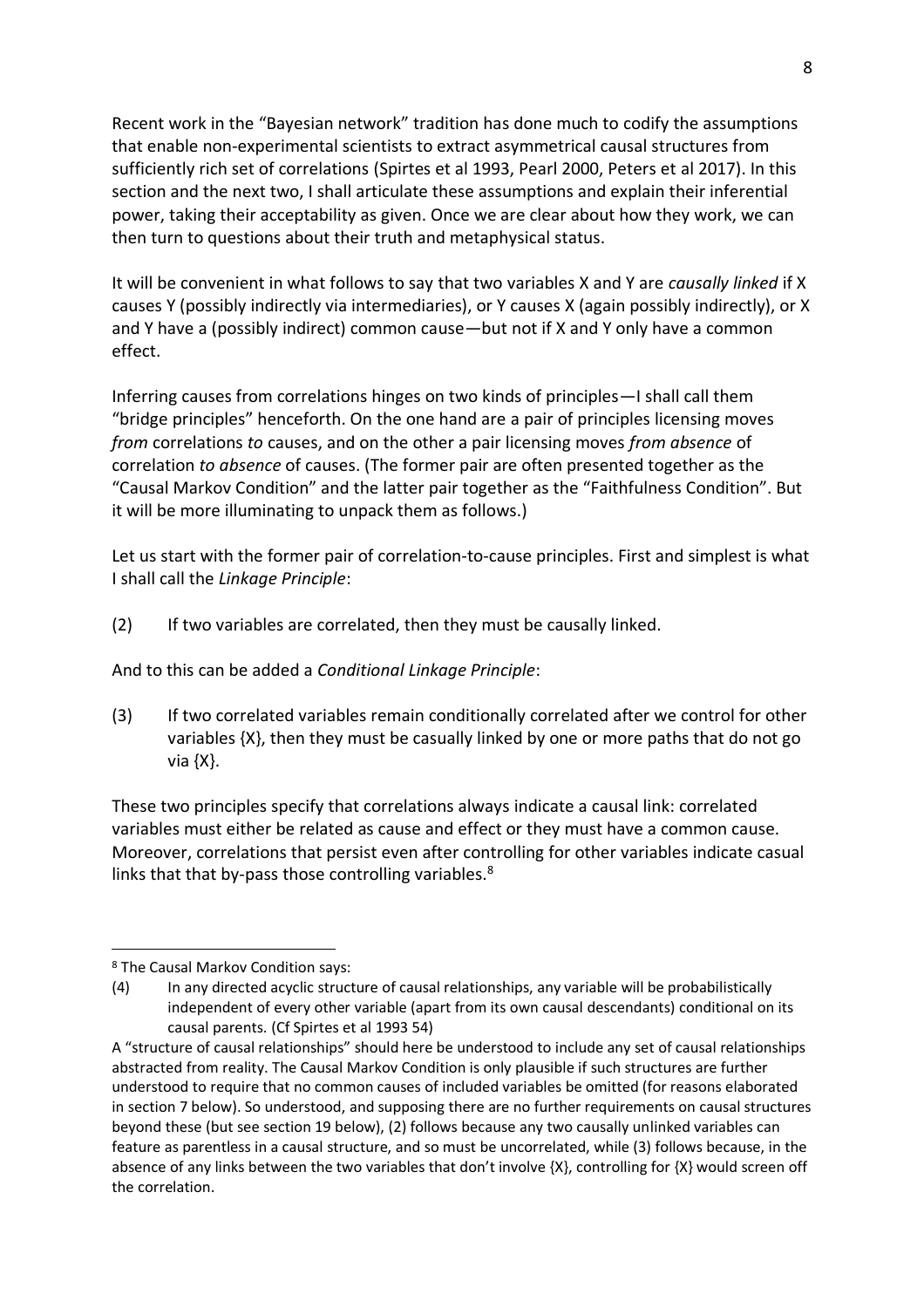These two principles are already enough to facilitate certain inferences from correlations to causes. Consider our educational example again. P, S and E were all pairwise correlated. So, by the Linkage Condition (2), they must all be pairwise causally linked.

But the principles (2) and (3) only take us so far. They tell us we can infer causal linkages from correlations. However we also want to be able to infer *absence* of causal linkage from *absence* of correlations. In the literature this is normally accommodated via a "Faithfulness Condition", but once more we will do better to focus on two perspicuous consequences.

First, an *Unlinkage Principle*:

(5) If two variables are uncorrelated, then they are not causally linked.

Second, a *Conditional Unlinkage Principle*:

(6) If two correlated variables become conditionally uncorrelated when we control for other variables {X}, then they are not causally linked by any chains of variables that do not contain any of {X}.

These two principles now tell us that variables that are *not* correlated are *not* causally linked: they can't cause each other or have a common cause. Moreover, two variables that cease to be correlated when we control for other variables cannot be linked in any ways that by-pass those controlling variables.<sup>9</sup>

In our educational example, P screens off E from S. So, by the Conditional Unlinkage Condition (6), the link between S and E must go via P.

This now further narrows down the causal possibilities. True, this does not yet uniquely determine the structure (1), with P as the common cause of S and E, that I initially suggested as the natural causal interpretation of the correlations. For, even given the four posited principles, the given correlations are also consistent with these two further DASs:



<sup>9</sup> The Faithfulness Condition can be stated:

<sup>(7)</sup> There are *no more* unconditional and conditional independencies than are required by the Causal Markov Condition. (Cf Spirtes et al 1993 56.)

<sup>(</sup>This principle is so-called because it requires probabilistic independencies to be *faithful* to the underlying causal structure. If an unconditional or conditional correlation is zero, then that must be because there is no corresponding causal link.)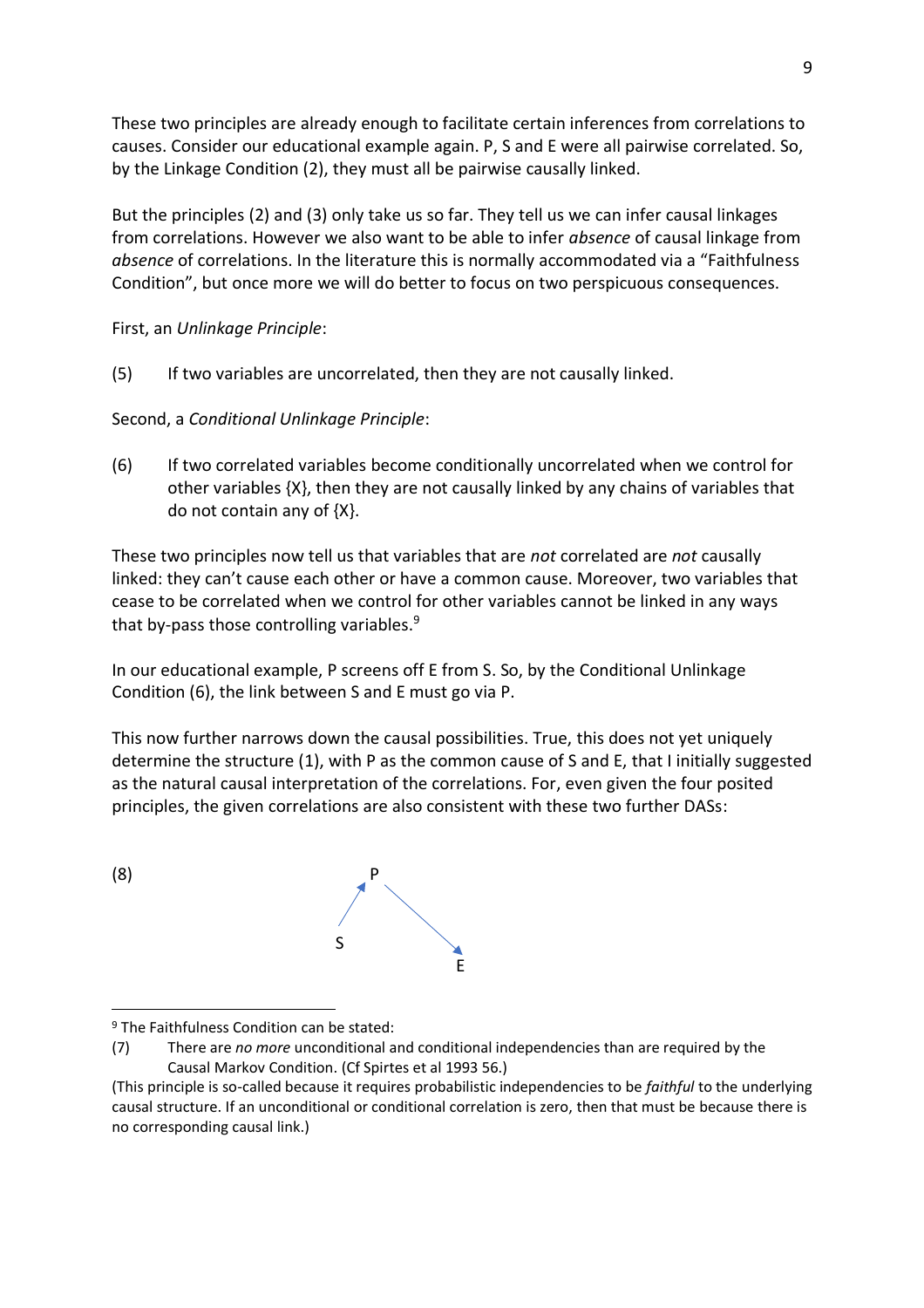

Still, these three structures are the only options consistent with the correlations according to the bridge principles

What about the unresolved choice between (1), (8) and (9)? This can't be decided by the correlations between P, S and E, but it might well be resolved if we knew the correlations between these and some further observed variables. Suppose for example that we observed some A that was correlated with S but independent of P, and also some B that was correlated with E but again independent of P. Then we would be led to conclude that the structure of equations must be:

(10)



The logic here would be that A and P must be unlinked causes of S, since they aren't correlated with each other but are both correlated with S, and similarly that B and P must be unlinked causes of E.

## 6 The Power of the Bridge Principles

I shall refer to (2), (3), (5) and (6)—equivalently the Causal Markov and Faithfulness Conditions—as the "bridge principles" henceforth. (In summary form, to repeat, these simply say that two variables are causally linked if and only if they are correlated, with the correlations being screened off if and only if we control for causally linking intermediaries.)

We have just seen one example in which these bridge principles suffice to determine a causal order among a set of correlated variables. While the correlations among our initial three P-S-E variables left their causal relationships underdetermined, the indeterminacy was resolved when we brought in correlations with two further variables.

This example illustrates a principle that can be proved in full generality. Whenever the correlations between some set of variables do not suffice for the bridge principles to fix their causal relationships uniquely, there will always be possible correlations involving further possible variables that will so suffice.<sup>10</sup>

and

<sup>10</sup> Theorem 4.6 Spirtes et al 1993 94.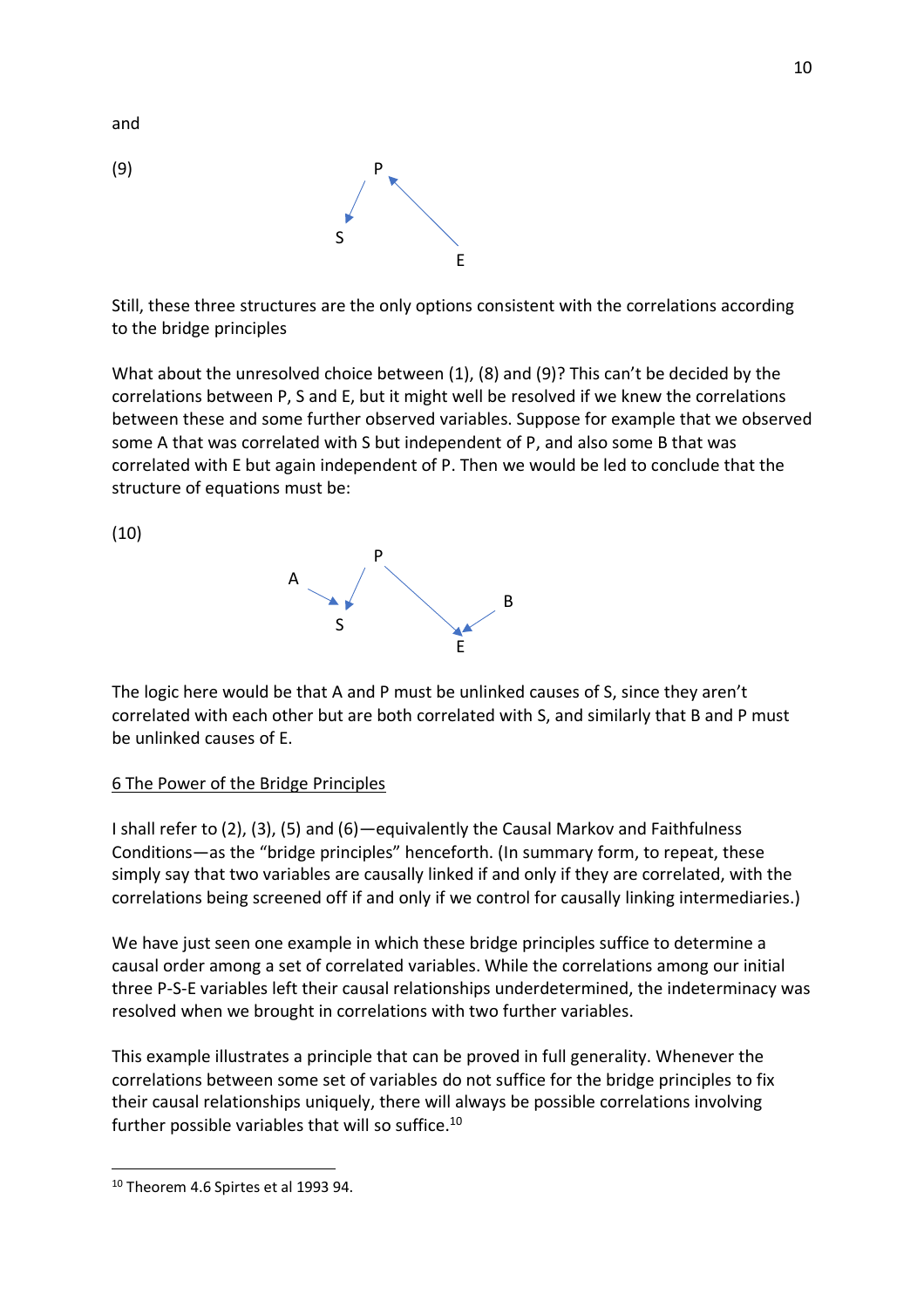Let me observe at this point that when the bridge principles do so fix causal order, they do so without resorting to any information about the temporal ordering of the relevant variables. Yet we can expect that, when they do fix causal order, the variables identified as causes will in reality always precede their effects in time. If this is so, this must be because this temporal ordering of variables is implicit in the empirical correlations displayed by causally related sets of variables. The arrangement of correlations is itself asymmetrically distributed in time. This augurs well for the project of understanding how the temporal asymmetry of causation can emerge in a world with a temporally symmetric fundamental dynamics.

Of course, empirical researchers don't always need to infer their causal conclusions from correlations alone. In practice they will standardly narrow down the causal possibilities and simplify their inferential task by helping themselves to prior causal knowledge, courtesy of common sense or the temporal ordering of variables. So for example, in our initial example, they would quite sensibly have taken it as given that temporally later examinations E results cannot cause earlier school type S or earlier parental income P. However, as we have seen, this kind of assistance from common sense or temporal ordering is by no means essential.

Philosophers sometimes emphasize how particular sets of correlations can leave causal structure undetermined even given the bridge laws, as did the original S-P-E correlations in our example, and how empirical researchers will standardly invoke prior causal knowledge to resolve the indeterminacy<sup>11</sup>. These points are of course true, but they should not be allowed to obscure the mathematical fact that in such cases richer sets of possible correlations would always suffice to fix causal order on their own. (Whether reality will always provide such richer sets of correlation is of course a further question, to be decided by the empirical facts rather than mathematical proof. We shall return to this issue at various points below.)

## 7 Including Common Causes

So the bridge principles allow us to infer unique causal structures from sufficiently rich sets of conditional and unconditional correlations. This might suggest the reductive idea, associated with "probabilistic theories of causation", that there is nothing more to causal relations than the patterns of correlation from which they can be inferred via the bridge principles. In effect, this would be to view the bridge principles as necessary truths that encode the way that causal relations are implicit in correlational structures.

<sup>11</sup> Thus Christopher Hitchcock's *Stanford Encyclopedia of Philosophy* article on "Causal Models" (2018) has a section ("4.4 The Identifiability of Causal Structure") about the way correlations plus bridge principles can underdetermine causal structure, but omits to mention that such indeterminacies are always in principle resolvable by further possible correlations. Even more strikingly, James Woodward's *Stanford Encyclopedia of Philosophy* article on "Causation and Manipulability" (2016) has a section ("5. Structural Equations, Directed Graphs and Manipulationist Theories of Causation") in which he offers a purported example of two different causal structures that "imply the same exactly the same facts about the patterns of correlations that obtain among the measured variables", when in truth one implies a conditional null correlation that the other doesn't.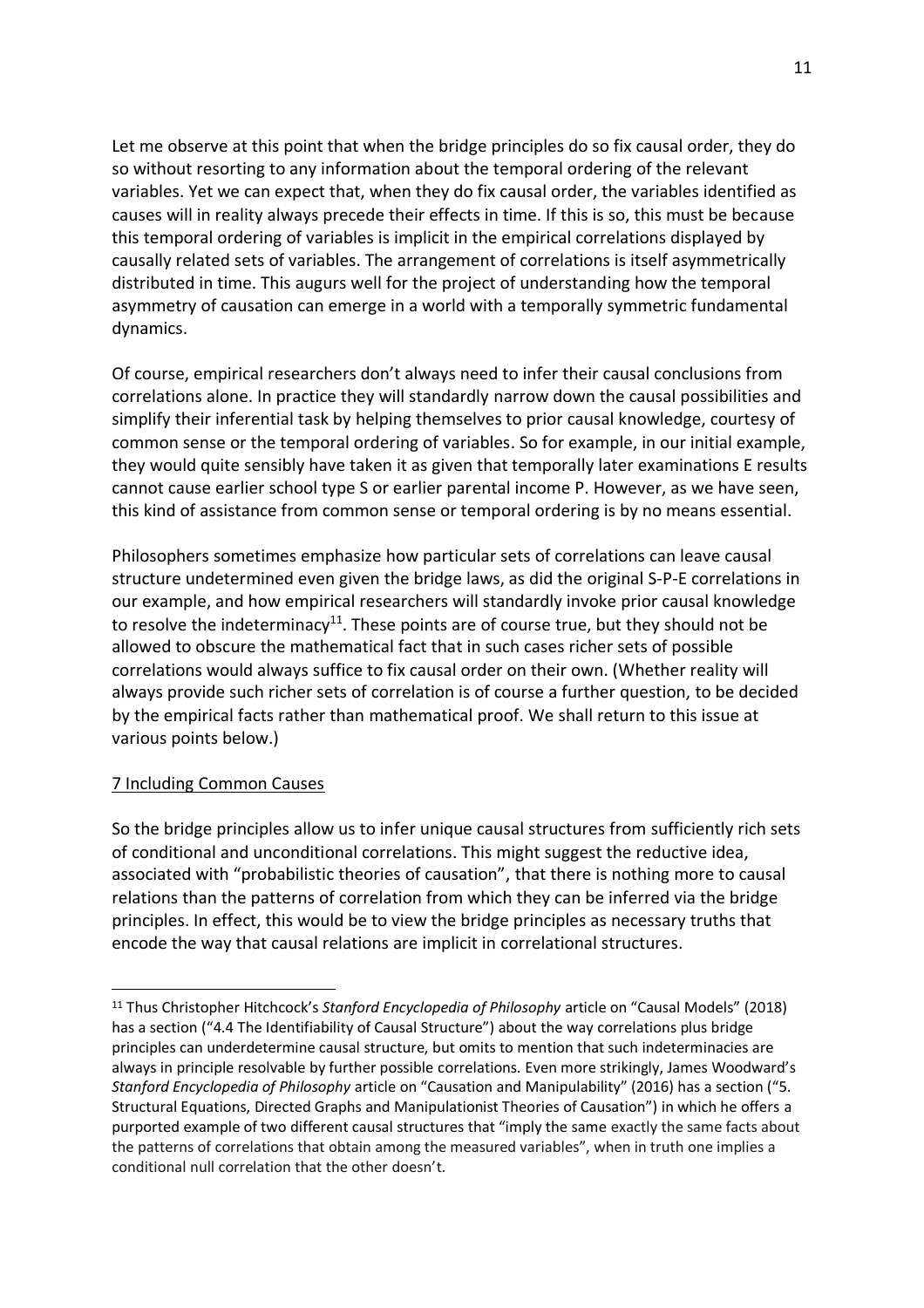I shall explore this idea further in the next section. But first an immediate issue must be addressed. Our examples so far, and the general theorem mentioned in the last section, have all involved the use of the bridge principles to infer causal conclusions from correlations among some *limited set of variables* (from some coarse-grained "model" of reality, as it is often phrased). But this leaves it open that a causal order so determined might be overturned if the set of variables were expanded. This possibility clearly threatens the idea that causal relations are nothing over and above the correlational patterns that imply them. After all, our aim is to analyse the nature of *real* causal relations, not of *apparent* causal relations *relative to* an arbitrary selection of variables.

This worry is by no means an idle one. Suppose that, in the way described earlier, the correlations among some {A, B, S, P, E} determine:

(10)



Despite this unique determination of a causal order by the correlations, it remains perfectly possible that in reality P does not cause S, but rather both are effects of some further G. (Imagine, not entirely implausibly, that parental income P per se has no effect on school type S, but that both are effects of grandparental income G.) In that case, the correlations among {A, B, S, P, E} would remain just as observed, but the bridge-principle driven conclusion that P causes S would simply be wrong, and the true structure would be:

 $(11)$ 



However, while this kind of reversal is certainly possible, its significance is limited. To see why, note that bringing in extra variables will not itself alter the correlations among the variables in some original set. For example, expanding the analysis by including G won't stop P being systematically correlated with S. At most, extra variables will screen off correlations that weren't screened-off in the original variable set—with the result that, if we now apply the bridge principles to the expanded set of variables, any such newly exposed screening off will indicate that causal links presented as direct by the original set are in fact only indirect causal links.

Now, indirect causal links are of two kinds—either one variable causes another via an intermediary, or two variables have a common cause. In the first kind of case, expanding our variable set will not really have overturned any causal conclusion, since it will only have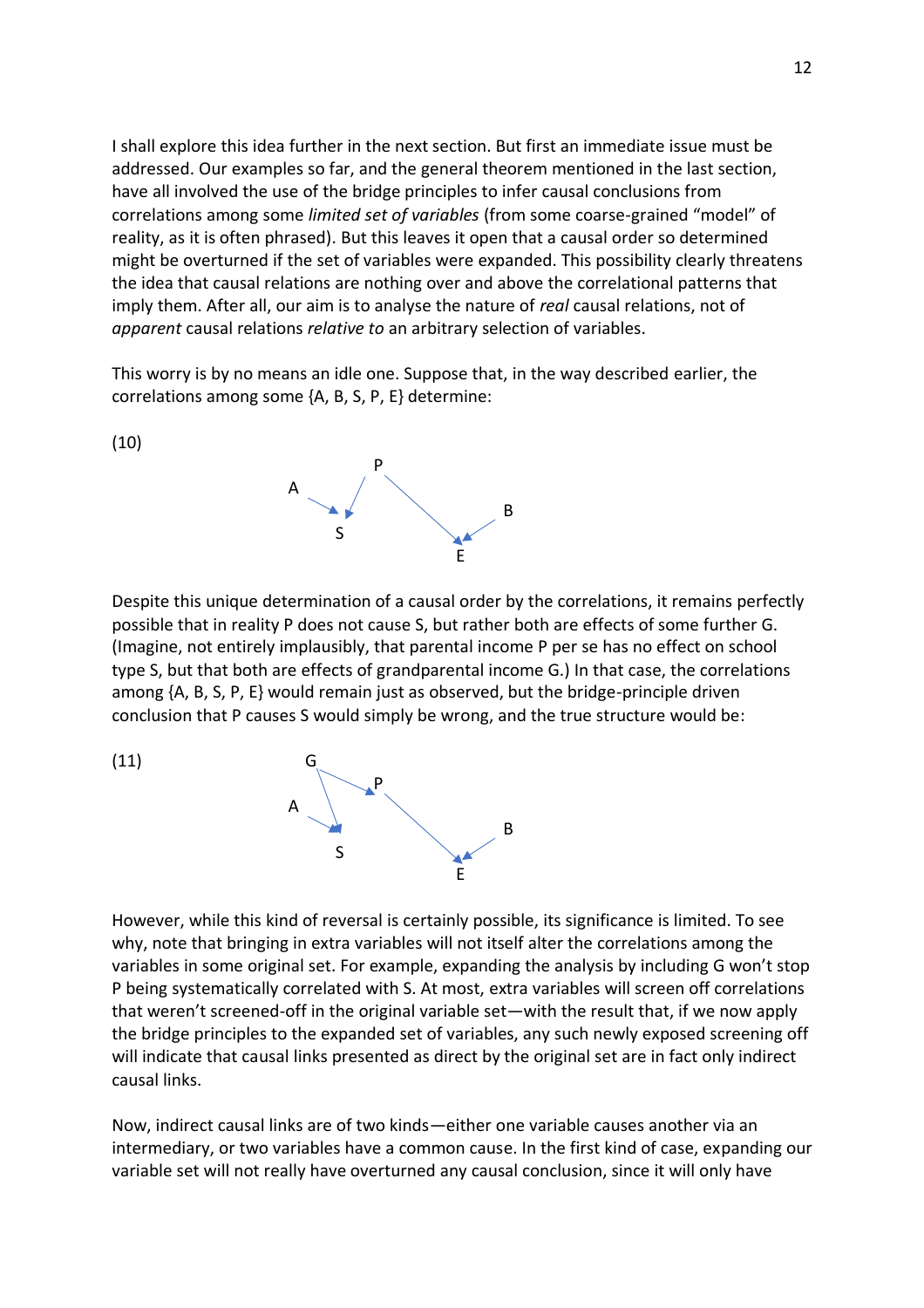shown that some causal link proceeds via intermediaries, as would in any case have been assumed. So it is only the second kind of case, where the extra variable turns out to be a common cause of two variables in the original set, that the casual verdicts delivered by the original correlations will be reversed.

This now shows that there will be no overturning of verdicts delivered by the bridge principles as long as we have a *causally sufficient* set of variables, in the sense of a set that does not omit any variables that turn out on expansion to be common causes of variables included in the original set. And this now opens the way to the reductive probabilistic project once more. A revised reductive suggestion would now be that causal relations are nothing over and above those patterns of correlation that imply them, courtesy of the bridge principles, in any *causally sufficient* set of variables. (Would not the need to specify *causal* sufficiency here render this suggestion inadmissibly circular as a reduction of causation? But this specification can be finessed away. We can simply say causal relations are nothing over and above the patterns of correlation that imply them in sets of variables whose verdicts are not overturned by the inclusion of further variables.)

These theoretical points prompt some obvious practical questions. Even if it is taken as given that the underlying reality satisfies the bridge principles<sup>12</sup>, will non-experimental researchers ever know that they have included enough common causes in their analysis? This is of course a real worry. Practical researchers seeking to derive causal conclusions from survey-based correlational premises are always open to the worry that they have failed to include all "confounding variables" in their analysis. Still, it is not clear that this worry cannot be assuaged by systematic enough research. We will do well to remember the reallife history of the smoking-cancer link, in which researchers painstakingly showed that the correlation remained even after controlling for all plausible candidates for common causes, and were in this way able to mount a convincing case that the original correlation was genuinely causal. This case argues that it will often enough be practically possible, given thorough research, for non-experimental researchers to identify the true causal relationships between variables. $13$ 

## 8 Not A Gift from the Gods

I take myself now to have outlined the general logic that non-experimental researchers use to infer causal structures from correlational premises. When they draw causal conclusions from correlational premises, they do so by applying the bridge principles to unconditional

<sup>&</sup>lt;sup>12</sup> The idea of "underlying reality" satisfying the bridge principles needs to be understood in terms of a level of variable inclusion at which the bridge principles are satisfied and beyond which they stay satisfied. This understanding in effect equates real causal structure with causal structure *in the limit*. Note that some such limiting notion of causal structure will be needed anyway if causation is dense, and direct causation at a coarse-grained level therefore always becomes indirect at finer levels.

<sup>&</sup>lt;sup>13</sup> An alternative way for researchers to deal with the danger of confounding variables is of course to conduct a *randomized trial*. Instead of carefully surveying all possible common causes of putative cause X and effect Y, they forcibly decorrelate X from other causes of Y by experimentally assigning it to subjects at random, with the aim of ensuring that any remaining cause-effect correlation will be a genuine causal one. For more on the logic of randomized trials see footnote 18 below.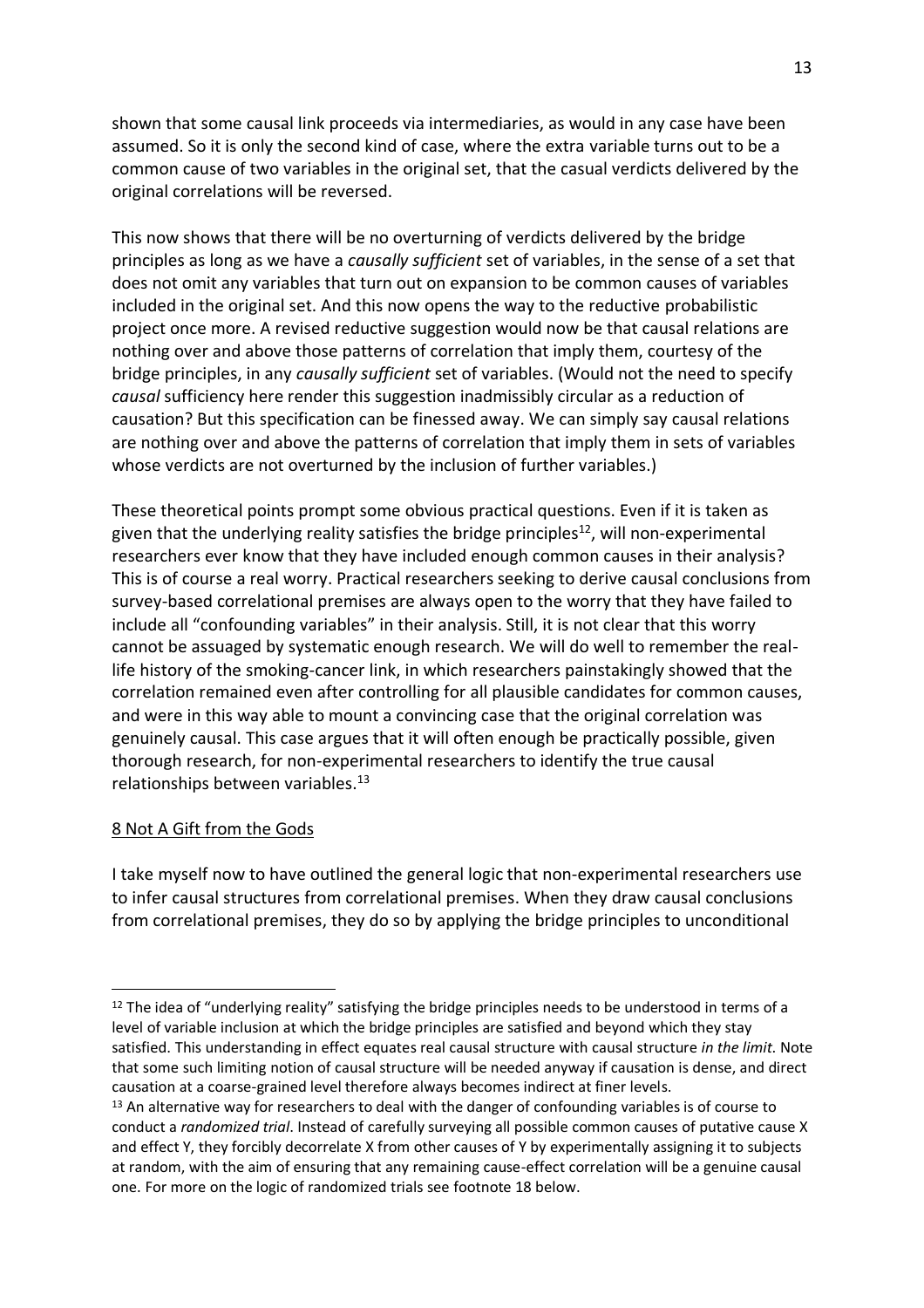and conditional correlations among sets of variables, on the assumption that they have made these sets inclusive enough not to omit any common causes of those same variables.

As I said, there is room to question whether the bridge principles are unexceptionally true. I shall consider some such queries shortly. Still, unless we are willing to dismiss a vast body of well-respected research as groundless, we need to accept that the bridge principles contain at least some approximation to reality.

So let us now return to the question raised earlier. What in the nature of causation accounts for our abililty to infer causal structures from correlational structures in the way licensed by the bridge principles? In short, why does causation display itself in correlational signatures?

One possibility here would be to view the bridge principles simply as contingent truths. One this view, causal facts are one thing, correlational facts another. In the actual world we discover that the two sets of facts line up together, but there is no metaphysical reason why this should be so. As far as their natures go, causal and correlational facts are not guaranteed to march in step. It would be metaphysically possible to have the causal patterns without the correlational ones and vice versa.

This is the attitude expressed by Judea Pearl 's offer of thanks for "a gift from the gods". We should count ourselves lucky that we live in a universe where the causal arrows happen to have a correlational signature. The gods didn't have to arrange things like that. They could equally have allowed the causal and correlational patterns to come apart.

I find this picture difficult to take seriously. It would be like saying that temperature and molecular mean kinetic energy are two different physical quantities that just happen to go together. As far as their natures go, they could well have come apart. It just so happens that in this world they always have the same value.

I find it no more plausible that the matching of causal and correlational patterns should be a contingent coincidence than that the matching of temperature and mean kinetic energy should be so. It would beggar belief that the nature of causation should be one thing, and the correlational signature of causation quite another, with their coincidence admitting of no further explanation.

## 9 A Neo-Probabilistic Theory of Causation

If we are to avoid positing a brute coincidence, we need some metaphysical analysis of causation, some account of its nature that might explain why it displays itself correlationally.

The most obvious move at this point would be to hold that directed causation simply *is* correlational structure—to *reduce* causal structure directly to correlational structure. We have seen how sufficiently rich structures of correlationpromise to deliver the causal facts. So perhaps the causal facts are nothing over and above such correlational structures. On this view, the matching of causal and correlational patterns would be no gift from the gods. The two sets of patterns march in step because they are in reality a single structure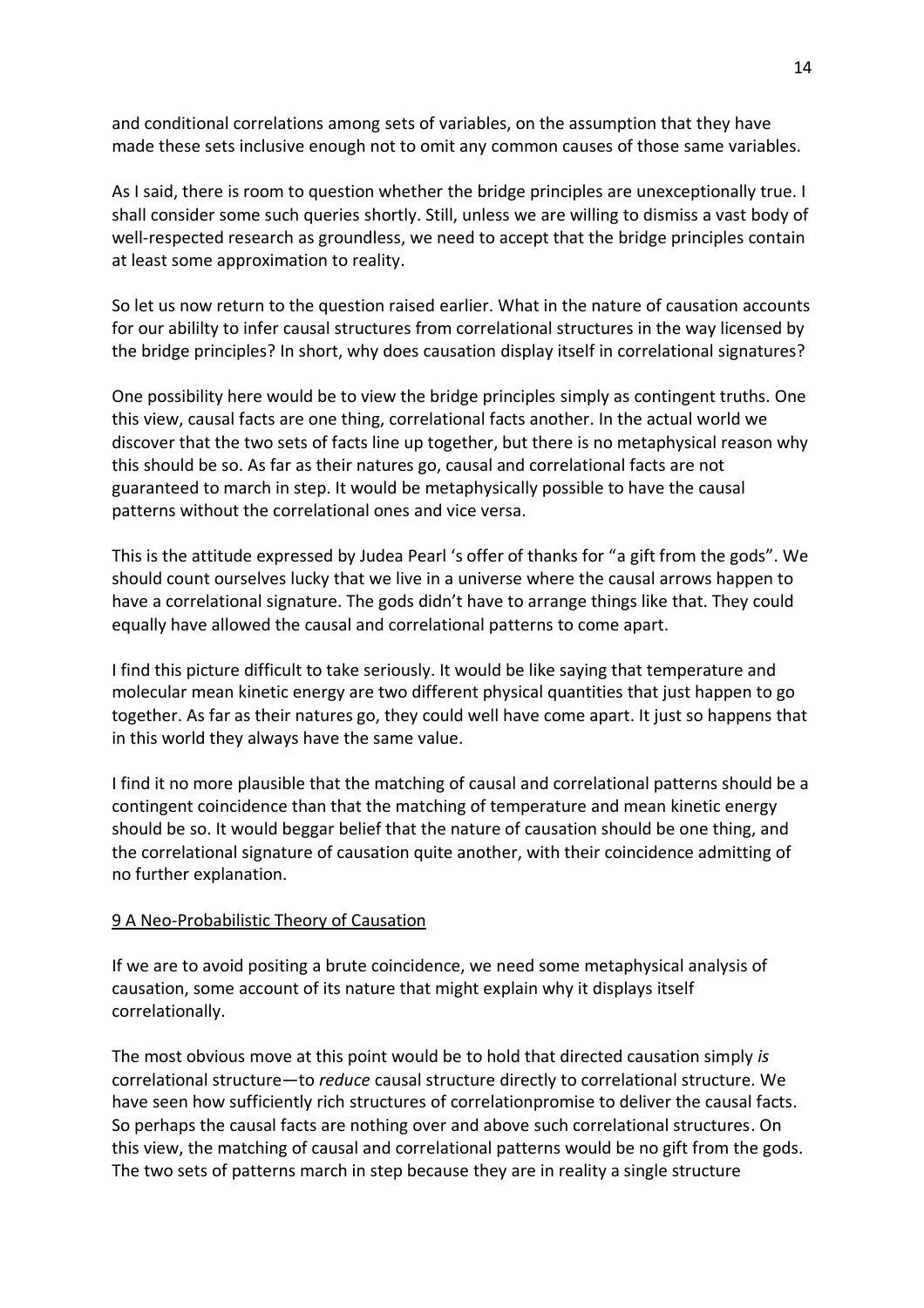described in two different ways. Not even the gods could have arranged for them to come apart. The bridge principles would not be contingent, but metaphysically necessary. They would be simply fall out of the way causal structures are constituted by correlational ones.

The original probabilistic reductions of causation, proposed in the middle of the twentieth century by Reichenbach (1956), Good (1961-2) and Suppes (1970), were all versions on this theme:

(12) An earlier X causes a later Y if and only if they are positively correlated and this correlation is not screened off by any yet earlier Z.

But there are obvious drawbacks to this formulation. For a start, it appeals to temporal order in its analysis of causal order and thus abandons the search for an independent explanation of why causal relations are asymmetric in time. Moreover, this formulation is illsuited to accommodate various complex causal structures, as when there are two common causes of two correlated effect variables, with neither cause therefore fully screening the correlation among the effects.

The regimentation of the bridge principles in the Bayesian network tradition allows probabilistic theories of causation to by-pass these two difficulties. As we have seen, the bridge principles are capable of determining a causal order among any complex set of correlated variables, and they do so without assuming any information about the temporal ordering of those variables. This then opens the way for reductive theories of the kind suggested above, according to which there is nothing more to causal relations than the patterns of correlation from which they can be inferred via the bridge principles. (See, for example, Spohn 2001, Glymour 2004, Schurz and Gebharter 2016 and Papineau 1992, 2001.)

Can this implicit reduction be transformed into an explicit analysis of causation? Most of the writers just cited do not attempt this, but the theory offered by Daniel Hausman in his *Causal Asymmetries* (1998) can be adapted for this purpose. Hausman himself does not propose an explicit definition of causation in terms of correlations, because of the "failures of faithfulness" that I shall address in the next section, but if we put that issue to one side for the moment, we can adapt his analysis and say:

(13) X causes Y if and only if X is correlated with Y and everything correlated with X is correlated with Y and something correlated with Y is not correlated with X.

The basic idea behind this reduction is that the effects in correlated cause-effect pairs are distinguished from the causes by having probabilistically independent sources of variation, and correlated joint effects of common causes are distinguished from cause-effect pairs by *both* having independent sources of variation.

If we make the assumption that effects do always have such independent sources of variation, then the reductive claim (13) follows from the bridge principles. The need to add this assumption of independent sources of variation to the bridge principles is a reflection of the point, made in the section before last, that while not every set of correlations itself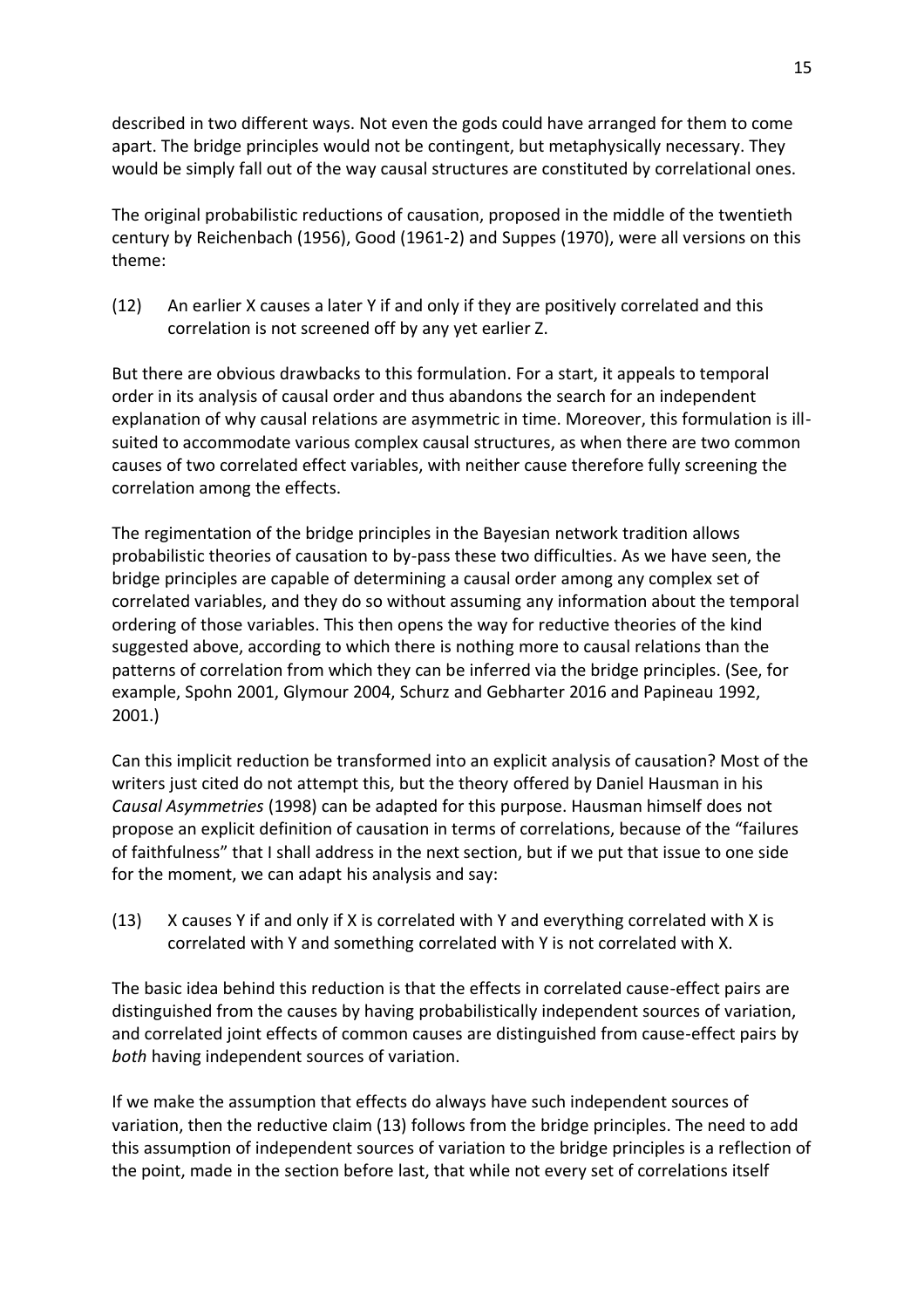suffices for the bridge principles to determine a causal order, there is always a possible expansion of that set of correlations that will suffice for this. As before, it is an empirical question whether reality will always provide such independent variation, not something that can be established by metaphysical analysis. We shall come back to this issue in my final section.

## 10 The Bridge Principles Examined

Attractive as this neo-probabilistic reduction of causation might appear at first sight, it is flawed as a metaphysical analysis of causation. It locks onto the symptoms of causation, rather than its underlying nature.

One way to see this is to note that the causal claims analysed by this reduction will leave us without answers to various questions of single-case causation. Take the connection between smoking and lung cancer. I take it that the bridge principles in conjunction with actual empirical correlations have satisfactorily established that *smoking causes lung cancer*. Now suppose that Joe Bloggs smokes and gets lung cancer. Did his smoking cause his lung cancer? It depends. Even if it is true that "smoking causes lung cancer", in the sense inferred from the empirical correlations courtesy of the bridge principles, Joe's genetic make-up might prevent cigarettes from harming him and he might have acquired his lung cancer from asbestos exposure instead.

This shows that there must be more structure to causation than is captured by the kind of causal claims analysed by the proposed neo-probabilistic reduction. Generic claims like *smoking causes lung cancer* only give us partial information about the causal links between smoking and cancer. A full analysis of causation will need to show us how to uncover this extra structure. I shall be proposing an account of this extra structure in what follows.

Associated with this deficiency are queries about how far the bridge principles are generally true. The literature contains challenges to all the bridge principles. Some of these are relatively superficial, and can be satisfactorily parried by the neo-probabilistic theory of causation just outlined. But objections to the Faithfulness Condition cannot be so easily dealt with. I shall first quickly deal with challenges to the other bridge principles in this section, before turning to the Faithfulness Condition in the next.

Let me start with the two conditions that allow us to infer causal links from correlations. First is the simple Linkage Principle (2)—correlation implies causal linkage. The standard objection is that plenty of everyday correlations seem to owe nothing to causal linkages. The annual averages for bread prices in London and water levels in Venice have been correlated ever since records began, yet this is no reason to suppose that one causes the other or that they have a common cause.

This kind of case has been widely discussed (for example by Sober 2001, Hoover 2003, Zhang and Spirtes 2014) so I shall deal with it briefly. A standard response is that correlations like these can be put to one side due to their non-standard construction. As I explained earlier, correlations signify covariation among the properties within a certain kind of particular instance (children, towns, . . .) When we seek to infer causation from such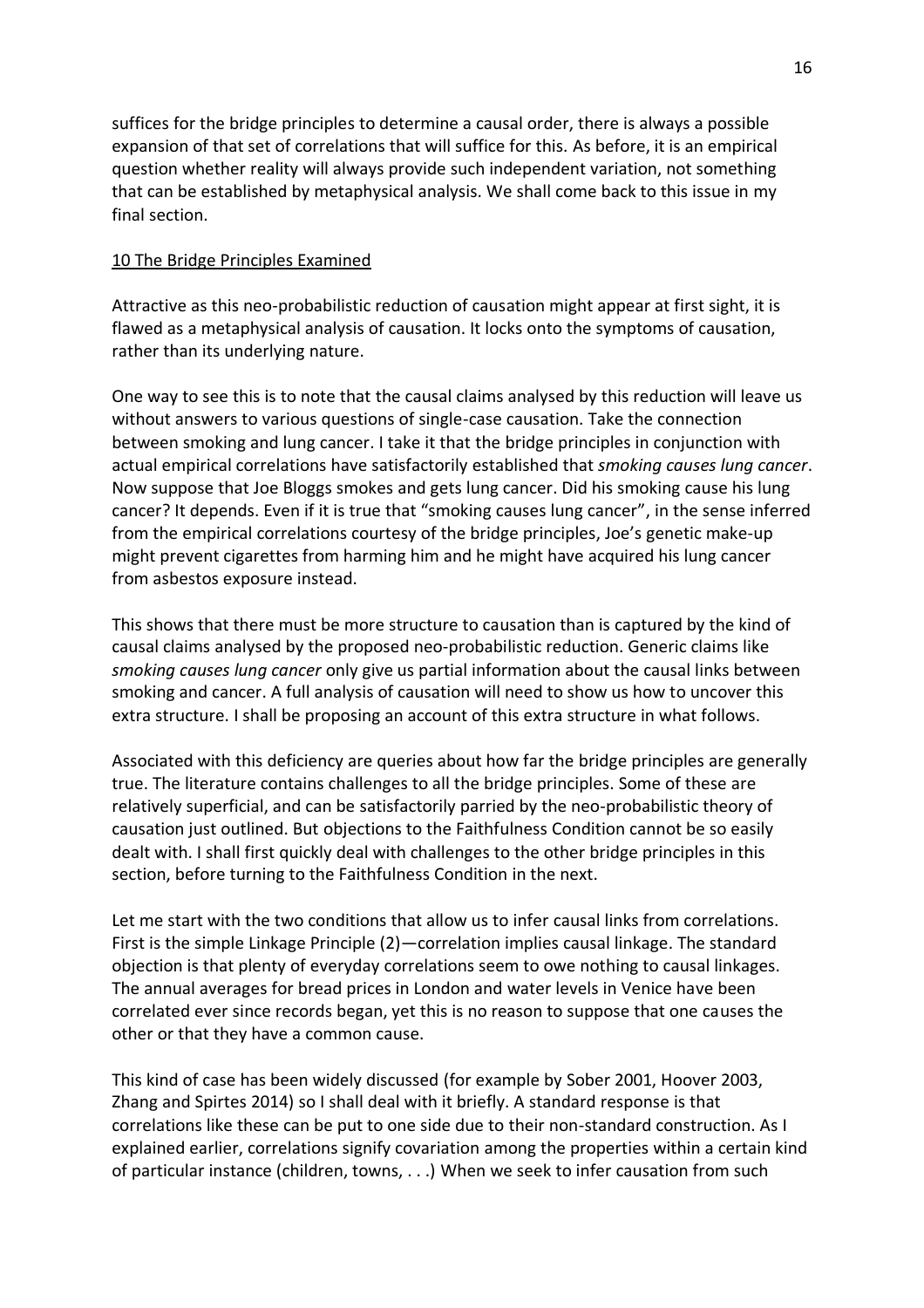correlations, we take it that there is not also not systematic covariation among properties *across* instances. For example, in the earlier analysis of examination results we implicitly assumed that given children's parental incomes did not systematically co-vary with other children's parental incomes. (If we wanted to probe the causal significance of such crosschild covariation, we would need different units: groups of children, rather than single ones.) The bread-prices-water-level example violates this requirement of no cross-instance covariation. The instances are years, and the bread price in one year co-varies with that in the previous year, and similarly with the water levels, thus giving us a bread-water correlation for particular years that derives entirely from the monotonic increases in the two separate time series. Given this, it is open to defenders of the Linkage Condition to specify that it applies only to correlations that do not arise solely because the values of properties involved are systematically connected across instances.

I now turn to the Conditional Linkage Principle (3), which requires unconditional correlations to disappear when we control for intermediary causal links. Standard counter-examples cite common causes that supposedly do not screen off correlations among their joint effects. For example, Wesley Salmon (1984) argues that when a moving billiard ball hits a stationary one, the subsequent trajectories of the two balls are tightly correlated, yet this correlation is not screened off by the common cause, their impact. Nancy Cartwright (2002) similarly offers an example of a chemical factory where a pollutant is correlated with the production of a chemical but nothing screens off the correlation.

Again, cases like this have been widely discussed (Hausman and Woodward 1999, Hofer-Szabó et al 2013, Schurz 2017). The normal response is that the lack of screening-off in such examples is due to the common cause being under-described. If the precise angle of the impact were given, or the details of the factory's operation, then this would render the joint effects irrelevant to each other. Proposed counter-examples like Salmon's and Cartwright's can thus be dealt with as violating the requirement that we are dealing with variables that do not omit any common causes.

A different kind of counter-example to the Linkage and Conditional Linkage Principles involves non-local quantum correlations like those between measurements on spacelike separated entangled particles ("EPR" correlations henceforth, after Einstein, Podolsky and Rosen 1935). As normally understood, these correlations do not signify any casual links: the measurements do not cause each other, nor are they due to any common cause. I shall put such quantum correlations to one side for the moment. In section 21 below I shall say more about their relation to the Linkage and Conditional Linkage Principles.

#### 11 The Failure of Faithfulness

Now for counter-examples to the Faithfulness Condition. The problem cases here involve one variable causing another via two different paths, with the positive influence on one path cancelling out the negative influence on the other, resulting in a null correlation between the cause and effect. The classic example, due to Hesslow (1976), supposes that the direct positive influence of birth control pills (B) on thromboses (T) is precisely cancelled out by its negative influence through blocking pregnancies (P) which themselves conduce to thromboses, as in the causal DAS (14) below. The overall result would then be that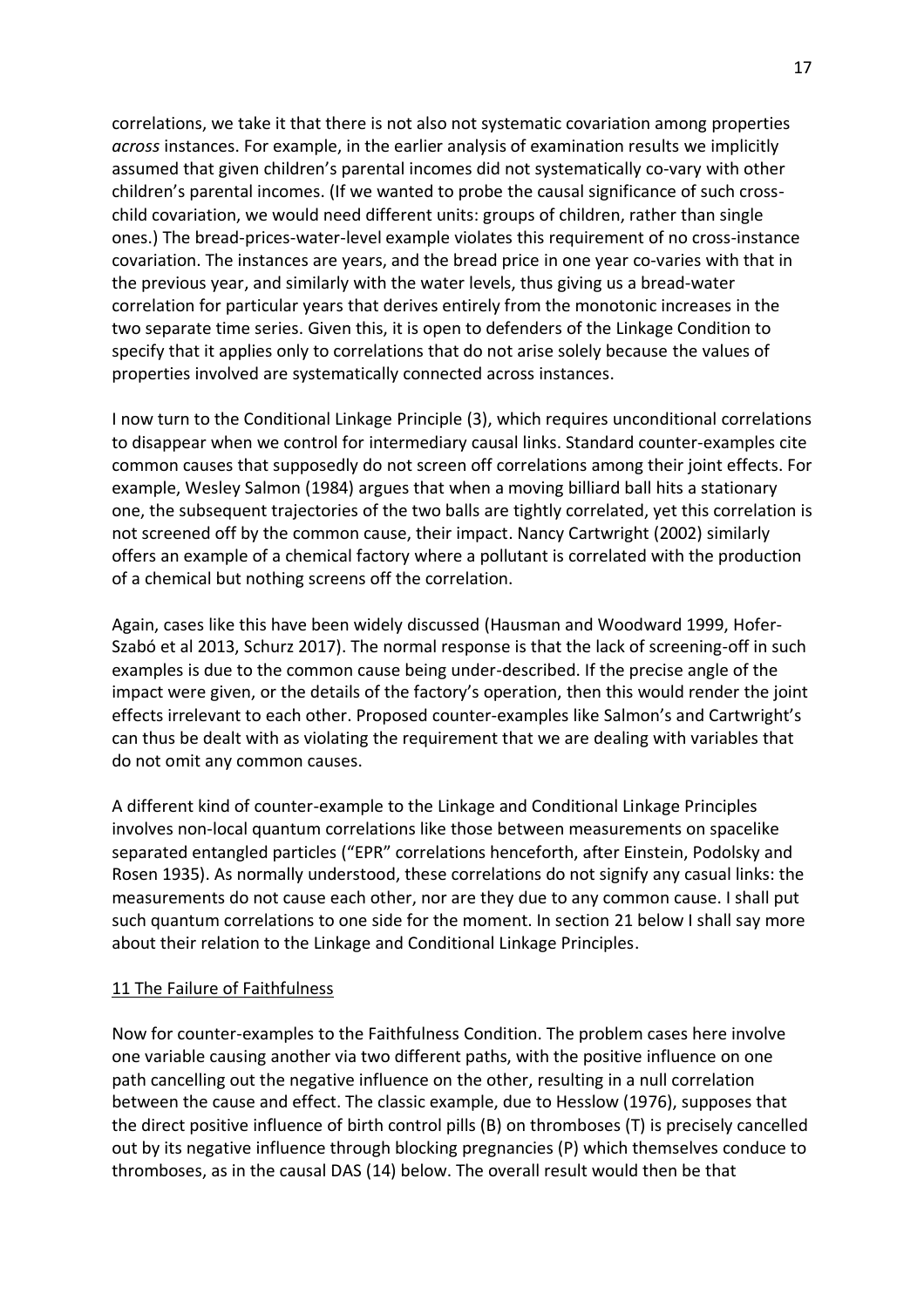thromboses are no more common among women who take birth control pills than among those who don't. (This would be a counterexample to the simple Unlnkage Principle. But similar counterexamples to Conditional Unlinkage can easily be constructed—for instance, just imagine that some C is a common cause of both B and T.)



Such "failures of faithfulness"<sup>14</sup> present a direct challenge to the neo-probabilistic account of causation. In Hesslow's example, birth control pills B and thromboses T are overall unconditionally uncorrelated, but both are correlated with pregnancy P—which according to the bridge principles unequivocally implies this fallacious causal structure instead of the real set-up:

(15) B <sup>1</sup> T

Now, it is true that such perfect cancelling out would always be an unlucky freak. And this perhaps argues that we can dismiss the possibility when we are engaged with the practical business of inferring causes from correlations in real life.<sup>15</sup> But this dismissal is not acceptable if we are aiming at a metaphysical reduction of causation of the kind essayed by the neo-probabilistic account of causation. For this account says that causal structure is *nothing but* correlational structure, and so it needs to hold that cases where they come apart are not just unlikely, but downright *metaphysically impossible*. And the trouble is that cases like Hesslow's do not seem at all metaphysically impossible, however unlikely they may be.

# 12 Structural Equations

In order to deal with failures of faithfulness, we need to turn to structures that lie somewhat deeper than the correlations we have focused on so far, namely the *structural* 

<sup>&</sup>lt;sup>14</sup> A simpler example of faithfulness failure is due to Pearl (2000 48). A bell rings if two fair coins show the same face. The outcome of each coin toss is a cause of the bell ring, but is uncorrelated with it. This example too hinges on a sort of happenstantial cancelling-out—the equation determining the bell ring is precisely structured so the influence of one coin masks the influence of the other—and accordingly calls for the same kind of treatment as Hesslow's example.

<sup>&</sup>lt;sup>15</sup> A nearby danger, however, is a real issue for empirical researchers. Even if exact cancelling of population correlations would be a freaky coincidence, *approximate* cancelling is all too likely to mislead researchers who have no alternative but to estimate populations independencies from sample statistics.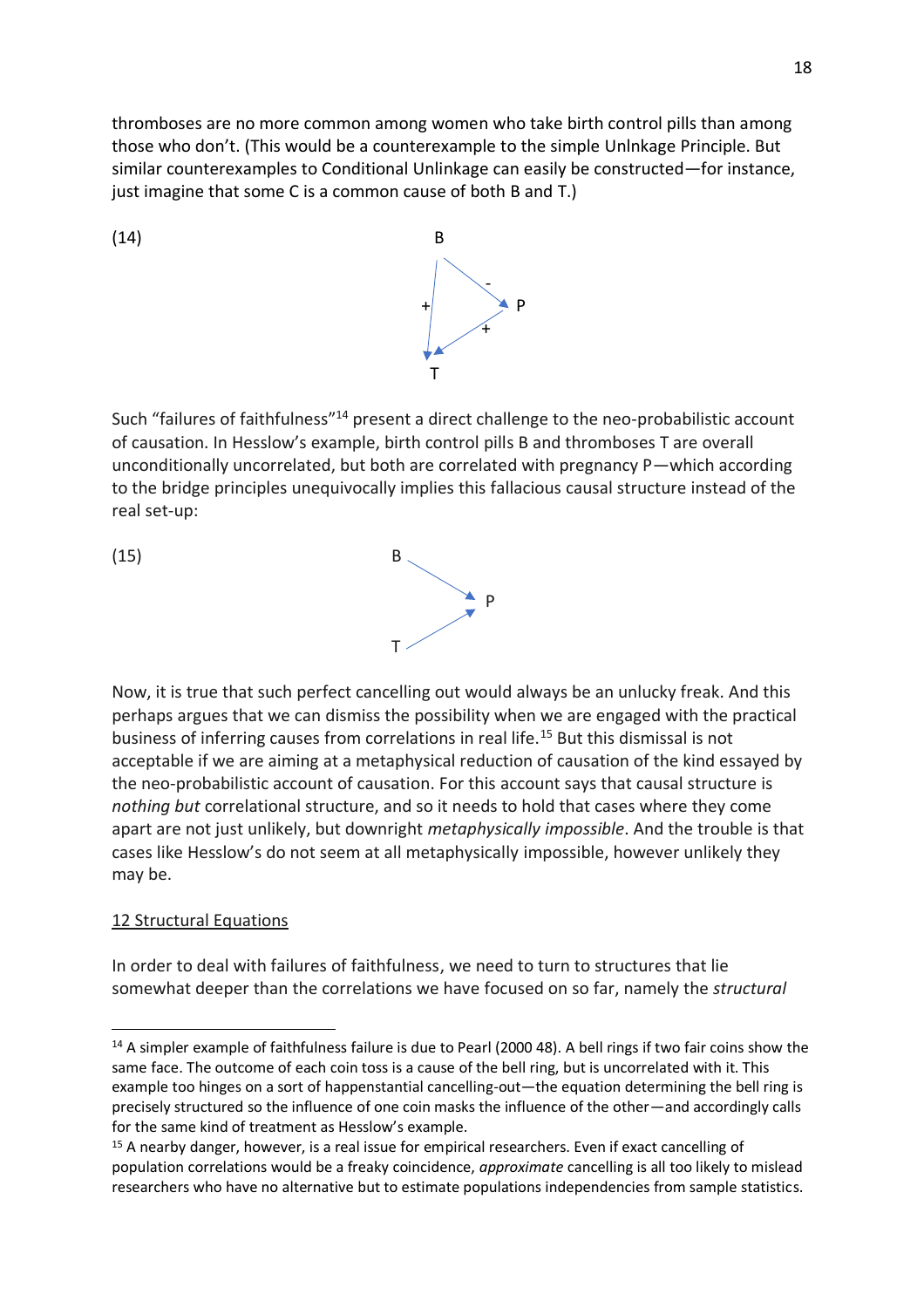*equations* assumed by such traditional statistical methods as analysis of variance, regression analysis, and combinations thereof. Let me focus on the familiar methods of linear regression analysis. Go back to our original study of schools and examination results. The traditional way for educational sociologists to deal with this would be to posit these equations:

 $(16.1)$  P =  $e_P$ 

 $(16.2)$  S = aP +  $e_S$ 

 $(16.3)$  E = bP + cS + e<sub>E</sub>

(To repeat: P = parental income; S = school funding; E = examination results)<sup>16</sup>

The equations represent deterministic relationships. The subscripted rightmost e-terms are called "exogenous variables" and typically represent influences beyond those involved in the observed correlations. I shall call the other terms on the right-hand side of equations the "independent" variables and the terms on the left "dependent".

The above equations are *recursive* in the sense that they can be placed in an order such that no term appears as an independent variable unless it has appeared as a dependent variable in a previous equation. This means that the structure of the equations can be rendered by a directed acyclic structure as follows.



Note that this is a different kind of DAS to those introduced earlier. Where the earlier DASs were constituted by *causal* relations, this new one simply involves a recursive ordering of *equations*. Let me thus distinguish between "*equation-DASs"* and "*cause-DASs"*. Much of what follows will involve the relation between these two kinds of DASs.

The coefficients a, b, c attaching to the independent variables in the regression equations (16) measure the extent to which the dependent variables vary in response to changes in the independent variables. They capture how much, if at all, the dependent variable

<sup>&</sup>lt;sup>16</sup> Let us now assume that our variables, including school type S, can be measured on some quantitative scale, for example by level of school funding. I shall also simplify by assuming throughout that all variables are measured from their means. I shall not further standardize, however, to give all variables unit variance, as in "path analysis", as this would obscure the way in which the non-standardized slopes, and more generally the forms, of structural equations are typically more robust that the variances of their variables, as explained in section 16 below. I should also make clear that, in line with my use of "variable" and "structure", my "equations" are lawlike relationships between worldly quantities, not symbolic or abstract representations thereof.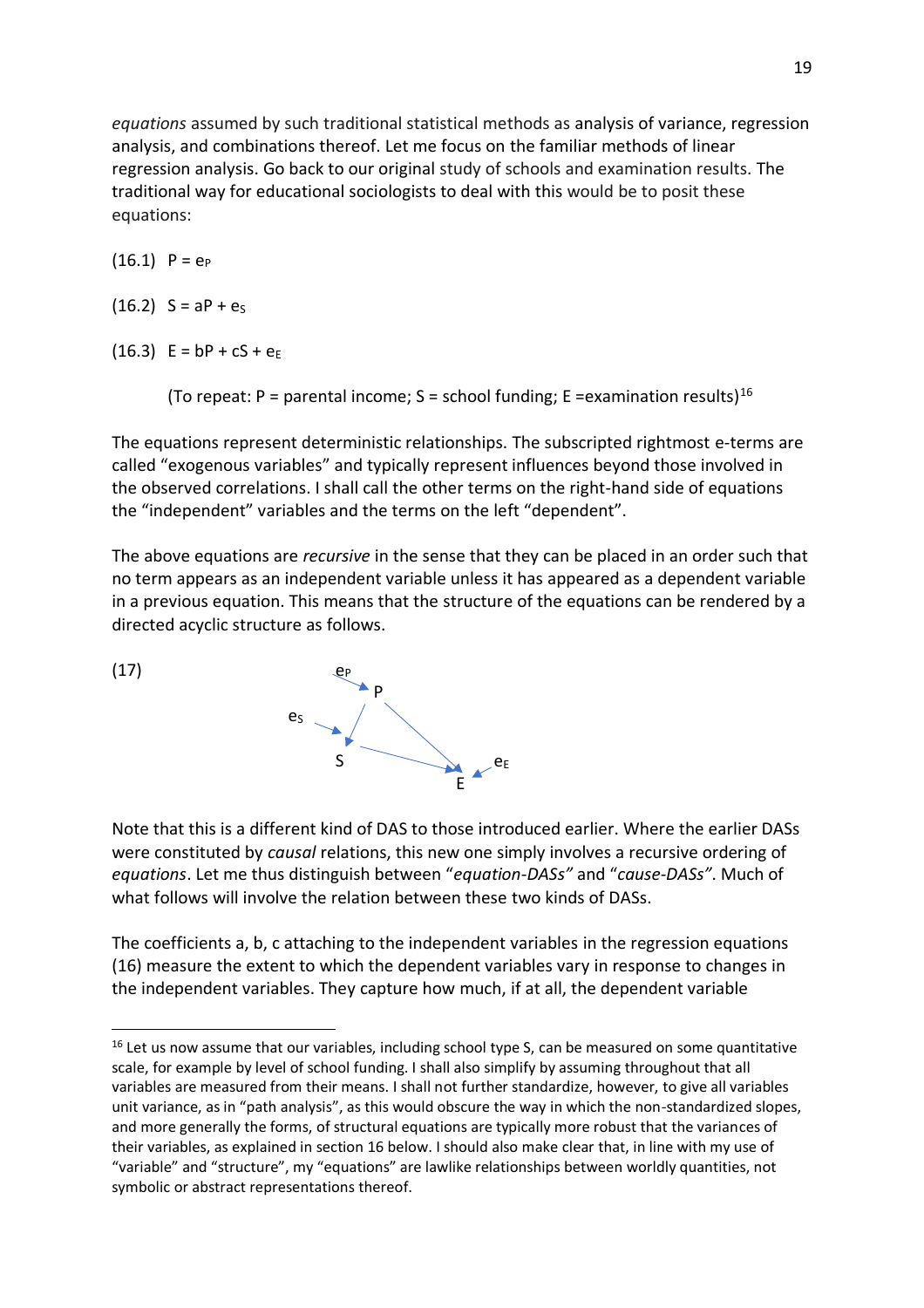"wiggles" when a given independent variable "wiggles" and the other independent variables are held constant.

In our example, we are supposing that examination results E don't co-vary at all with schooling S once parental income P is held constant. So then the regression coefficient c will be zero, and the equations will have the simpler structure:

(18.1) 
$$
P = e_P
$$
  
\n(18.2)  $S = aP + e_S$   
\n(18.3)  $E = bP + e_E$   
\n(19)  $e_S$   $P$ 

Now, given the recursive structures of equation sets like (16) and (18), it is of course very natural to give them a *causal* interpretation. Those who work with regression equations typically read them as implying that the variables at the tails of the arrows are direct causes of those at the heads, and that variables not so connected by arrows are not so directly casually linked.

Still, it is not clear that anything said so far *justifies* this kind of causal reading. After all, if the equations in (16) and (18) are really *equations*, what is to stop us transforming them so as to give them a different recursive ordering? For example, viewed purely as a set of equations, (18) could happily be rewritten as:

 $(20.1)$  S =  $e^*$ <sub>S</sub>

(20.2)  $P = 1/aS + e^*P$ 

(20.3)  $E = bP + e_E$ 

(with  $e^*s = ae_P + e_S$ ,  $e^* = -e_S/a$ ).

This would then give us the following alternative equation-DAS:

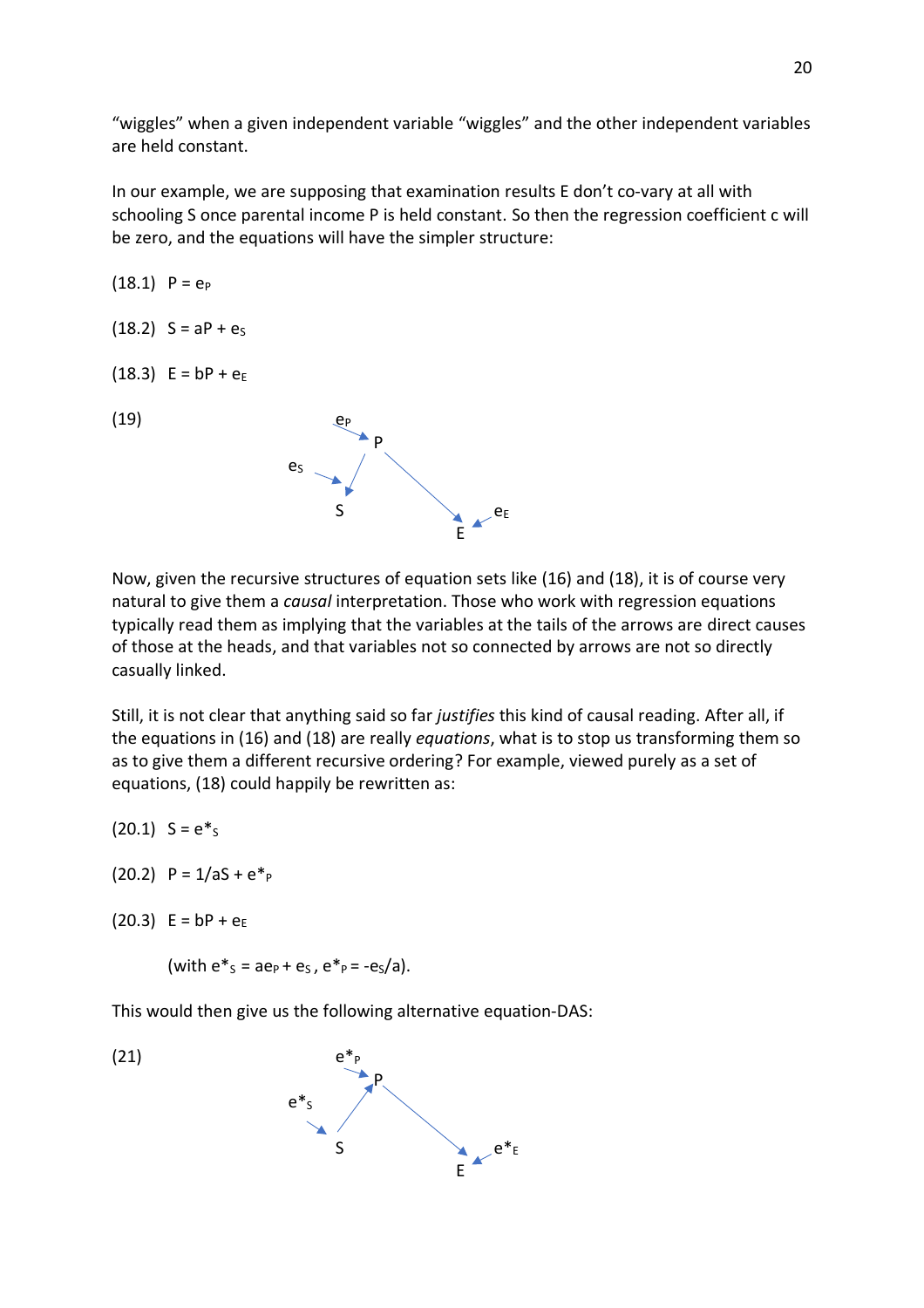And, if we were to interpret this structure causally, it would now present S as a cause of P, and P as a cause of E, with S as having no direct causal influence on E except via P.

So—what tells us to do things the first way rather than the second? On the face of things, the equations themselves, taken purely as equations, would seem to leave both options open.

Now of course in our particular example we have independent reason to reject the second way of understanding the causal structure. After all, as observed earlier, both common sense and temporal ordering tell us that, if there is a causal influence, it will go from parental income (P) to schooling (S), rather than vice versa.

Even so, there is no need to resort to such prior knowledge to dismiss the second version of the equations. The approach to causation embodied in regression analysis has another way to select the first structure of equations as giving the right causal picture, even without any prior information about possible causal ordering.

#### 13 Independent Exogenous Terms

The key idea is that the ordering of variables in a set of equations will capture causal structure *only if the exogenous variables are probabilistically independent*. This idea was commonplace among econometricians and sociometricians in the middle of the last century.

Note how the requirement of exogenous independence promises to decide between the alternative causal hypotheses offered by equations (18) and (20). If P causes both S and E, then the exogenous variables in the former but not latter equations will be independent, whereas if S causes P which causes E, then the reverse will be true.

This then provides a rationale for taking the first set of equations rather than the second to represent casual structure. If in truth the exogenous variables  $e_S$ ,  $e_P$ ,  $e_E$  are probabilistically independent, then this argues that the first version has the causal structure right. And by the same coin, the second must then get the causal structure wrong, since the exogenous variable  $e^*$ s in (20.1) is a linear function of the exogenous variables  $e^*$  in (20.2) plus another term independent of  $e^*_{P}$ , and so cannot itself be probabilistically independent of e\*P.

In this section, I shall develop the idea that the probabilistic independence of the exogenous terms is a *necessary* condition for a recursive system of equations to capture causal structure. In the following section I shall then show how this condition accounts for the ability of the bridge powers to identify causal relationships. After that I shall ask whether the probabilistic independence of the exogenous terms in a recursive system of equations is a *sufficient condition* for the equation to capture causal structure. I shall show that a qualified version of this claim can be defended, and that this this opens the way to a fully reductive analysis of *X causes Y*.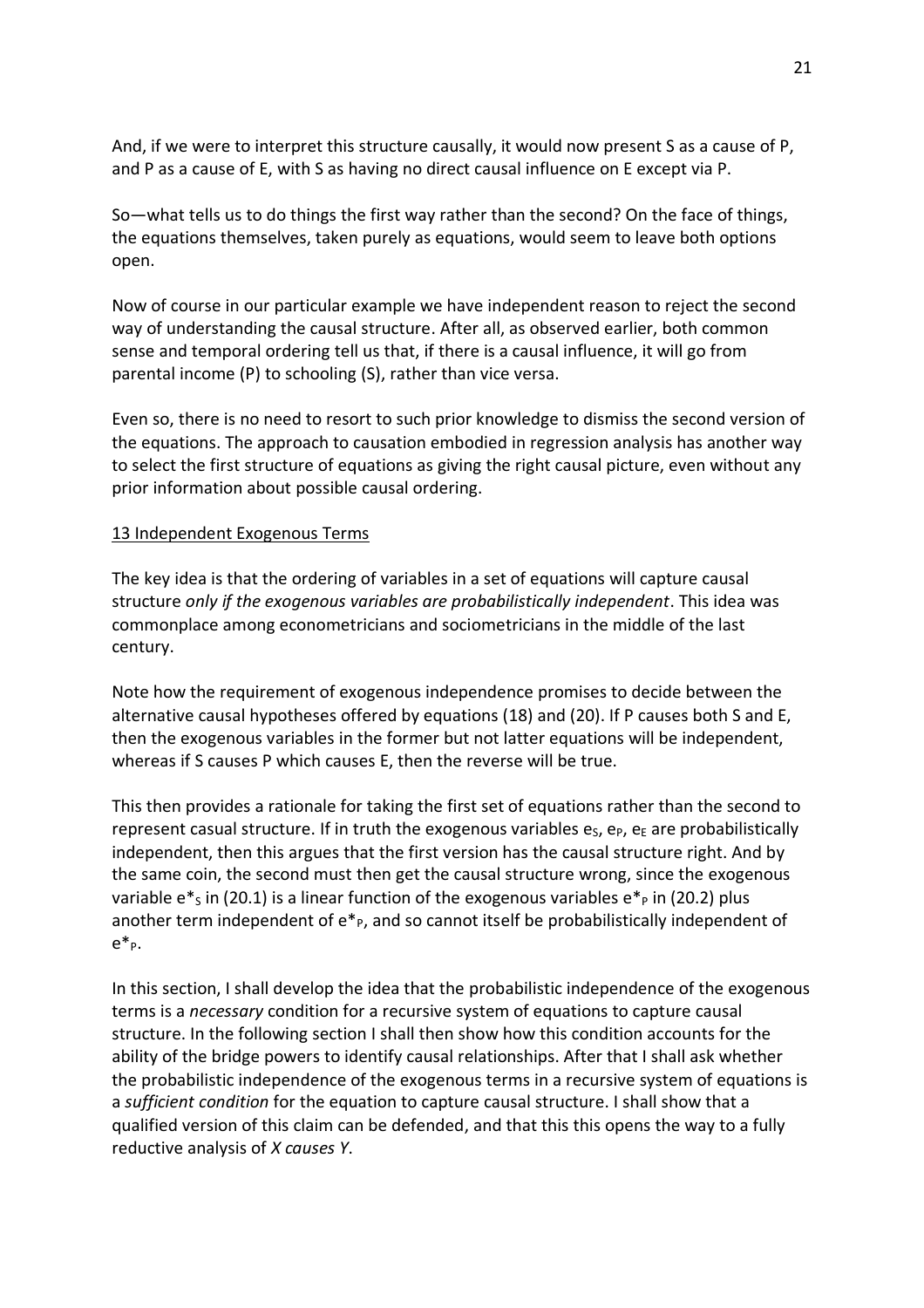For the moment I shall assume that all the variables within any causal structure are connected by deterministic equations. Quantum mechanics gives us reason to doubt that this is true. In section 19 below I shall modify my analysis to accommodate quantum indeterminism within causal structures. But for the moment it will be useful to continue with assumption of determinism.

By way of initial support for the claim that exogenous independence is a necessary condition for a system of equations to capture causal structure, note how this requirement is built into the use of structural equations as a tool for prediction and explanation. Thus consider once more the equations

 $(18.1)$  P =  $e_P$ 

 $(18.2)$  S = aP +  $e_S$ 

which present school type S as a function of parental income P. Given some value for P, we would naturally use this to infer that expected school funding is aP. But note how this inference hinges on the implicit premise that the extra variation in S is independent of what value of P we have. That is why we can estimate S on the basis of knowing the value of P in specific cases even while being quite ignorant of the value of es.

Observe how this kind of inference doesn't work the other way around. Consider, instead of (18.1-18.2), the rearranged

$$
(20.1)
$$
 S =  $e^*s$ 

(20.2)  $P = 1/aS + e^*P$ 

If  $e_s$  was independent of P in the original (18.1-18.2), then  $e^*$  won't be independent of S in  $(20.1-20.2)$  – remember that  $e^* = -e<sub>S</sub>/a$  – and so now we can't infer that 1/aS will be the average value of P given some value of S. The way P varies around 1/aS will be different for different values of S, and will depend on how P itself is distributed. (For example, if the median of P is below the average, as we would expect for parental income, then the expected value of P for positive S will generally be less than 1/aS.)

This illustrates how the probabilistic independence of exogenous variables in systems of structural equations ensures that the dependent variables are due to influences that can be factorised into independent sources. It is natural to view this as manifesting the way that the equations capture causal structure. The causal independence of the exogenous terms is displayed by their probabilistic independence, and the status of the other variables as effects is manifested by the way they are functions of these factorizable influences.

So far I have illustrated the idea in a maximally simple case with just two non-exogenous variables. But the idea that causal structure displays itself in exogenous independence can be applied in more complex cases. To illustrate, let us imagine, contrary to our supposition so far, that schools S do after all exert an extra influence on examination results E, in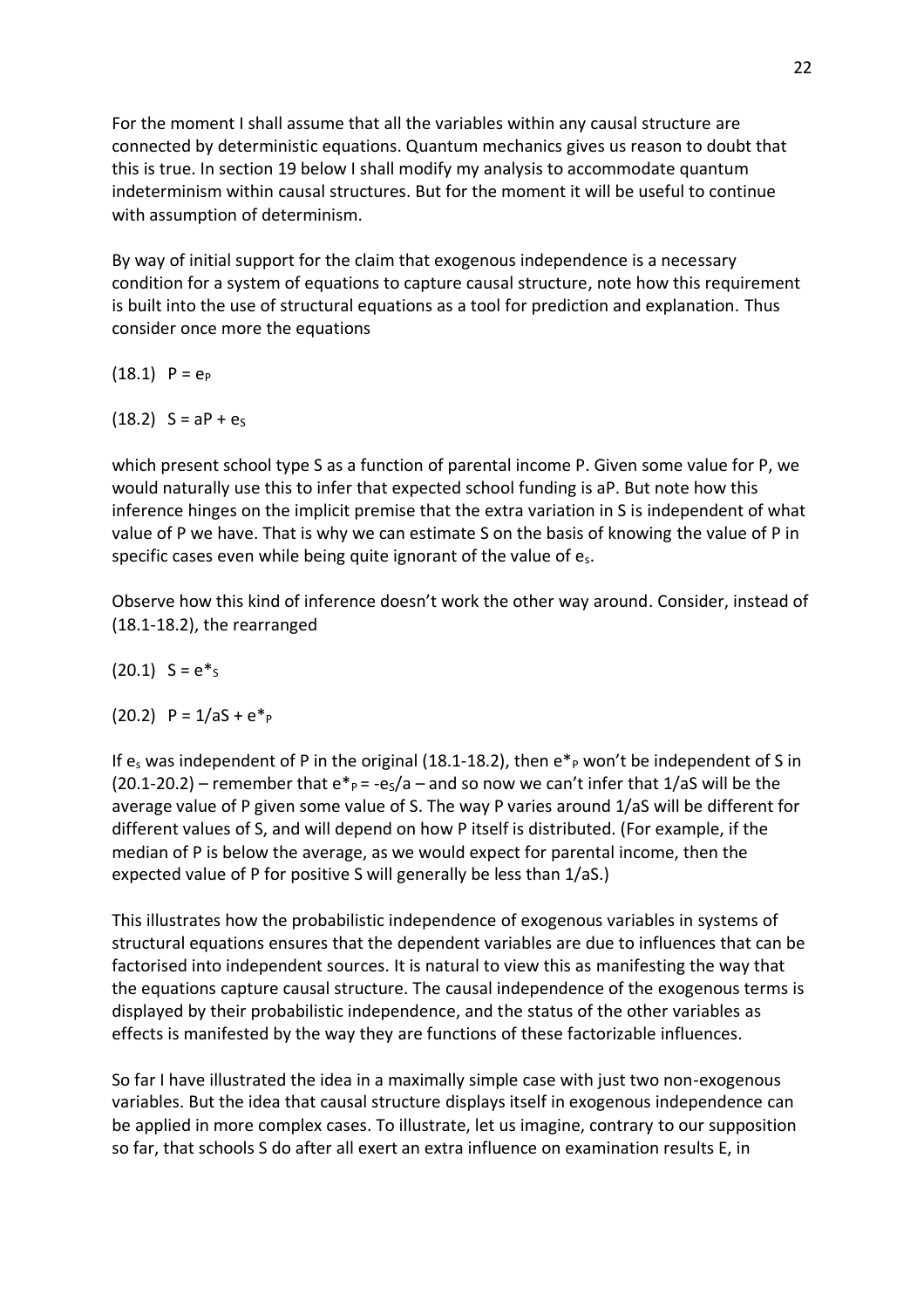addition to any direct influence from parental income P. The relevant equations would then be the earlier (16):

 $(16.1)$  P =  $e_P$ 

 $(16.2)$  S = aP +  $e_S$ 

 $(16.3)$  E = bP + cS + e<sub>F</sub>



If the sequence of exogenous terms is independent, then the values of P are fixed by one set of factors  $e_{P}$ , the values of S are fixed by P plus another probabilistically independent set of factors  $e_s$ , manifesting the way S is an effect of P and  $e_s$ —and finally the values of E are fixed by the values of P and S (which are themselves now correlated) and by yet another set of factors  $e<sub>E</sub>$  which are probabilistically independent of both P and S. This last independence thus displays E as an effect of all of P, S and  $e_{E}$ .

The underlying idea, then, is that every causally dependent variable will have an associated exogenous variable that is independent of the other variables it causally depends on. This reflects the assumption, presupposed by the explicit probabilistic reduction of causation (13) I derived earlier from Daniel Hausman's work, that effects will always have sources of variation that are independent of their other causes. But now we have built this assumption into a more structured framework that will prove better suited to deal with failures of faithfulness and single-case causation.

I have been using linear regression analysis to illustrate the idea that causal structure implies probabilistically independent exogenous terms. But the idea can happily be generalised to other structures of deterministic equations. We needn't restrict ourselves to linear equations, nor to real-valued variables.

Suppose we have any set of variables  $X_1, \ldots, X_n$  and exogenous terms,  $E_1, \ldots, E_n$ , possibly with values that might be dichotomous, or determinable, as well as quantitative in some way; and suppose we have a set of recursive deterministic equations over these variables of the form

(22)  $X_i = F(X_1, \ldots, X_{i-1}, E_i)$ 

Then in general we can take it to be a condition on these equations capturing causal structure that the exogenous terms be probabilistically independent. Just as with the linear regression examples I have used, the independence of the exogenous terms is naturally viewed as reflecting an underlying causal structure. Each dependent variable X has its values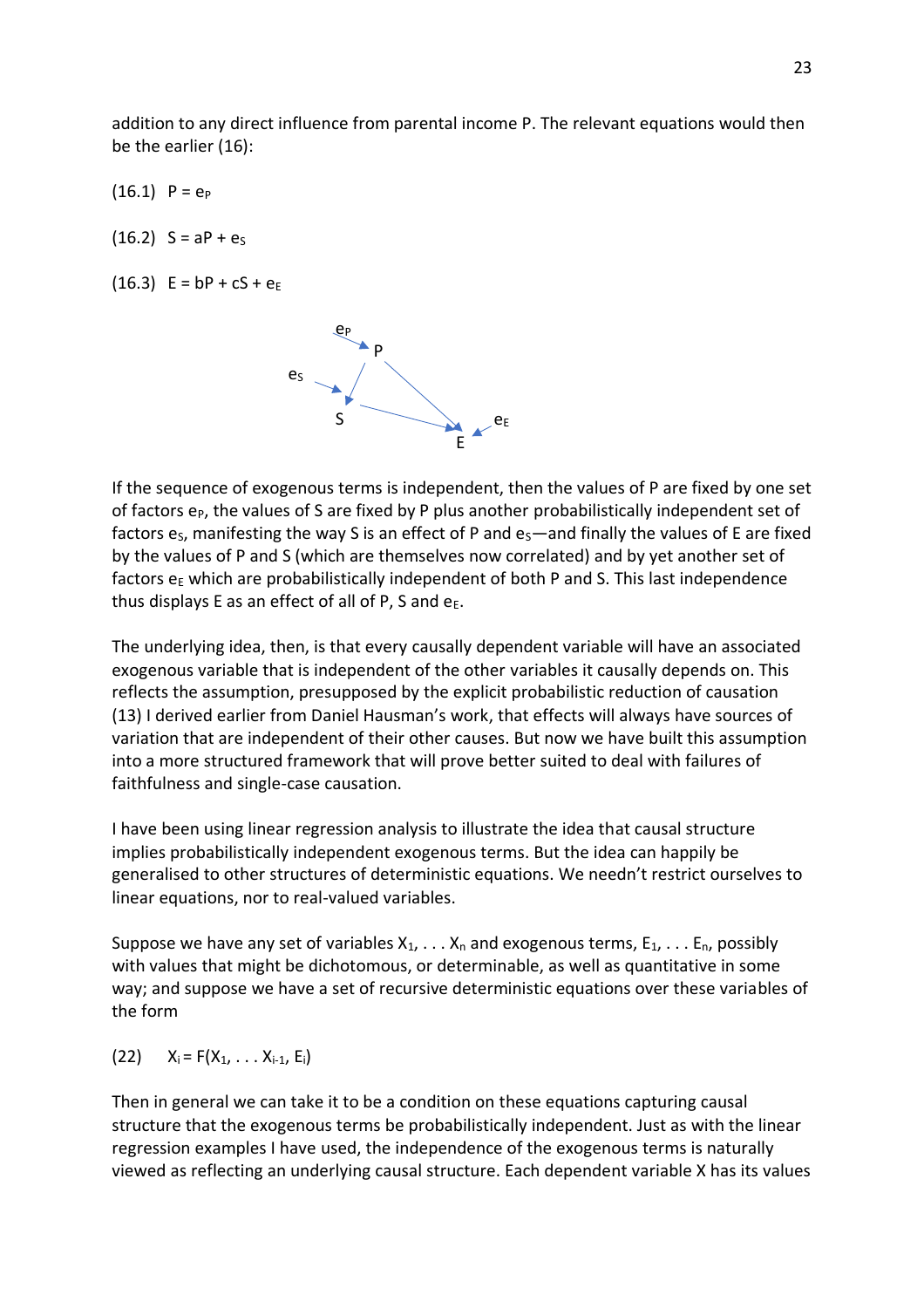fixed by its independent variables and its own exogenous term. The latter adds some Xspecific variation to the value for X fixed by the independent variables, and so displays X as an effect of the terms on the right-hand side of its equation.

So I now propose the following requirement on causal relationships:

(23) X causes Y only if it is an ancestor of Y in a recursive structure of deterministic equations with independent exogenous terms.

## 14 Recovering the Bridge Principles

The proposed connection between causation and structural equations casts a new light on the bridge principles that underlie inferences from correlations to causation. Instead of seeing the correlations as providing the substance of causation, as on probabilistic theories of causation, we can now view them as offering indirect evidence for the way variables feature in systems of causally adequate structural equations. On this account, when we use the bridge principles to infer from correlations that X causes Y, we are in fact inferring that X is an ancestor of Y in a system of causally adequate structural equations.

Crucial in this connection is a mathematical theorem that I shall call the call the "*Determinism-Independence-Markov Result*". Suppose as before that we have a set of dependent variables  $X_1, \ldots X_n$ , exogenous variables,  $E_1, \ldots E_n$ , and recursive deterministic equations over these variables of the form  $X_i = F(X_1, \ldots, X_{i-1}, E_i)$ . Then:

(24) If the exogenous terms  $E_1, \ldots, E_n$ , are all probabilistically independent, then any variable will be probabilistically independent of every other variable (apart from its descendants) conditional on its parents (where "parent" and "descendant" signify the obvious relations in the DAS of the relevant equations). (Pearl 2000 Theorem 1.4.1.)

This result is obvious enough. Any two dependent variables that owe their values to disjoint sets of exogenous variables will inherit their independence from the independence of those exogenous variables. Putting it the other way round, two dependent variables will be correlated only if in the equations one descends from the other or they have a common ancestor. Moreover, if a variable does so descend from another, or shares a common ancestor with it, then any correlation between them will disappear if we hold fixed its parents, because any residual variation in the two variables will then again derive from disjoint sets of independent exogenous variables.

Note that as it stands Determinism-Independence-Markov Result says nothing about *causes* as such. It is a straightforward mathematical claim about the joint probability distribution imposed on all the variables in a system of deterministic equations by the requirement that the exogenous terms are independent.

Still, when we combine this theorem with the requirement (23) that causation implies recursive equations with exogenous independence, then the theorem does imply the *Causal*  Markov Condition— every variable in a causal structure will be independent of every nondescendant given its parents. And this Causal Markov Condition implies that causal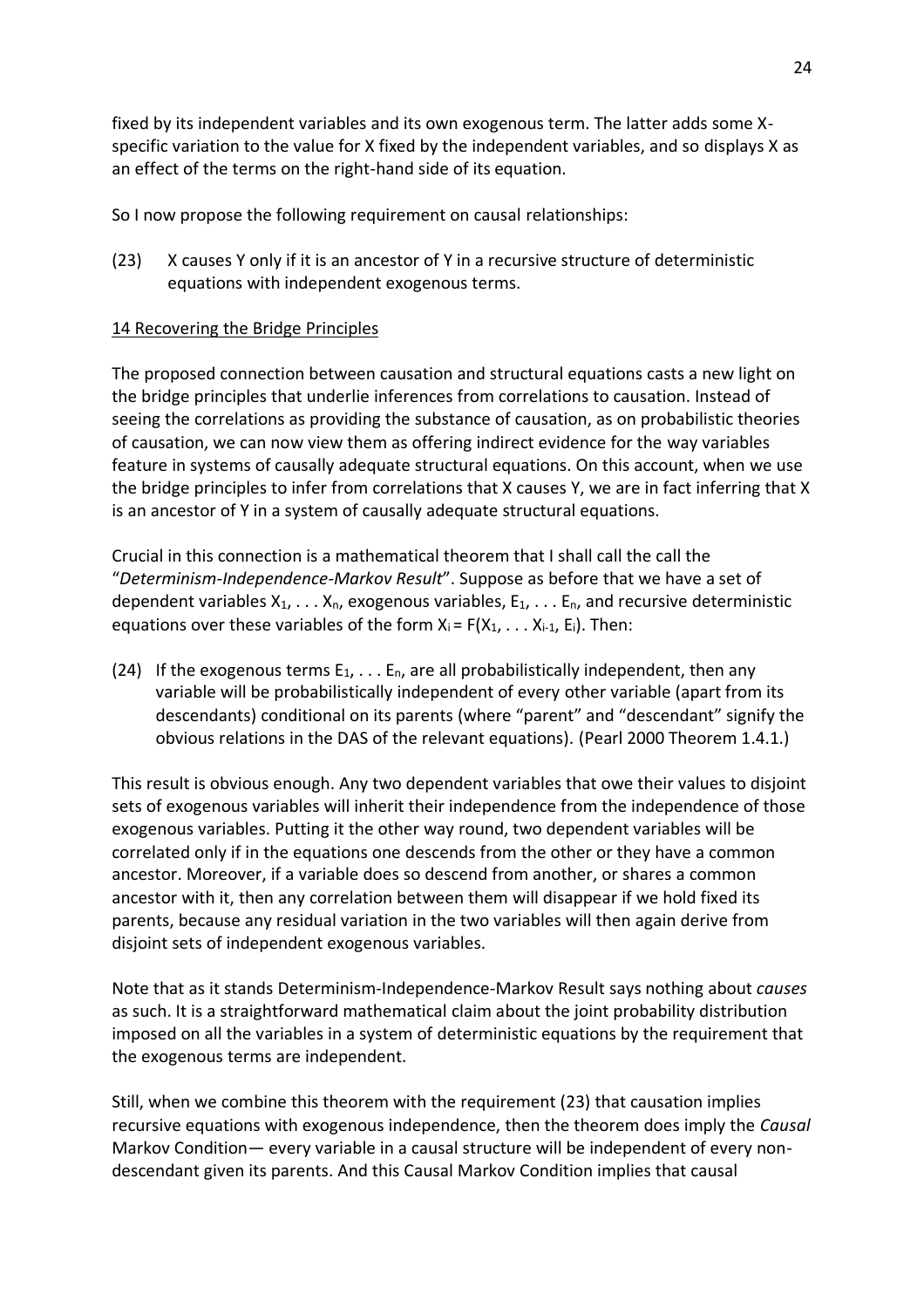structures will satisfy the Linkage and Conditional Linkage Principles that play so central a role in accounting for the ability of empirical researchers to draw causal conclusions from correlational premises: correlated variables in a causal structure must be causally linked the Linkage Principle—and if correlated variables in a causal structure remain correlated when we control for some further variable, then they must be linked by a route that does not involve that further variable—the Conditional Linkage Principle.

So the condition on causation (23) proposed in the last section can account for the use of the Linkage and Conditional Linkage Principles to infer causal conclusions from correlational premises. It is noteworthy, though, that it does not simply *posit* that causal structures will satisfy these conditions. Rather it *derives* this from the proposed connection between causation and systems of recursive equations with independent exogenous variables.

It is also noteworthy that the Faithfulness Condition does *not* follow from condition (24). That is just as it should be. As we saw earlier, it is highly implausible to suppose that the. Faithfulness Condition is built into the metaphysical nature of causation, given that the kinds of cancelling-out causal structures that give rise to them seem metaphysically perfectly possible. True, we can generally expect variables that are linked in a system of equations with exogenous independence to be correlated. The equational links plus the background independence will generally lead to the variables co-varying. In certain special cases, however, a specific cancelling-out of coefficients will mean that equationally linked variables display overall no correlation.

Recall Hesslow's example in which birth control pills affect thromboses both directly but also via preventing pregnancies which themselves conduce to thromboses. Within the structural equations framework, this set-up might be realised by the following equations and resulting equation-DAS.

$$
(25.1) \quad B = e_B
$$

 $(25.2)$  P = aB + e<sub>P</sub>

(25.3)  $T = bB + cP + e_T$ 



Now in this case, and indeed in all cases with this equational structure, there will be no correlation between B and T if the coefficients cancel out exactly and  $a + bc = 0$ .

From the perspective I have now adopted, however, this kind of case is no longer a problem. I am now assuming causal structures imply systems of equations with exogenous independence. And Hesslow's example poses no challenge to this assumption. The above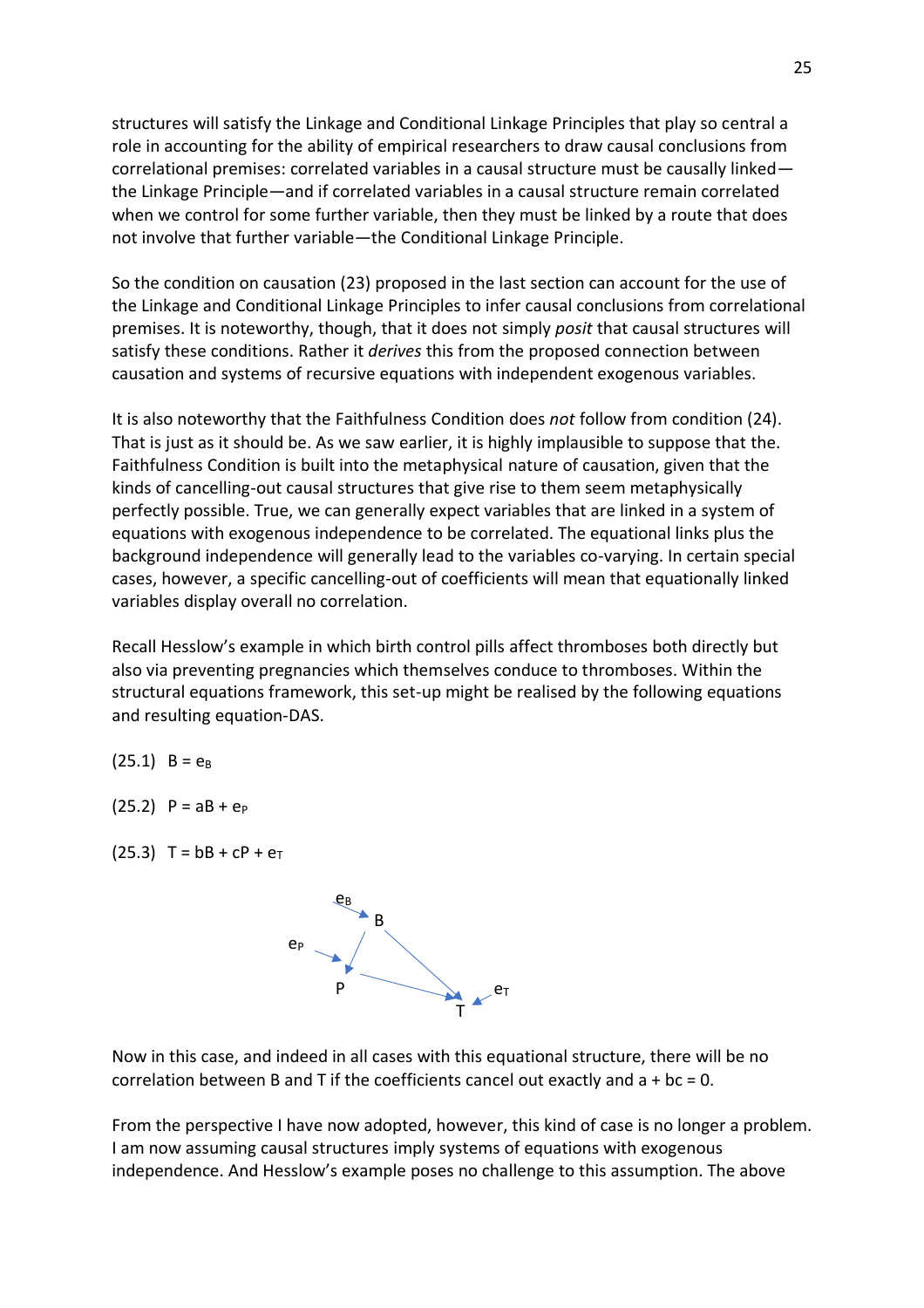equations portray the way that B is a causal ancestor of T via two separate paths. That the coefficients conspire to stop this fact displaying itself in a correlation, as would normally happen, does nothing to undermine the claim that B is doubly a causal ancestor of T. It just shows that the Faithfulness Condition is only a reliable rule of thumb, and not a necessary truth.

So the Faithfulness Condition now falls into its rightful place, as something that empirical researchers can generally rely on, but is in principle open to exceptions. There is nothing in the nature of causation to guarantee that probabilistic independencies should not arise by a cancelling out of parameters. This would be a freakish chance, but it is not built into the nature of causation. Unlike the Causal Markov Condition that takes us from correlations to causal links, the converse Faithfulness Condition that says that causal links display themselves in correlations is only delivered as a reliable rule of thumb.

At this point, it will worth saying something about backgrounds fields. In section 4 above I observed that projectible population correlations will be relative to a background field. The same applies to equation-DASs. (From now on it will be convenient to read "equation-DASs" as implying independent exogenous variables, in recognition of the fact that it is a condition on their conventional ordering that the ordering should respect exogenous independence.) The equations and probabilistic independencies that constitute any such equation-DAS will only hold good as long as certain background conditions are held fixed. For example, as before, we can expect the determination of examination results to work differently once we move away from contexts with a system of social benefits, access to televisions, teachers with tertiary educational qualifications, no bribery, and so on.

It is worth noting, however, that the background fields for equation-DASs will generally be less demanding than those for any given set of correlations between their variables. This is because the precise values of the correlations between variables in an equation-DAS depends not just on the equations and the exogenous independencies, but also on the amount of *variation* in the exogenous terms. For example, the extent to which school type is coupled to parental income in our example will depend not just on the linear dependencies

 $(16.1)$  P =  $e_P$ 

 $(16.2)$  S = aP + es

but also on the extent to which  $e<sub>P</sub>$  and  $e<sub>S</sub>$  vary in the population under study. The greater the variation in parental income P by comparison with the other influences on S, the more S will be correlationally tied to P. $^{17}$  The linear dependency (16.2) itself, however, can be expected to be more robust than the extent of such variation. There is no preordained

<sup>&</sup>lt;sup>17</sup> Under the standard assumptions of linear regression analysis, the correlation  $r_{P,S}$  between P and S is related to the regression coefficient a by

<sup>(28)</sup>  $r_{P,S} = a \times \sqrt{var(P)/\sqrt{var(S)}}$ 

It is worth noting here that failures of faithfulness, as opposed to the magnitude of specific correlations, depend only on the equation-DASs themselves, and not on the amount of exogenous variation. In equations of form (26), for example, faithfulness failure is guaranteed by  $a + bc = 0$ , whatever the variances.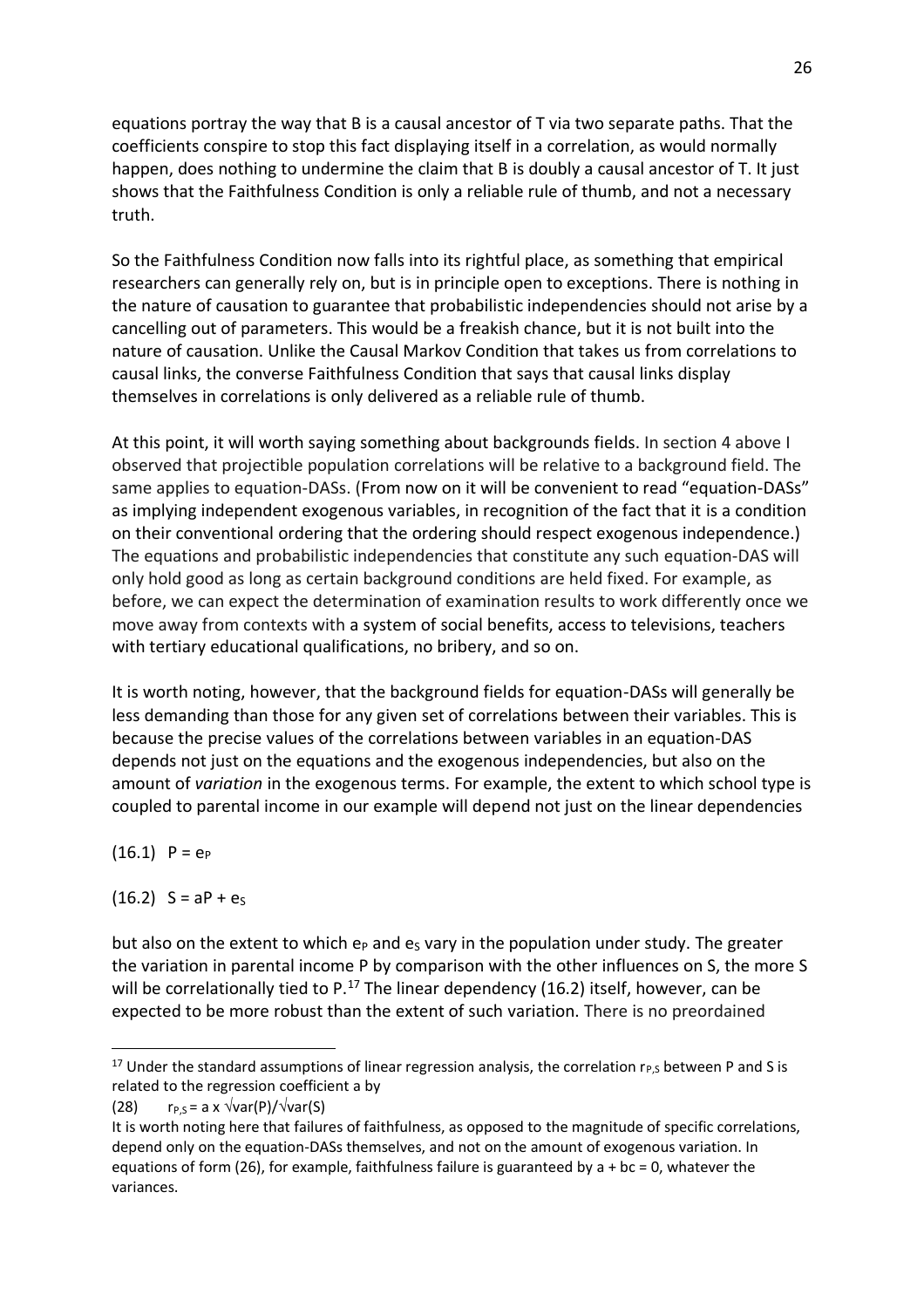reason why more or less homogeneity with respect to parental income, social benefits, television access, and so on, should affect the functional relationship between school type and its determiners. And so we can expect equation-DASs to hold good across wider sets of circumstances than the specific observed correlations that manifest them. The equations and exogenous independencies involved in a given equation-DAS will not automatically break down simply because we shift to a context where the variances of the exogenous terms alter 18

# 15 A Reduction of Causation

In the last two sections I have argued that causally connected variables are related by systems of deterministic equations with probabilistically independent exogenous variables, and I have used this to clarify the status of the Linkage and Unlinkage Principles.

But does the connection work the other way around? If the covariation of some variables can be captured by recursive deterministic equations with probabilistically independent exogenous variables, does this imply that the causal ordering of those variables must match this equational ordering?

If this were so, then we could uphold the following reductive analysis of causation:

(26) X causes Y *if* and only if X is an ancestor of Y in a recursive structure of deterministic equations with independent exogenous terms.

However this simple reduction will not work. There are systems of recursive equations with exogenous independence that do not reflect causal structure. If we are to develop an explicit reduction of causation, we will need to take account of these and show how to put them to one side. In this section I shall briefly indicate how this might be done.

Failure of faithfulness yield one kind of case in which equations with exogenous independence do not match causal structure. Consider Hesslow's example once more. The cancelling-out involved means that we end up with birth control pills B and thromboses P being probabilistically independent. So, in addition to the equations (26) representing the real causal structure, we will also have

 $(27.1)$  B =  $e_B$ 

 $(27.2)$  T =  $e^*$ <sub>T</sub>

<sup>&</sup>lt;sup>18</sup> Moreover we can expect the different equations in an equation-DAS each to have their own background fields, each less demanding than the conjunction of those fields required for the whole DAS. This point is crucial for the viability of randomised controlled trials. In effect, such trials assume that the equation for the dependent variable under study will remain stable even when the equations governing the independent variables are altered. While this might often be true, it is by no means metaphysically guaranteed.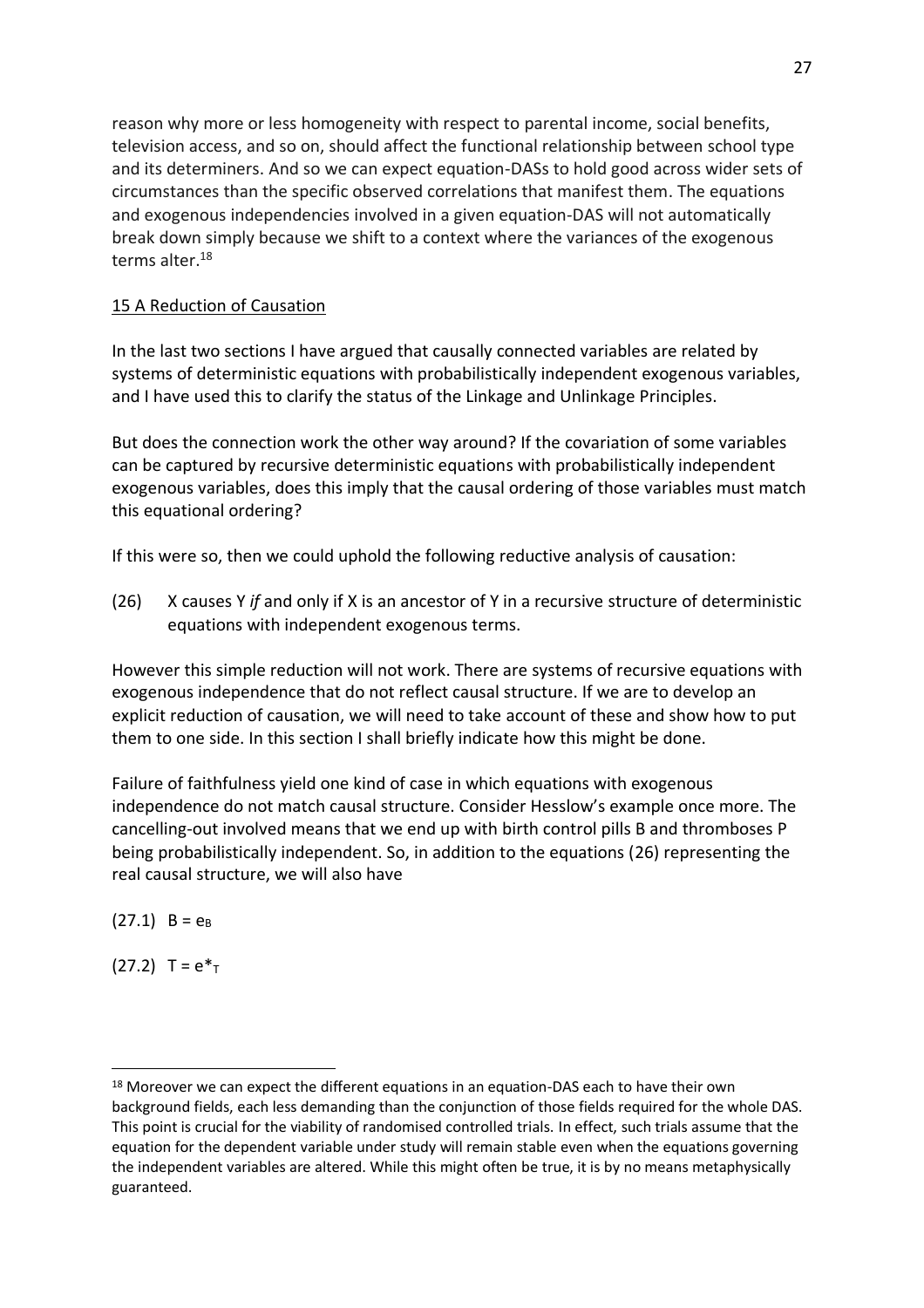as a system of equations with exogenous independence. And this would then discredit the proposed reduction of causation (26), since that would imply that B and T must be causally unlinked, which by hypothesis is false.

We also find violations of (26) with joint normal probability distributions involving correlated variables. For example, if some correlated X and Y have a bivariate normal distribution, then regressing Y on X will give us an equation where Y is a function of X and an independent exogenous term. But so will regressing X on Y. Yet only one of these will correspond to causal structure. The same point applies to larger sets of mutually correlated variables in multivariate normal distributions.<sup>19</sup>

However, there is a way to exclude these unwanted cases and so uphold a version of the explicit reduction of causation (26) proposed above. The key is that, in all the unwanted cases, the requirement of exogenous independence will be violated if we seek to *expand* the set of equations to accommodate further variables.

Consider what happens in the Hesslow example if we try to expand the equations (27) to include a variable for pregnancy P (which, remember, is correlated with both B and T). If we hold fixed the probabilistic independence of B and T, then such a system of equations with exogeneous independence throughout would need to take the form:

 $(27.1)$  B =  $e_B$ 

 $(27.2)$  T =  $e^*$ <sub>T</sub>

(28)  $P = fB + gT + e^*P$ 

 $X = e_X$ 

 $Y= aX + e_y$ 

and then rearrange terms to represent X as a function of Y rather than vice versa

 $Y = e^*y$ 

 $X = 1/aY + e^x$ 

 $19$  Note that the line that we get from linearly regressing X on Y is not the line that we get from linearly regressing Y on X. Under the assumptions of linear regression, these will be the same line only when X and Y are perfectly correlated.

In section 13 I showed that if we start with the equations for regressing Y on X

then the exogenous terms in the second pair of equations won't be probabilistically independent if those in the first are. Note how this all involved a single line  $(Y = ax)$ , equivalently  $X = 1/aY$ ) and different ways of recovering the joint distribution of X and Y from the way deviations about that line are conditionally distributed in the X and Y dimensions respectively.

By contrast, *different* lines are at issue when we linearly regress Y on X and X on Y respectively, and nothing rules out exogenous independence being satisfied by the structural equations associated with both sets of lines. And in fact we find this with multivariate normal distributions over correlated variables; indeed multivariate normal distributions over correlated variables can be characterised precisely as those for which exogenous independence is so multiply satisfied (Khatri and Rao 1976).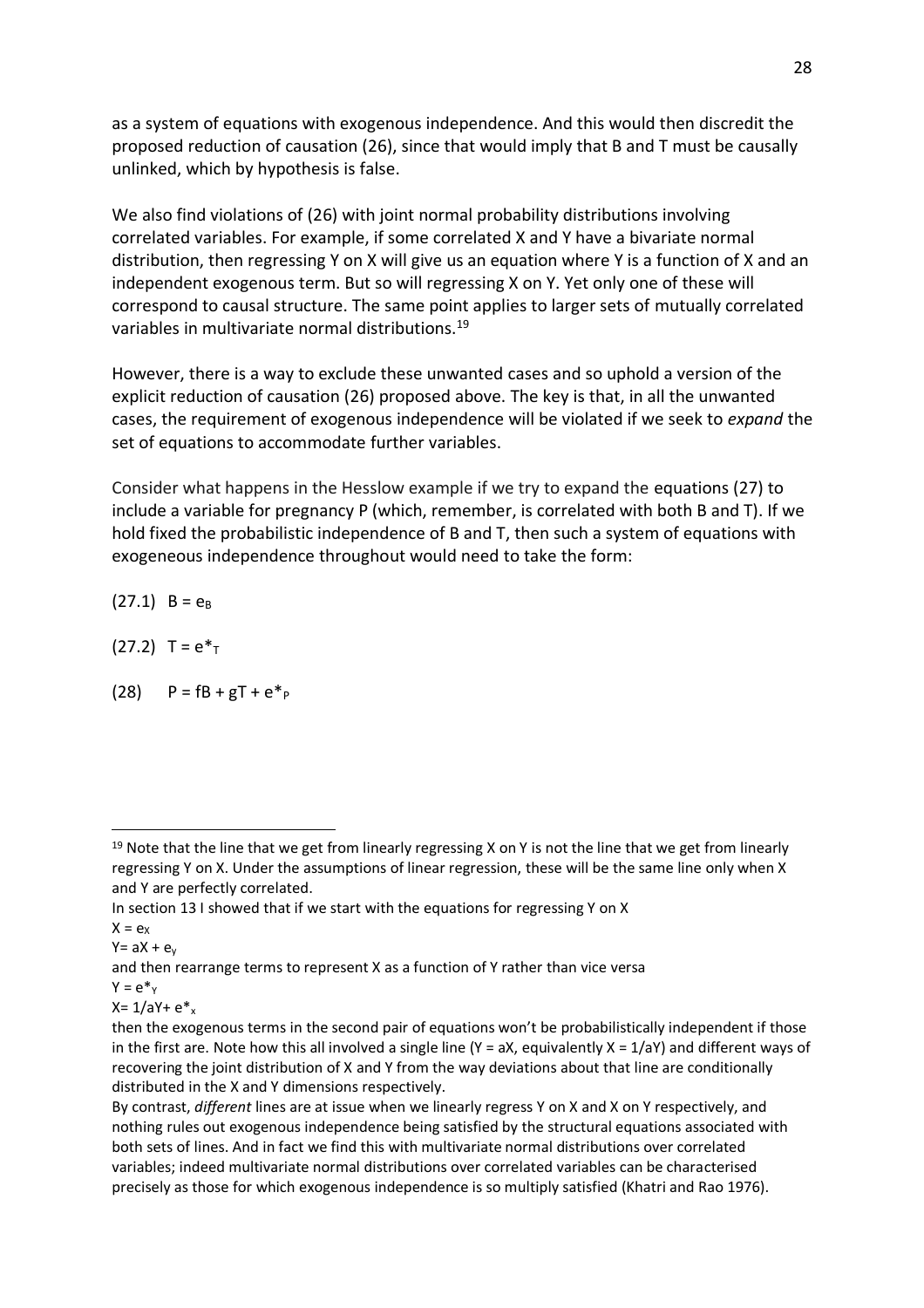

But the trouble now is that this augmented set of equations won't have independent exogenous terms throughout. In particular, the term  $e^*$ <sub>r</sub> won't be independent of  $e^*$ <sub>P</sub>, given that in truth T depends causally on P. (The term  $e^*$  will in effect need to compensate for how P in fact varies in ways that are independent of T.)

Let us say that a system S of equations with exogenous independence is *expandable* if, for any further variables correlated with those in S, there is a larger system of equations covering those further variables that also satisfies exogenous independence and which embeds the recursive structure of variables in the original equation set S.

The equations (27) displaying birth control pills B and thromboses P as independent are not so expandable, since any larger set of equations embedding (27) and also covering pregnancy P will violate the requirement of exogenous independence.

Let me now turn to mutually correlated variables in multivariate normal distributions. As I said, these allow a multiplicity of differently directed structural equations, not all of which can match actual causal structure. In these cases too we can dismiss the causally misleading equations on the grounds that they are not expandable. Note here that we can usefully view the over-supply of equations with exogenous independence in multivariate normal distributions as reflecting the way that the bridge principles sometimes fail to determine a unique causal order from a limited set of correlations. Earlier, in section 6, I pointed out that, given such underdetermination, a wider set of possible correlations can always suffice to fix a unique causal order for the variables at issue. If we now assume that such discriminating correlations involving further variables will always exist whenever we have mutually correlated variables in multivariate normal distributions, we can infer that only one of the original sets of equations over the originally correlated variables will be expandable, namely the one whose equational order matches the causal order fixed by the discriminating set of correlations. (If some other among the original set of equations were expandable, then the exogenous independence in the so-expanded equations would imply the existence of correlations that were inconsistent with the wider set of actual correlations that together with the bridge principles fix a unique casual order.)

Let me go a bit more slowly, and unpack this with the help of a concrete illustration. Suppose that some correlated X and Y have a bivariate normal distribution. Then both

 $(29.1)$  X =  $e_X$  $(29.2)$  Y = aX +  $e_Y$ 

and

 $(30.1)$  Y =  $e^*$ <sub>Y</sub>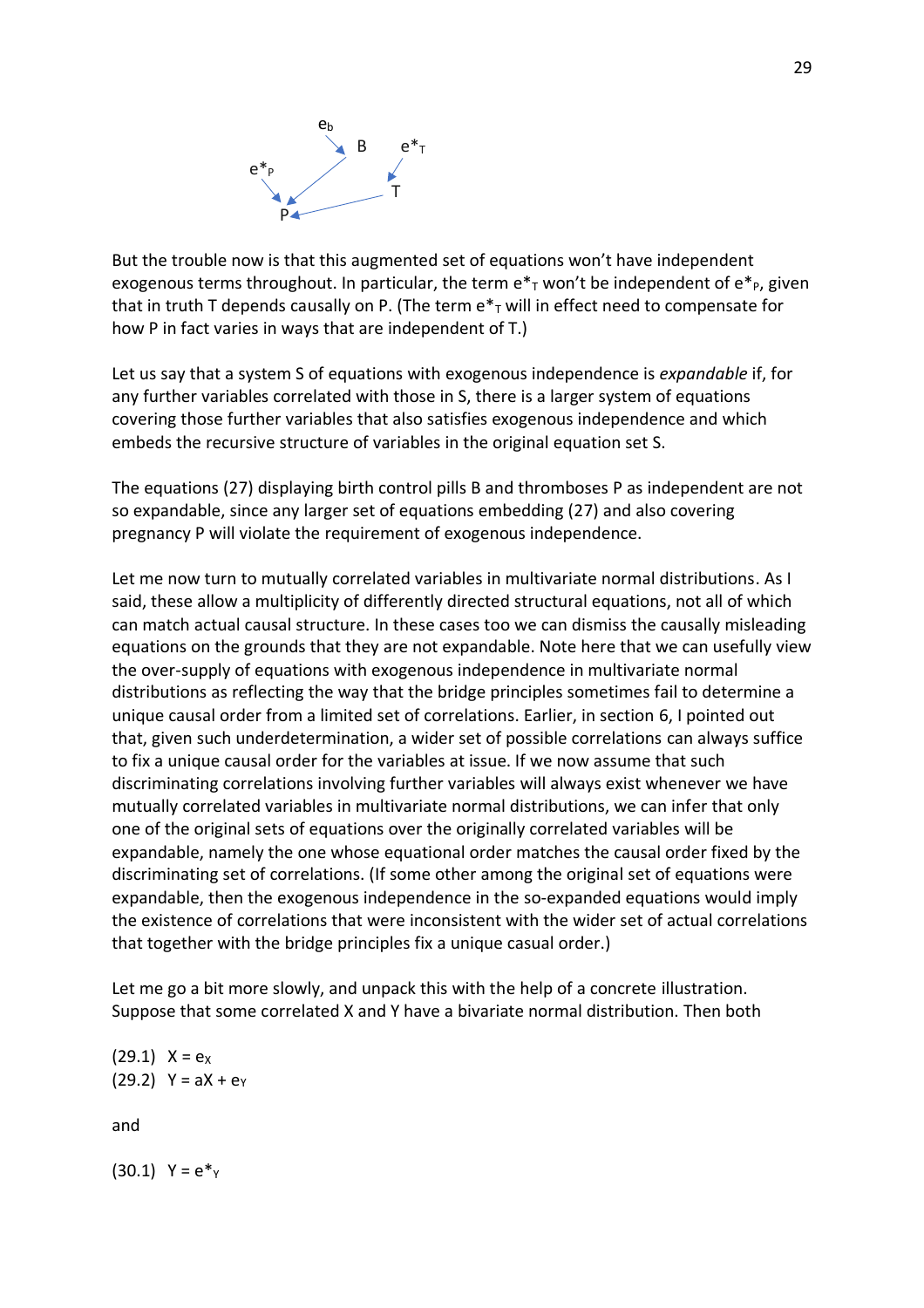(30.2)  $X = bY + e^*$ 

will be equation-DASs with exogenous independence that deliver the joint distribution of X and Y (where a and b are the standard regression coefficients).

But let us now suppose, in line with the idea that further correlations will generally determine which of these orderings reflect causal structure, that some further variable Z is correlated with Y, but not with X.

Then, I say, the only set of equations involving all of X, Y and Z that respects exogenous dependence will be the following set of equations, a set that embeds (29) rather than (30):

 $(31)$   $X = e_X$  $Z = e<sub>z</sub>$  $Y = aX + cZ + ey$ 

where a and c are again standard partial regression coefficients.



In support, consider what happens if we seek to expand (30) rather than (29) by regressing X on Y, and then Z on both Y and X:

$$
\begin{aligned}\n(32) \quad Y &= e^* \gamma \\
X &= bY + e^* \chi \\
Z &= fY + gX + e^* \chi\n\end{aligned}
$$

with f and g again standard partial regression coefficients. If this set of equations satisfied exogenous independence, then we would expect to have a correlation between X and Z, which by hypothesis is not the case. Note that the regression coefficient g cannot be zero if X and Z are correlated with Y but not with each other ( $g = r_{xz} - r_{xy}.r_{zy}$ ). So, if we if we put cancelling-out regression coefficients (fg +  $b = 0$ ) to one side, the independence of the exogenous terms in (32) would force a non-zero correlation between X and  $Z^{20}$ . Since it is given that this correlation is zero, the error terms can't be independent.

 $20$  There is one way in which the equations (32) could satisfy exogenous independence and yet respect the actual null correlation between X and Z—namely, if there were cancelling-out coefficients with fg + b = 0. We can deal with this possibility by refining the definition of expandability so as to rule out cases where an expanded set of equations respects the probability distribution only courtesy of cancelling out, while at the same time a different expanded set does this without relying on cancelling out. This would disqualify (32) as an expansion of (30), and so discredit (30)'s implied causal ordering of variables, since the different expansion (31) also respects the variables' probability distribution independently of any cancelling out.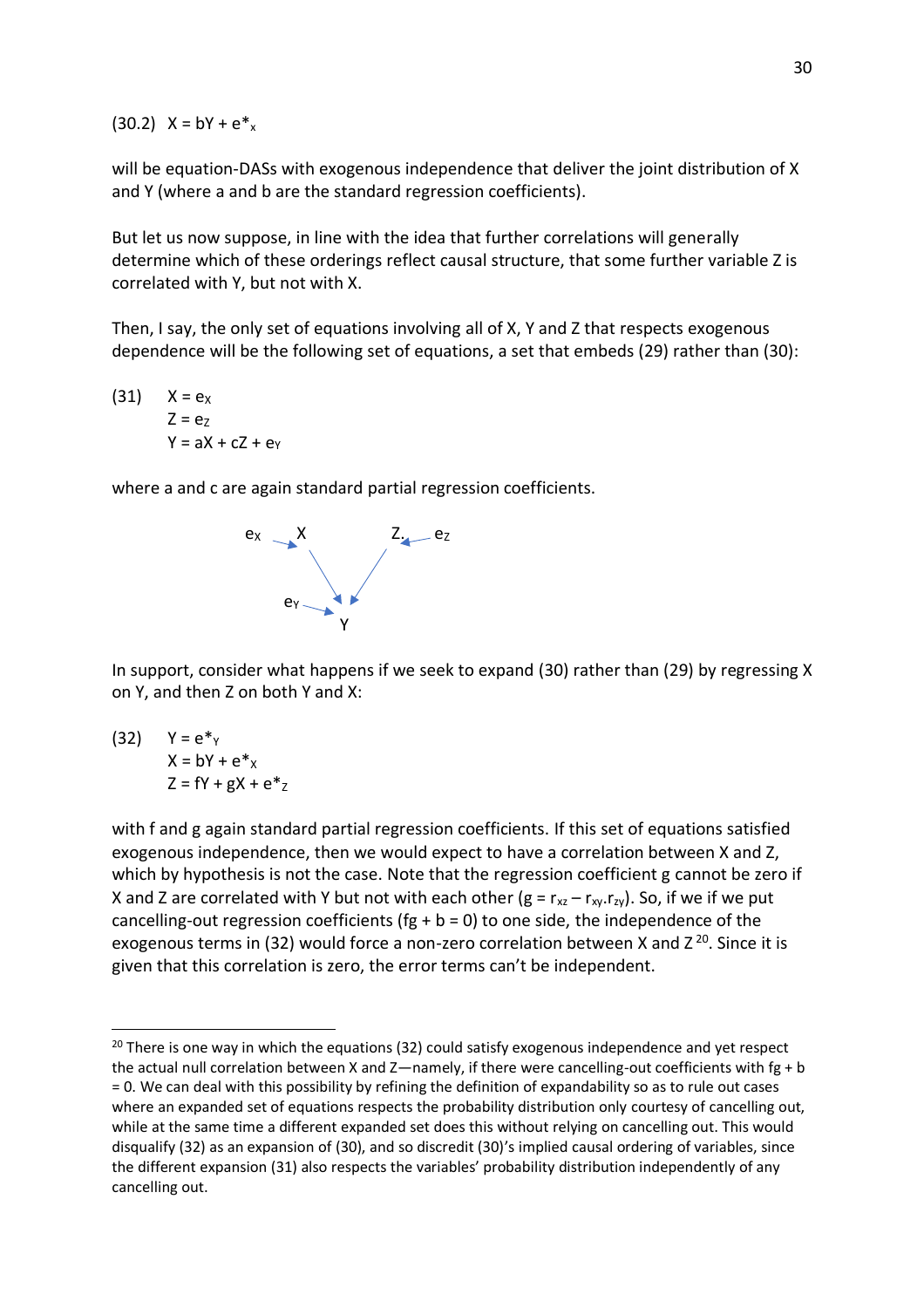This argument can be repeated for the other two possible expansions of (30) that also cover Z (namely, equations in which Z depends on Y, and X on Y and Z, and in which Y depends on Z, and X on Z and Y).

To return to the main line of argument, and in line with the above analysis of cases that cause trouble for the simple reduction (26), let me now hypothesise that the requirement of expandability will always be violated by systems of recursive equations with exogenous independence that do not correspond to causal order. If this is right, and the unwanted systems of equations can always be dismissed in this manner, then the way stands open to the following explicit reduction of causation:

(33) X causes Y if and only if it is an ancestor of Y in an *expandable* recursive structure of deterministic equations with independent exogenous terms.

On this account, a structure of causes and effects is nothing over and above a structure of variables in an expandable system of deterministic equations with independent exogenous terms.

In effect, this suggested analysis of causation combines a *regularity* theory of causal *covariation* with a *statistical* account of causal *direction*. We start with an expandable set of deterministic equations. These specify how certain variables covary deterministically in a lawlike way.<sup>21</sup> But this covariation is itself undirected. The covariation specified by the equations would remain the same if we reordered the equations to switch which sides the variables appeared on. The causal direction is then added to the covariation by the requirement that the exogenous terms in the equations be probabilistically independent of each other and that this exogenous independence continues to be satisfied whenever those equations are expanded.

This might seem to rule out by fiat the possibility that (30) and (32) really do represent the real causal structure, with Y causing X, and both causing Z, and with the null X-Z correlation arising from a failure of faithfulness. But this possibility is not ruled out at all. What is ruled out is that (30) and (32) represent real causal structure with faithfulness failure while *at the same time* (31) displays exogenous Independence. And we have already been given reason to rule out this possibility, since the analysis of the equations (27)-(28) above showed that, in failure-of-faithfulness cases, exogenous independence will be violated when we attempt to expand causally misleading equations in which actual causes appear as dependent variables.

Think of it like this. In the current example, we have a probability distribution with X and Z correlated with Y, and X independent of Z, and cancelling-out regression coefficients. This set-up itself does not discriminate between these two causal possibilities: (a) X and Z are causes of Y, or (b) Y causes X, both cause Z, and the null X-Z correlation results from the cancelling out. Still, possible expansions do discriminate between these causal options, since in option (a) both expansions (31) and (32) will display exogenous independence, but in option (b) only (32) will. The refined definition of expandability is motivated by this kind of discrimination. The idea is that, when we have two incompatibly ordered expansions, both with exogenous independence, one of which needs cancelling out to respect the probability distribution, then we can be sure that the other one captures the real causal structure—after all, if the equations with cancelling-out did have the causal structure right, then they would be the only expansion which satisfied exogenous independence.

<sup>&</sup>lt;sup>21</sup> I take no view on the nature of lawlike deterministic connections in this paper. Everything I say is consistent with all the standard accounts of nomological necessity.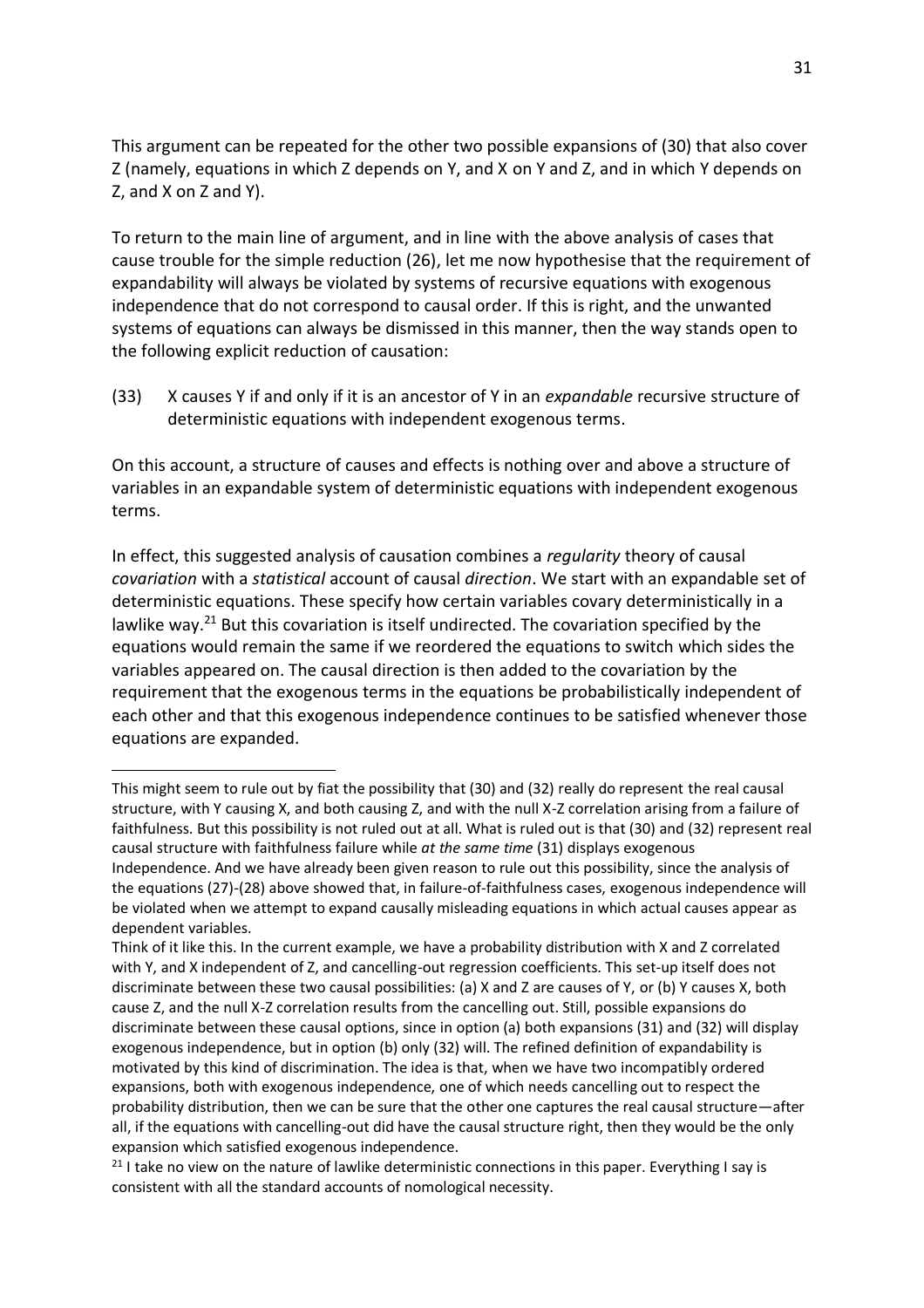### 16 Single-Case Causation

The current suggestion is that C causes E if and only if it is an ancestor of it in a recursive system of structural equations with exogenous independence. This now promises a better hold on single-case causation. (Did Joe Blogg's smoking actually cause his cancer?)

It will be useful to distinguish two issues here. First, what is it for one singular fact to be *actual caused* by another? Second, what is it for one singular fact to *counterfactually depend* on another?

It might not be immediately obvious why these need to be distinguished. However, it is a now familiar point that that there are cases of actual causation without counterfactual dependence, due to pre-emption, trumping, and so forth. Cases of this kind pose a central problem for David Lewis's programme of explaining actual causation in terms of counterfactuals.

To just give one illustration, consider this example, familiar from much recent literature in the Lewisian tradition. Suzy and Billy throw stones at a bottle. Suzy's arrives at the bottle first and shatters it. If her stone hadn't hit, Billy's would have shattered it anyway. This is a classic case where one event (Suzy's throw) *actually causes* another (bottle shattering) even though the latter *doesn't counterfactually depend* on the former.

Much recent work on both actual causation and counterfactual dependence appeals to "causal models" (Hitchcock 2018). These models posit directed relationships, in the form of "structural equations", and standardly pictorially represented by arrows, between actual and possible values of variables displayed by particular situations. The existing literature then aims to formulate recipes that will allow us to read off facts of actually causation and counterfactually dependence from these models.

The analysis of this paper complements this literature. While much progress has been made on the ways that causal models can help analyse actual causation and counterfactuals, there is no agreed view on what features of the real world these models represent. Far more attention has been paid to their use in evaluating single-case dependencies than in their content. In particular, there is no agreed account of what the directed "structural equations" mean. Those in the Lewisian tradition who invoke causal models generally regard these equations as encoding complex patterns of counterfactual dependence, and thus view the models a way of developing the programme of explaining actual causation in terms of counterfactuals. This leaves them, however, with the problem of explaining counterfactuals. Others, however, regard the equations as representing some species of primitive directed causal relations. This then allows them to view the "models" as a resource for analysing both actual causation and counterfactual dependence. But this advantage is bought at the expense of leaving the primitive causal relations unexplained. (Beebee and Menzies 2020.)

The approach I have adopted in this paper offers a way of transcending these options. I suggest that we should take there to be an arrow between two variables in a causal model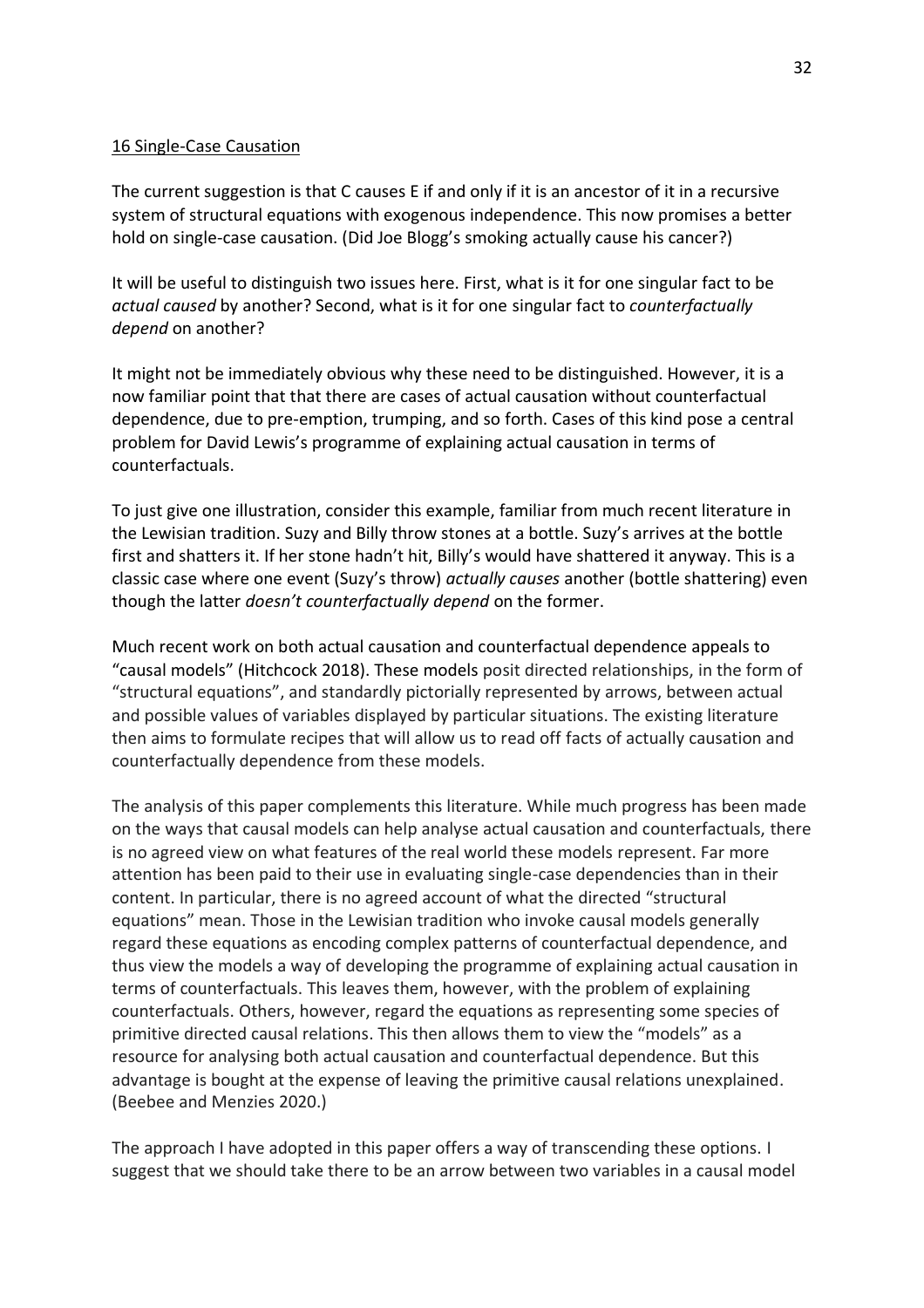just in case just in case one is a parent of the other in a system of deterministic equations with exogenous probabilistic independence. This then opens the prospect of explaining both actual causation and counterfactual dependence without having to leave the causal relations represented by the arrows as primitively unexplained.

It will be helpful at this stage to make some brief points about the different ways in which actual causation and counterfactual dependence can be analysed with the help of causal models.

At first pass, the recipe for reading counterfactual dependence off from a "causal model" is straightforward enough. Suppose the actual values of variables X and Y are m and n. Then "If X had been p, then Y would have been q", for  $p \neq m$  and  $q \neq n$ , will be true just in case Y =  $q$  follows from the equations plus  $X = p$  and the actual values of all variables that are not descendants of X. (Galles and Pearl 1998, Hiddlestone 2005, Briggs 2012.)

Let me illustrate with the Suzy-Billy example and evaluating "If Suzy hadn't thrown, the bottle wouldn't have shattered".

Let our "causal model" have the variables:

ST (Suzy's throw), with possible values 1 (she throws) and 0 (she doesn't) BT (Billy's throw), with possible values 1 (he throws) and 0 (he doesn't) SH (Suzy hits), with possible values 1 (she hits) and 0 (she doesn't) BH (Billy hits), with possible values 1 (he hits) and 0 (he doesn't) S (bottle shatters), with possible values 1 (it shatters) and 0 (it doesn't).

And then we can specify these directed "equations" or dependencies:

ST: exogenous BT: exogenous  $SH = ST$ BH = (min)(BT, |SH-1|)  $S = (max)(SH, BH)$ .

And we can pictorially represent these equations by:



In the actual world, the values of the variables are:

 $ST = 1$  $BT = 1$  $SH = 1$  $BH = 0$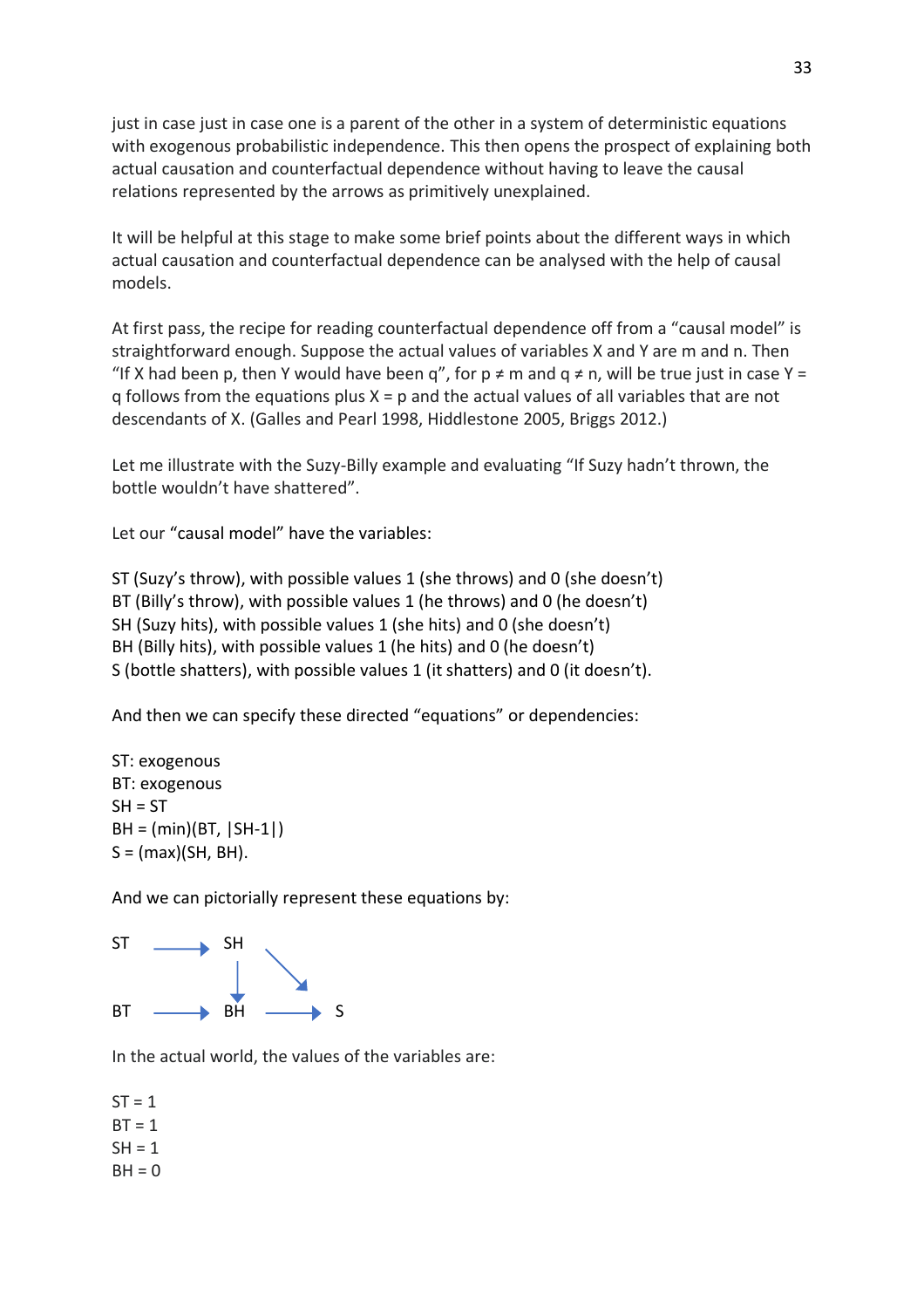### $S = 1$

Now, to evaluate "If Suzy hadn't thrown, the bottle wouldn't have shattered", we set  $ST = 0$ . leave  $BT = 1$ , and apply the equations, which then gives us  $SH = 0$ ,  $BH = 1$ , and  $S = 1$ . The verdict is thus that the bottle would still have shattered, and so the claim "If Suzy hadn't thrown, the bottle wouldn't have shattered" is false.

It should be noted that this proposed recipe for evaluating counterfactual claims does not cover all counterfactuals. Most obviously, it doesn't determine the truth value of claims of the form "If X hadn't been m, then Y would have been p" in cases where X has a number of different alternative values to m and these imply different values for Y. In such cases we need some way of deciding what specific alternative value X would have had if it weren't m. Then there are also "backtracking" counterfactuals like "If I had jumped off the ledge, I would have been wearing a parachute", whose evaluation seems to call us to consider alternative causal ancestries for the antecedent variable as well as for the consequent variable.

Still, even if the analysis in terms of causal models does not deal with all kinds of counterfactuals, it still takes us a long way. As I said at the beginning of the paper, the Lewisian programme of analysing counterfactuals without invoking any causal information faces the problem that the evaluation of many counterfactuals seems to require us to hold fixed precisely those facts that are not *causally* dependent on the antecedent. The proposed recipe for reading counterfactual dependencies off from causal models offers a response to this challenge. It shows us how some specific counterfactual claims can be determined by causal facts, even if other counterfactual claims still call for a different treatment.

Let me now turn to actual causation. The general strategy for deciding whether some  $X = m$ actually caused Y = n is to see whether the latter counterfactually depends on the former *when certain "off-path" variables are held fixed at certain values*. The details then relate to the issues of which off-path variables should be set at which values.

To illustrate, let us return to Suzy and Billy once more. As I observed above, even though the shattering does not depend counterfactually on Suzy's throw, it was actually caused by it. In line with this, note how the shattering will counterfactually depend on Suzy's throwing if we *hold fixed the actual fact that Billy's stone didn't hit*. This vindicates the intuition that Suzy's throw was the actual cause. It also suggests the general hypothesis that  $X = m$  actually causes  $Y = n$  just in case there is a path of arrows from X to Y such that  $Y = m$ counterfactually depends on X = n when the values of all variables *off that path* are held fixed *at their actual values*.

However, while this formula works for Suzy and Billy, there are other cases where it seems to deliver the wrong answer. While there is general support for the idea that actual causation requires a path which yields counterfactual dependence when certain off-path variables are held fixed, cases different from Suzy and Billy's seem to call for fixing off-path variables at values other than their actual ones.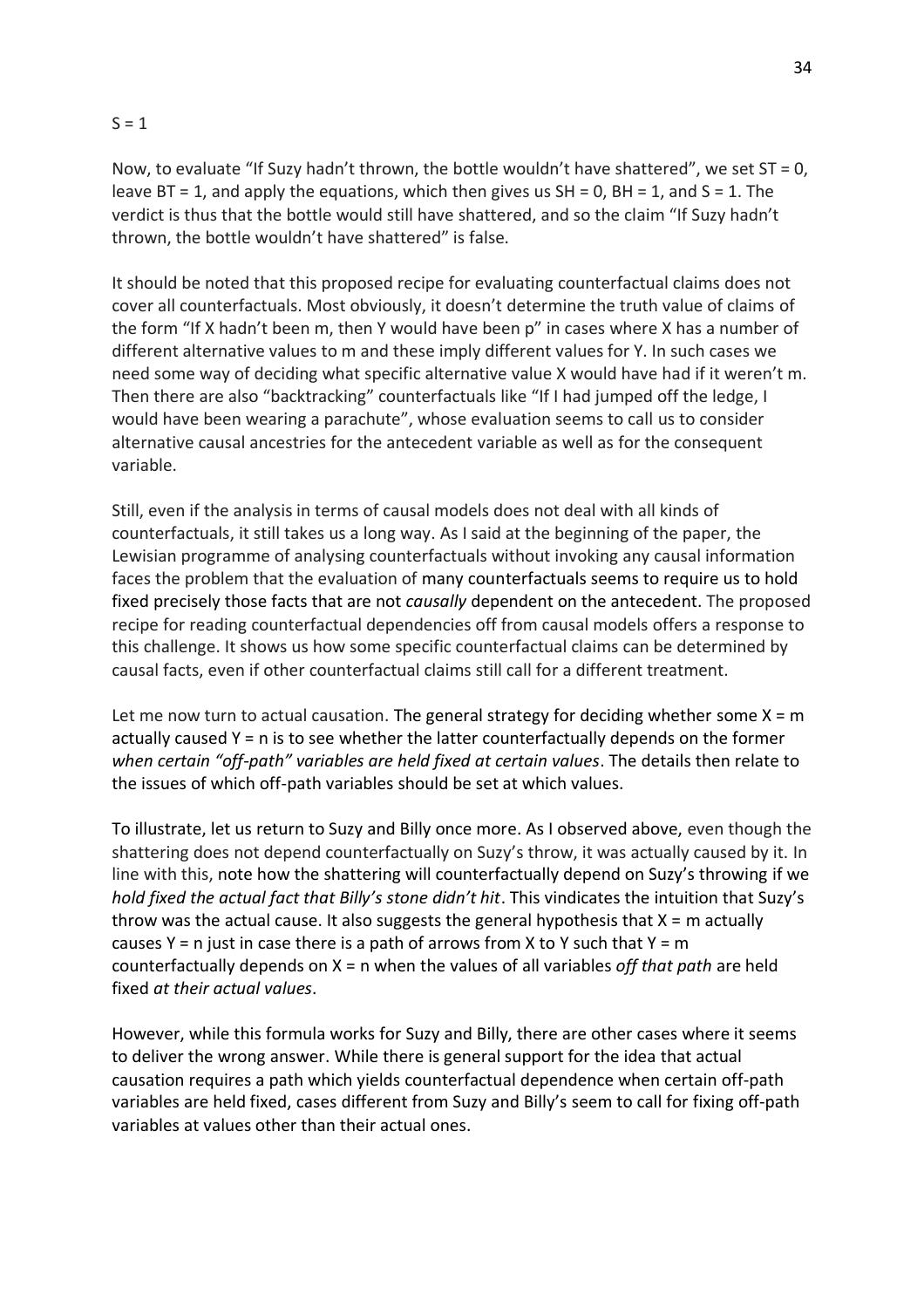This is not the place to pursue this issue. I myself am attracted to an analysis, due to Brad Weslake (forthcoming), which in effect argues that the requirement of counterfactual dependence along a path is best understood in terms of chains of INUS conditionship (where an INUS condition is the familiar notion—insufficient but necessary part of an unnecessary but sufficient condition—originally due to J.L. Mackie). As Weslake sees it, a causal model implies that Ca actually caused Ea if the model shows that it was part of an INUS condition for part of an INUS condition for . . . Ea

The appeal to causal models to decide single-case issues leaves us with issues about the choice of models. It is one thing to read verdicts about actual causation and counterfactual dependence off from given causal models. It is another to decide what causal model should be applied to a given target situation in the first place. To adopt a model is effectively to place the target situation in a causal field, by implicitly holding the values of any variables omitted from the model fixed at their actual values. This raises a number of questions. Are there any objective principles pinning down which variables must be included in a model used to analyse any given target situation? If not, and the selection of variables is partly a matter of choice, how far will this lead to variant verdicts about actual causation and counterfactual dependence? And finally, if such verdicts are so variant, does this signify a deficiency in the approach in terms of causal models, or should we simply accept that facts of actual causation and counterfactual dependence are relative to choices of causal field?

#### 17 Causation as a Guide to Action

Let me now return to generic causal claims of the form "C causes E" ("smoking causes cancer", "birth control pills causes thromboses", . . .). I now have argued that such claims should be understood as saying that C is an ancestor of E in a recursive system of structural equations with exogenous independence. And I have shown how we can infer such claims, reliably if not infallibly, from correlations by using the bridge principles.

As I have emphasised in this paper, much quantitative research in the non-experimental sciences is devoted to inferences of just this kind. What I haven't discussed, however, is why we should be so interested in generic claims of the form "C causes E". The points made in the last section might make one puzzled about this. We there saw how detailed knowledge of structural equations in the form of causal models can deliver conclusions about actual single-case causation and the nearby relation of single-case counterfactual dependence. But mere knowledge of generic claims of the form "C causes E" is by no means guaranteed to yield the detailed knowledge required to draw such inferences.

Indeed it will standardly leave us quite in the dark about such single-case dependencies. As observed earlier, knowing that smoking causes cancer won't decide whether Joe Blogg's cancer was actually caused by his smoking, or even whether it counterfactually depended on it. To decide these questions we'd need to know about what other variables are ancestral to cancer in a suitable set of structural equations, and about what values they had in Joe Blogg's case, and just knowing that "smoking causes cancer" is likely to leave us highly ignorant about these matters.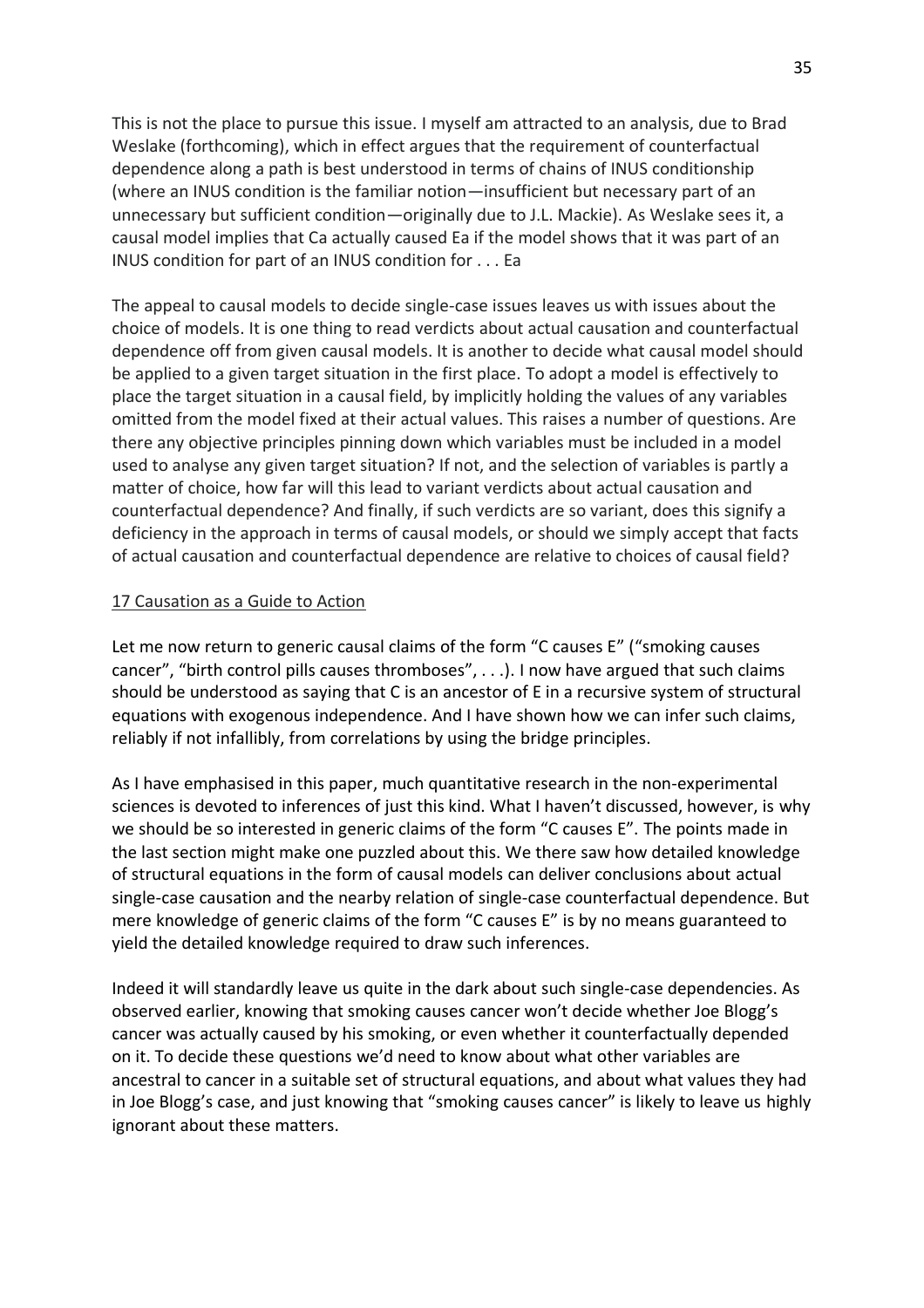The answer to this puzzle is that we are interested in generic claims like "smoking causes cancer" for a quite different reason than any concern with single-case dependencies. Even though they tell us little about single-case causal relations, generic casual claims can be a highly informative *guide to action*.

Note that statistical research will typically give us some numbers as well as the bare existence of a causal link. It will specify the strength of the correlation between cause and effect. It will tell us, say, that smoking S increases the probability of lung cancer L by a certain amount. Thus it might tell us that

 $(34)$  Prob(L/S) = 5%, where

 $Prob(L/not-S) = 1\%$ .

(In truth, of course, different levels of smoking will make a different difference to the probabilities. But it will aid the exposition at this point to turn smoking into a dichotomous variable.)

We can view the correlation (34) as measuring how much the presence of S increases the probability of a sufficient condition for L. In the absence of S there is a sufficient condition for L in 1% of cases. But when S is present there is a sufficient condition in 5% of cases. Adding S to our situation means that it is 4% likelier we will have a sufficient condition for L. It shows that we have a 4% reason, so to speak, not to smoke if we want to avoid cancer.

In such a case, we needn't know anything about the other factors relevant to L's occurrence to know what difference S will make to the probability of L. Without knowledge of those other factors, it is true, we won't necessarily know about actual causation and counterfactual dependence in particular cases, including in what will turn out to be our own case. But we don't need to know such things to appreciate how much reason we have to quit smoking to avoid cancer.

It is important to note that it is the correlation between S and L *conditional* on any common causes of them both that we need to attend to in making decisions. Coarse-grained generalizations can certainly be suitable for guiding action even if they omit part of the effect's full causes, but they do need to take into account any common causes of both S and L, for otherwise they will add to their indication of how often S contributes to a sufficient condition for L a spurious factor due to the S's probabilistic association with other determiners of L.

Interestingly, a correlation between S and L (conditional on any joint causes) does not indicate how likely it is that L will actually be caused by S, but rather how likely it is to be *counterfactually dependent* on it. This is because any cases where L is actually caused by S but doesn't counterfactually depend on it won't contribute to the correlation between S and L. We would have had L anyway, even without S, due to the back-up cause, and so such cases won't contribute to extra cases of L that are found when S in present. In the extreme case, if there were for some strange reason always a back-up cause for L whenever it was actually caused by S, then the probability of L given S would be no greater than without.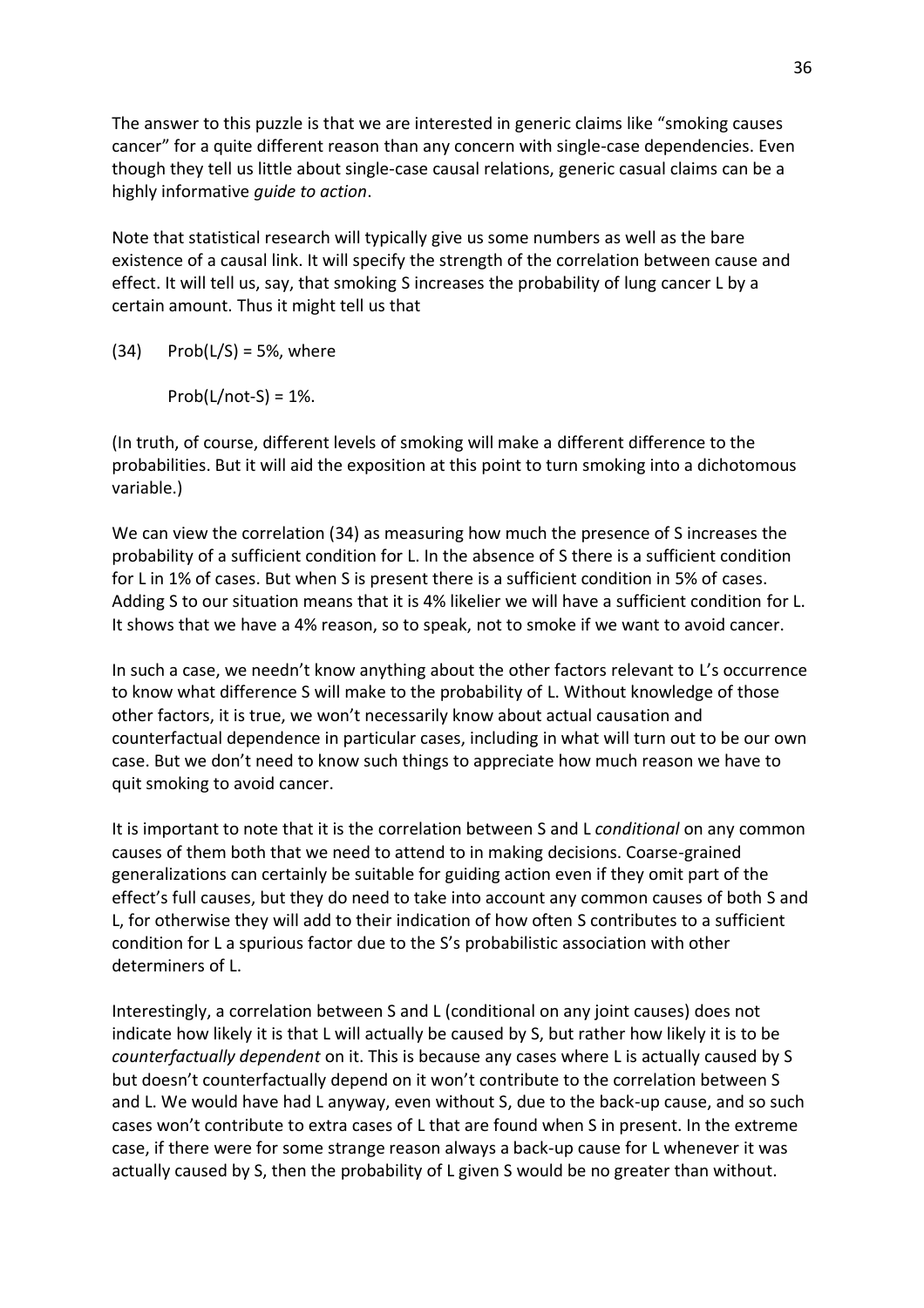It might seem odd that correlations like (34) turn out not to be generalizations about actual causation, but rather about how often cancer counterfactually depends on smoking. But that is in fact in line with their role as a guide to action. If you are concerned to avoid cancer per se, it's the frequency of cases where cancer counterfactually depends on smoking that matters, not of those where it's actually caused by smoking. After all, you gain no advantage from not smoking in cases where you would have contracted cancer anyway, even if in those cases your smoking would have actual caused your cancer. (By way of analogy, note that Suzy has no reason to throw, if she wants the bottle to shatter per se, given that Billy's throw would shatter it anyway.)

There is much more to say about the connection between causation and rational action, and I hope to return to the topic at length in future work. Here let me content myself by making one general point. Some philosophers hold that causation cannot be analysed without appealing to the concept of *human action* or similar notions. The analysis of this paper argues that this attitude is mistaken. Causal facts are certainly relevant to rational action, for instance in the way just indicated. And perhaps the everyday *concept* of causation has important ties to notions of action. But at a metaphysical level it would be surprising if human action were prior to causation. After all, humans and their activities are part of the causal world, not prior to it. We should seek to understand causation first, without bringing humans into it, in the way I have done in this paper. This will then open the way to an understanding of humans and their activities as causal elements in a causal world.

#### 18 "C causes E"

The points made in the last section give us reason to look a bit more closely at the meaning of generic causal claims like "C causes E". My proposed reductive analysis (33) implies that such claims are saying that C is an ancestor of E in an expandable system of structural equations with exogenous independence. And the last section explained that we are interested in quantitative versions of such claims because of the way they can tell us how much probabilistic reason we have to bring about the cause C in pursuit of the effect E.

But now we need to attend to the point that C can be an ancestor of E in a recursive equation system with exogenous independence, and yet the occurrence of C can render E no more likely that it would be in the absence of C. This is exactly what happens with failures of faithfulness. In Hesslow's example, for instance, birth control pills B are ancestral to thromboses T in a system of equations with exogenous independence, yet the probability of T is no higher given B than without B. Should we say C causes E in such cases? Do birth control pills B cause thromboses T?

The issue at this point becomes essentially terminological. I shall continue to use "C causes E" in line with my analysis (33), and so maintain that birth control pills causes thromboses even though they don't render them more likely. After all, this usage is in line with the original motivation for drawing attention to failures of faithfulness. Hesslow and others cited them precisely because they took them to offer counterexamples to the Unlinkage Condition, by showing us that an absence of correlation does not always signify an absence *of causation*. True, birth control pills causes thromboses through two different routes, with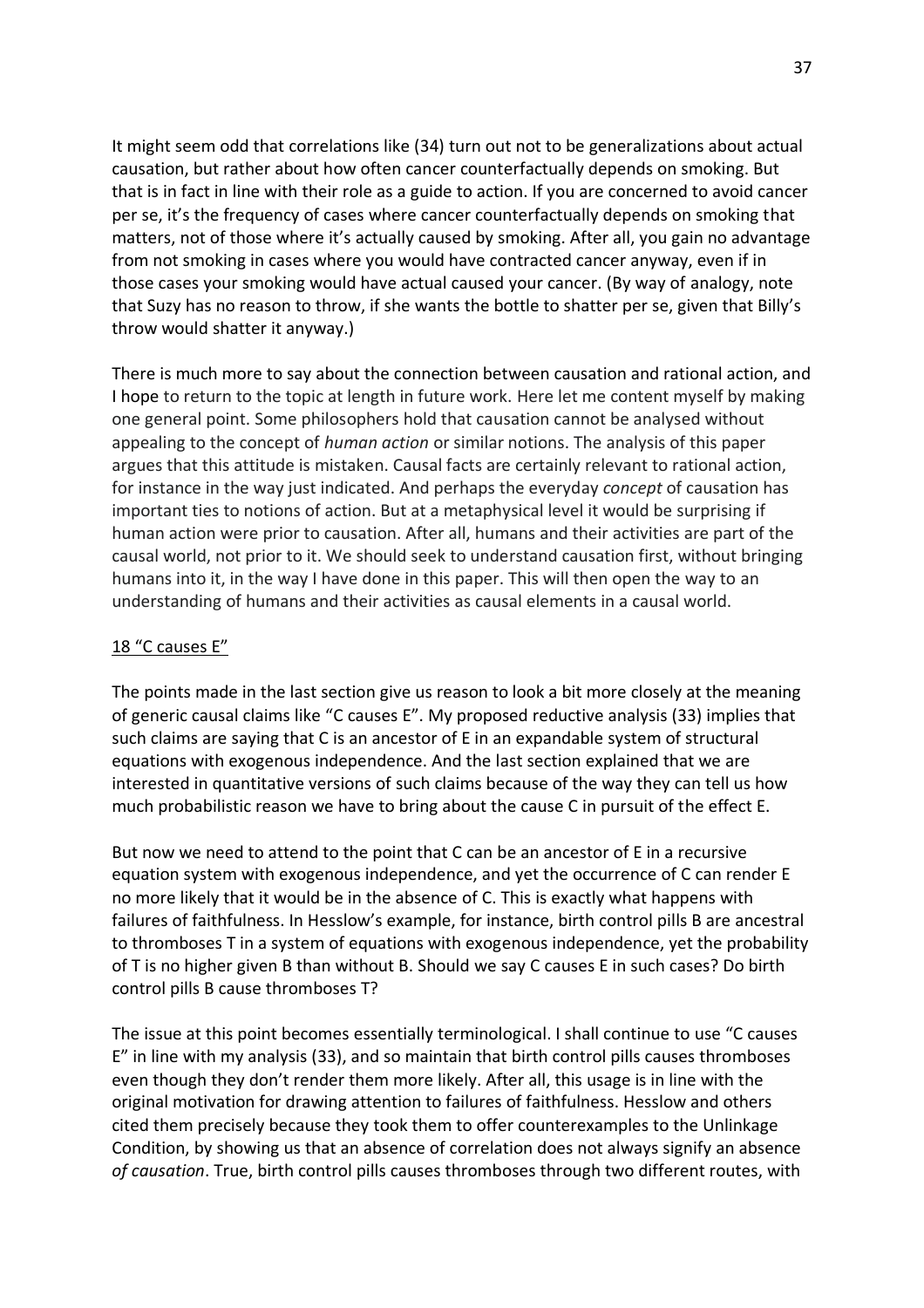the probabilistic influence along one route being nullified by the influence of the other—but that doesn't mean, says Hesslow, and I agree, that they don't cause them at all.

At the same time, I am happy to grant that there is another generic sense of "C causes E" which does require that C makes E more likely. This sense goes with the thought that it is worth doing C in pursuit of E just in case "C causes E". Perhaps this is a more natural reading of "C causes E" than the one that requires only that C be ancestral to E in a system of equations with exogenous independence. Someone who says in English that "C causes E" is likely to be implying that it is rational to do C in pursuit of E. Still, as I said, this issue is now really terminological. We can simply specify how we want "C causes E" to be understood.

The divergence between my specified reading and one that requires C to make E more likely is not restricted to failures of faithfulness. There are also of course cases where C is ancestral to E in a system of equations with exogenous independence and yet C makes E *less likely*. There is nothing in the requirement of equational ancestry that demands a positive influence. Smoking is no doubt an equational ancestor of healthy lungs, in that the health of your lungs is a function inter alia of your smoking level, even though smoking of course makes healthy lungs less likely. I readily concede that it would be odd in normal English to say without qualification that "smoking causes healthy lungs", and to this extent grant that my reading of "C causes E" is something of a term of art. Still, it is the reading that is most convenient for our theoretical purposes.

We have now identified and distinguished a range of causal relations. My specified sense of "C causes E" signifies the crucial relation of ancestry in expandable equation systems with exogenous independence, and I have shown how this relation can be reliably though not infallibly evidenced by correlational patterns. I have also now allowed that "C causes E" in ordinary English might convey not only this ancestral relation, but also the requirement that C be positively correlated with E, or at least not be negatively correlated with it. We have also analysed and distinguished the associated single-case relations of actual causation and counterfactual dependence.

One prominent question in the philosophical literature on causation is whether causation is transitive or not. It would take us too far afield to address this issue here. But it is worth observing that there is no reason to expect a univocal answer. Some of the relations we have distinguished are transitive and some aren't. A satisfactory analysis of causal transitivity will need to start by being clear about what sort of causal relation is at issue.

## 19 Quantum Mechanical Indeterminism

The reduction of causation I have proposed so far assumes that effects are always *determined* by antecedent facts—values of dependent variables Xi are deterministic functions  $F(X_1, \ldots, X_{i-1}, E_i)$  of the independent variables  $X_1, \ldots, X_{i-1}$ , and the exogenous variables Ei. At first sight this might seem inconsistent with the indeterministic nature of the world revealed by quantum mechanics.<sup>22</sup>

 $22$  It is a moot point whether quantum mechanics is ultimately indeterministic. Collapse theories say so, but Everettianism or Bohmianism deny it. We can by-pass this issue here, however, as both Everettianism and Bohmianism still need to account for the *apparent* indeterminism that occurs when quantum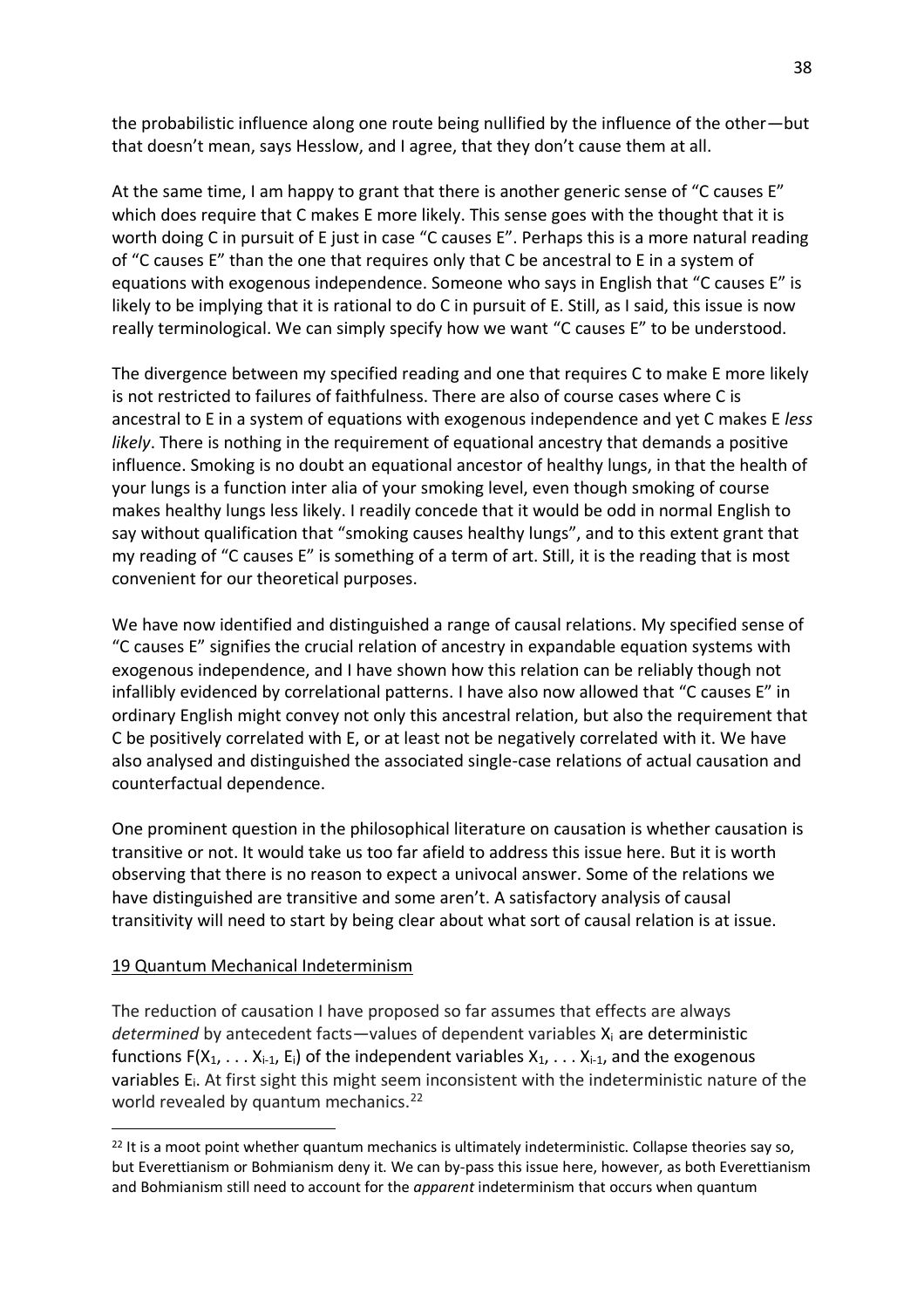But let us not be too quick. Note that my reduction does not imply that everything is determined, only that *effects* are. Note also that it does not require that, at *every time* earlier than an effect, facts obtain that determine that effect, only that all effects be determined by facts that obtain *by the time* they occur.

This leaves it open that many of the facts that determine an effect might themselves be the outcome of quantum processes. The multiple influences that contribute to the exogenous variables could still be the outcomes of chancy quantum processes, and moreover the values of those exogenous variables might only become determinate shortly before the time of the relevant effect. That would be perfectly in line with the idea that the values of dependent variables are always deterministic functions of probabilistically independent exogenous variables.

So my deterministic analysis does leave room for indeterminism *outside* causal relations, so to speak. Still, this does not fully answer the worry. What rules out indeterminism entering into causal structures themselves? Suppose I make a bomb that is set to explode if a radioactive substance decays by a certain amount in a certain interval. If the bomb explodes, then my action will have caused the explosion. But not every event in the causal chain from my action to the explosion will have been determined by the time it occurred. In particular, the relevant radioactive decay will have been a purely chancy matter.

We can expect many causal structures to share this form. Take the stock example of smoking and lung cancer again. Perhaps the causal route from smoking to cancer proceeds via the chancy breaking of certain bonds in DNA molecules. Again, this will mean that one of the steps in the causal chain running to smoking from cancer will not have been determined by the time it occurs.

At first pass, cases like these call for structural equations of a different form. In place of equations like

# (35)  $E = F(C, e_E)$

we will need

(36) Chance(E) =  $F(C, e_{Ch(E)})$ 

If event E is undetermined until the time when it occurs, then the variables appearing on the right-hand side of the equation (36), including all influences packed into the exogenous variable  $e_{Ch(E)}$ , will fail to determine a definite value for E. Instead they will fix only that E has a certain chance of occurring.

This change of equational form matters significantly to the arguments of this paper. If we were to allow that equations with the form of (36) could underpin causal relations, then we

superpositions interact with macroscopic systems. In line with this, I shall understand quantum indeterminism as covering whatever happens in such interactions.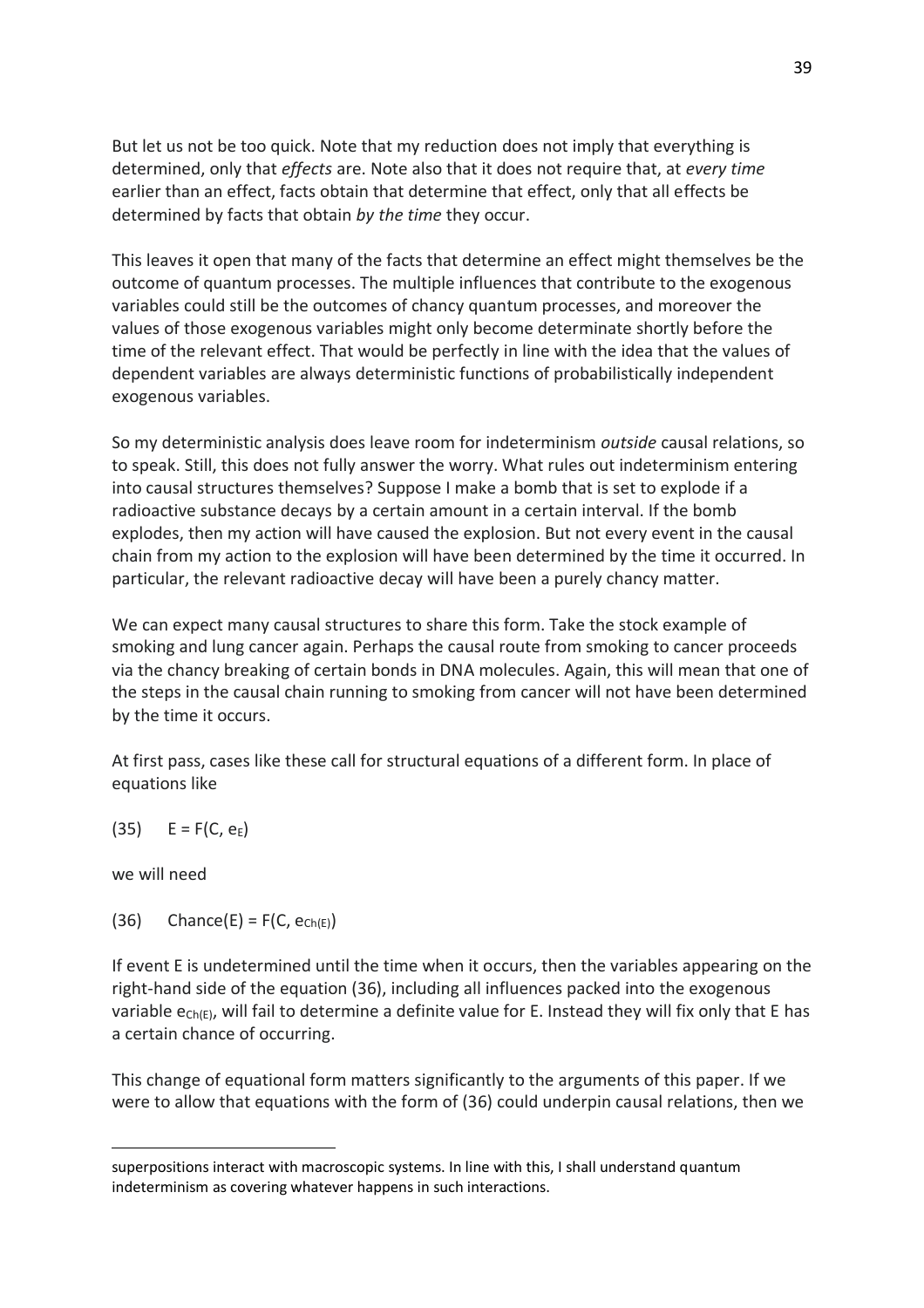would no longer be able to take for granted some of the links between correlations and causes that empirical researchers rely on. In particular, we would no longer be able to assume that correlation between pairs of causally linked variables will disappear when we control for the variables that mediate between them.

Recall the crucial earlier Determinism-Independence-Markov result (24) that implied that variables involved in structural equations with exogenous independence will satisfy the Markov Condition, and so in particular that correlated variables will become conditionally uncorrelated when we control for intermediaries. This result depended not just on the probabilistic independence of the exogenous variables, but also on the determinism of the equations. In consequence, recursive structures of equations some of which only fix chances rather than definite values for their dependent variables are no longer guaranteed by the independence of their exogenous variables to satisfy the Markov Condition.

A real-life illustration of this abstract possibility is provided by the so-called Einstein-Podolsky-Rosen ("EPR") correlations (Einstein et al 1935). In these cases, an initial state, plus further background factors including the setting of instruments, fixes chances for various quantum measurements made on two wings of an experiment involving spatially separated particles. For example, a source C might emit a spatially separated pair of electrons in the singlet state, with the spins of the electrons then being measured in given directions. Quantum mechanics predicts, and experiment confirms, that these measurement outcomes will be correlated in a way that is not screened off by any known features of the initial parent state, even if the background factors relevant to the two measurements are probabilistically independent. (Indeed the correlations displayed by measurements in different directions will have a collective structure that precludes their being screened off by *any* possible property of the initial state.)

We can represent this kind of set-up by the pair of equations:

- (37) Chance(E<sub>1</sub>) = F(C, e<sub>Ch(E1)</sub>)
- (38) Chance(E<sub>2</sub>) = F(C, e<sub>Ch(E2)</sub>)

And now the relevant point is that the non-determinism of these equations *leaves room* for the outcomes to co-ordinate themselves within the freedom, so to speak, left open by their non-determination. When we have two equations *determining* two outcomes E<sub>1</sub> and E<sub>2</sub> as functions of some common cause C and two independent exogenous variables  $e_{E1}$  and  $e_{E2}$ , then the independence of the last two terms *forces* the conditional independence of  $E_1$  and  $E_2$  given C, as in the earlier Determinism-Independence-Markov Result (24). But when the only outcomes fixed by the equations are *chances* for  $E_1$  and  $E_2$ , then there is room to evade this conditional independence. And the EPR correlations shows that, once this room is made available, nature sometimes makes use of it.<sup>23</sup>

<sup>&</sup>lt;sup>23</sup> From this perspective, the EPR quantum correlations are arguably less surprising than they first appear. Think of it like this. Determinism with exogenous independence leaves no possibility of correlations that aren't screened off by common antecedents. On the other hand, in the absence of this underlying deterministic structure, as in the EPR set-ups, then there is probabilistic room, so to speak, for results to become correlated in a way that isn't screened off by any feature of their common source. And it turns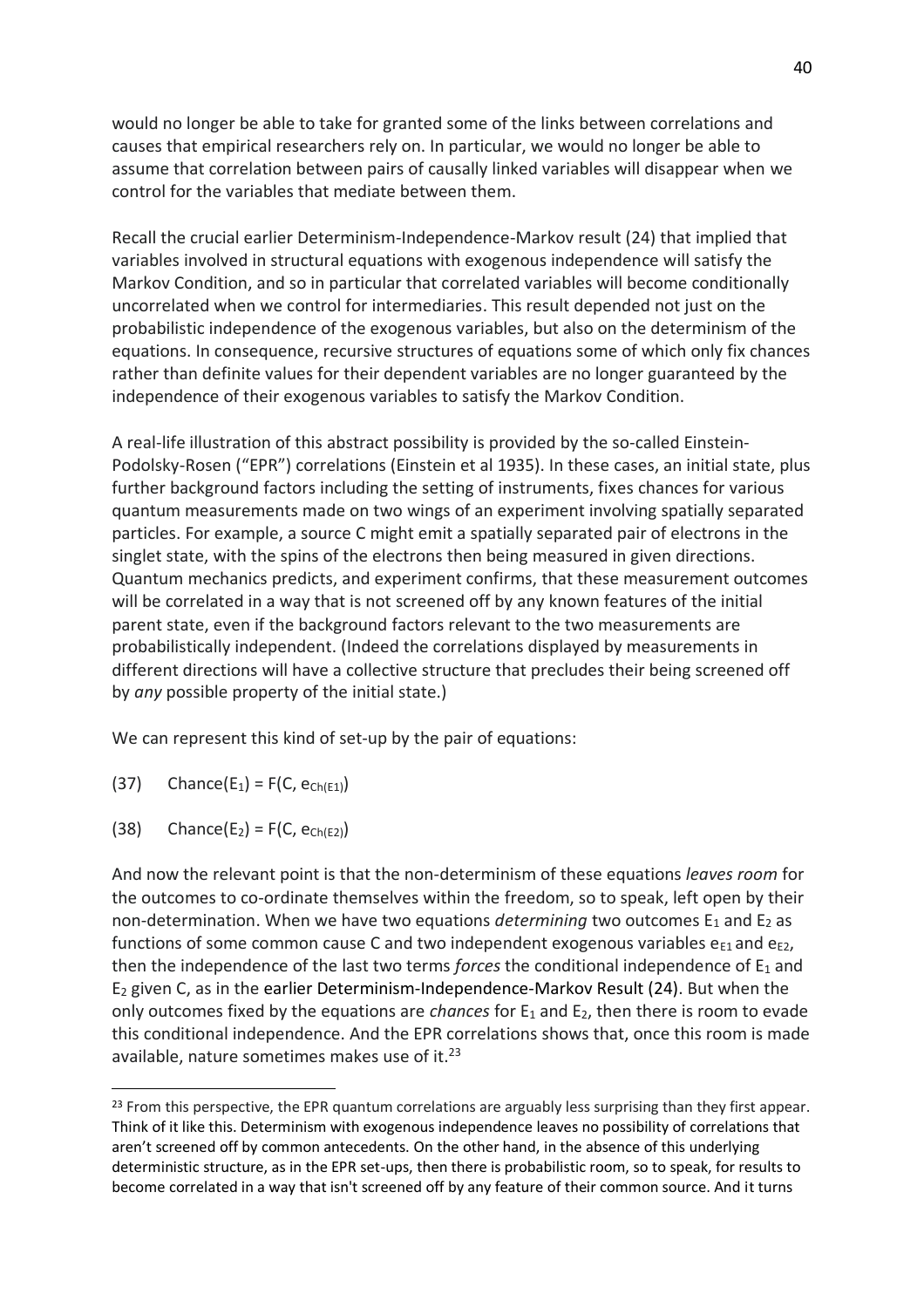Still, it is noteworthy that correlations with this non-Markov nature are effectively unknown outside the physics laboratory. It requires very carefully arranged experimental circumstances to display the characteristic features of the EPR correlations. I take it that this is due to the fact that, in the absence of such careful experimental arrangements, the parts of separated entangled systems that might display EPR-type correlations will quickly interact with different macroscopic systems that are not specifically designed to amplify the values of the entangled variables in concert. Because of this, any spatially separated macroscopic events that are influenced by different parts of entangled quantum systems will vary independently, once we hold fixed the common sources of those quantum systems.

And this then means that for practical purposes any structural equations with macroscopic dependent variables in which chancy quantum events play a role can be represented as deterministic after all. For we can now effectively rewrite equations of the form

(36) Chance(E) =  $F(C, e_{Ch(E)})$ 

as

(39)  $E = F(C, e_{Ch(E)}, e_E)$ 

where the final  $e_E$  is a sort of "dummy variable" representing the way in which the chance of E resolves itself into actuality. As long as we are dealing with cases, unlike the carefully arranged EPR set-up, where different chancy variables will macroscopically resolve themselves independently, we can assume that these extra chance-realizing dummy variables in different equations will be probabilistically independent of each other.

We can usefully describe equations like (39) as "pseudo-deterministic". Dependencies that appear probabilistic only because they omit the totality of determining factors are often termed "pseudo-*in*deterministic". But contrast, while equations like (39) have the appearance of determining the effect variable E, this conceals the way that the  $e<sub>E</sub>$  term on the right-hand side is an expression of the fact that nothing determines E until it occurs.

Still, as long as these dummy chance-realizing variables in a system of structural equations are probabilistically independent, then the equations will function just like a system of deterministic equations with exogenous independence. And this means that we can happily relax our analysis of causation to allow systems of pseudo-deterministic structural equations to ground causal relations in the same way that deterministic structural equations do. Because the independent exogenous variables function similarly in both deterministic and pseudo-deterministic equations, this relaxation will allow us to uphold the same connection between causes and correlations as before. The Causal Markov Condition with its correlative Linkage Principles will be a deductive consequence of the analysis, while the Faithfulness Condition and the Unlinkage Principles can be expected to hold except in special cases of faithfulness failure.

out that, as soon as nature has this room, it uses it to produce unscreenoffable correlations. What's so surprising about that?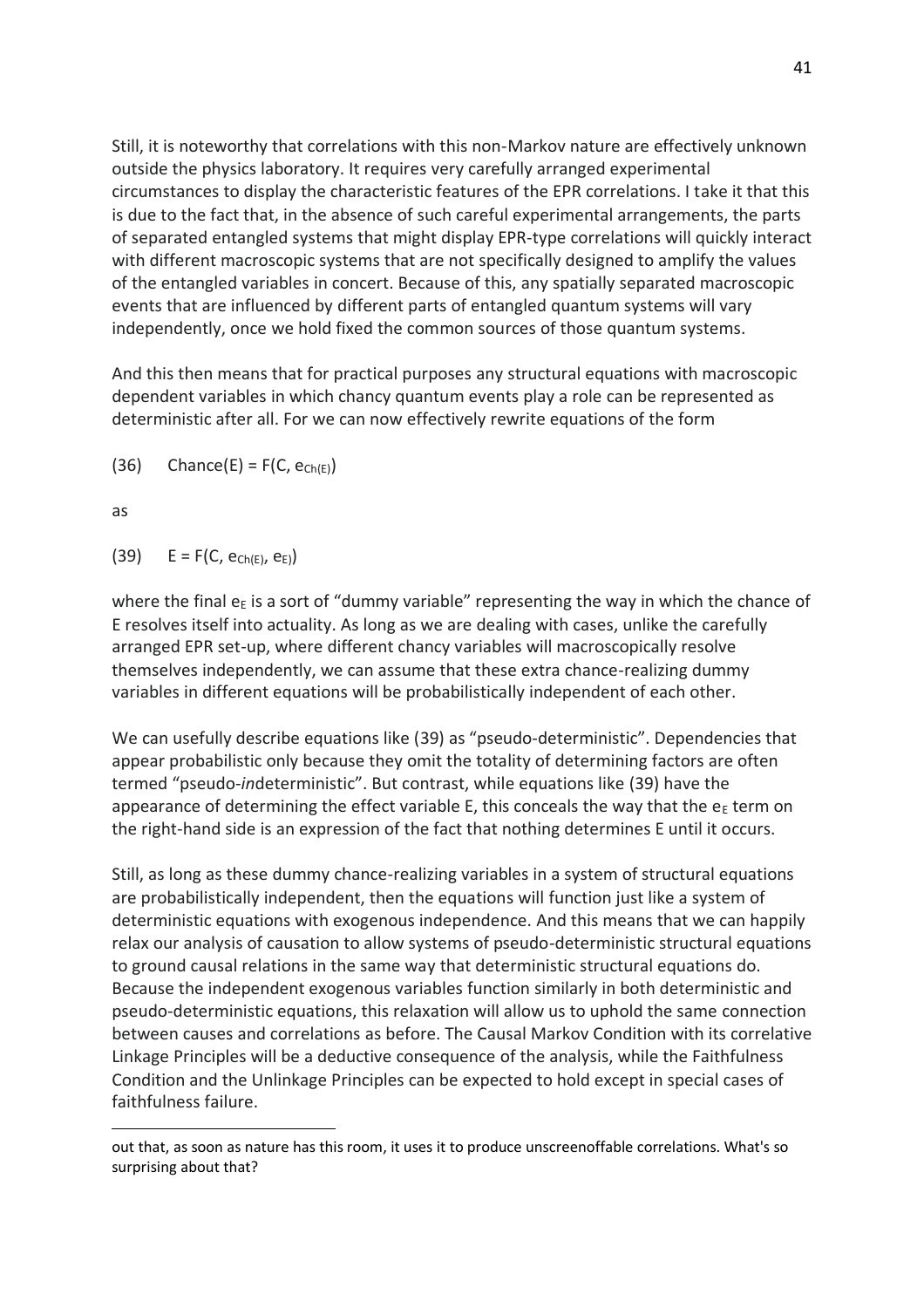So I now propose the following adjusted analysis of causation to accommodate the involvement of chancy events in causal structures.

(40) X causes Y if and only if it is an ancestor of Y in an expandable recursive structure of deterministic *or pseudo-deterministic* equations with independent exogenous terms<sup>24</sup>

One consequence of this adjusted analysis is that the EPR relationships will not themselves qualify as causal. The equations governing the EPR outcomes are not pseudo-deterministic. If we try to put these equations into the pseudo-deterministic form (39), the "dummy" exogenous variables representing the undetermined manifestation of the outcomes on the two wings will not come out as independent.

Denying causal status to the EPR relationships seems independently reasonable. Even though the two spatially separated outcomes are connected by an unscreened-off correlation, there is good reason to deny that either causes the other. After all, the relationship between the two wings is symmetrical, and moreover there is no possibility of controlling the result on one wing by manipulating the other. As to the production of the spatially separated outcomes by their common source, there is again reason not to count this as the production of distinct joint effects by a common cause. After all, their covariation cannot be screened off by values of the source, as normally happens with joint effects of a cause. Given this, we will do better to regard the coordinated outcomes as together comprising a single effect resulting from the source, rather than two distinct effects with independent sources of variation.

If we do take this line, then the EPR correlations become counterexamples to the Causal Markov Condition and its implied Linkage Principles. These Principles said that a correlation always signifies a causal link, and a conditional correlation signifies a causal link that doesn't pass through the condition. But the EPR correlations, which remain even after we condition on the source, do not signify a direct causal link between the two outcomes, nor even an indirect causal link resulting from a common cause.

Now, as before, this violation of the Causal Markov Condition is no problem for practical non-experimental researchers. As I have observed, we can be confident that we will not meet any observable EPR correlations outside the laboratory setting. So practical researchers can continue to assume the Causal Markov Condition and its Linkage corollaries in inferring causes from correlations.

Still, one might wonder where the EPR correlations leave my claim that the Causal Markov Condition is a deductive consequence of my proposed analysis of causation. If my analysis

<sup>&</sup>lt;sup>24</sup> My earlier analyses of actual causation, counterfactual dependence, and the significance of generic causal claims for rational action all presupposed determinism. The admission of indeterministic causes means that these analyses need to be re-examined. That will have to be a project for another time. My hope is that the requirement of pseudo-indeterminism will mean that the earlier analyses can be smoothly extended.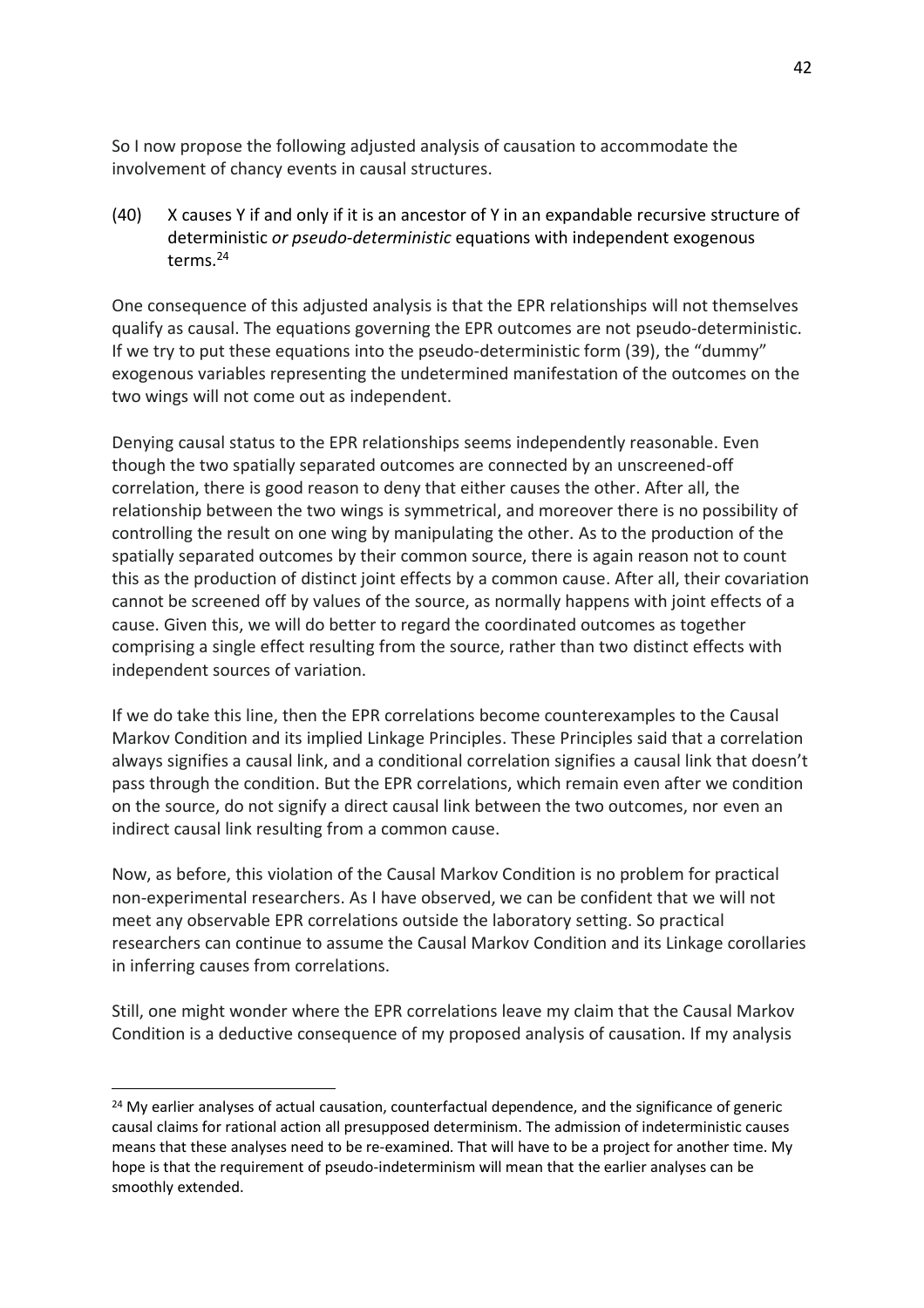does indeed imply the Causal Markov Condition, and the EPR correlations show the Causal Markov Condition is not generally true, then that looks bad for my proposed analysis.

A crucial point here, however, is that the Causal Markov Condition says specifically that variables in any *causal structure* will satisfy the Markov Condition, not that all variables whatsoever will—and on my developed analysis causal structures are specifically recursive structures of deterministic or pseudo-deterministic equations with exogenous independence. The EPR correlations are thus not covered by this result, since, as we have seen, the equations governing the outcomes on the two wings in the EPR set-up cannot be put into the form of pseudo-deterministic equations with probabilistically independent exogenous variables.

This does now mean, however, that my original Conditional and Unconditional Linkage Principles (2) and (3) were too generally formulated. As I originally formulated these principles, they specified that causal implications follow from *any* correlations between variables. We can now see that this was too ambitious. The EPR correlations show us that the relevant casual implications are only guaranteed if we are dealing with variables which are governed by deterministic or pseudo-indeterministic equations with independent exogenous variables. This qualification to the Linkage Principles might be of no practical importance, given that no EPR-type correlations ever present themselves to nonexperimental researchers, but it is needed if we want to keep the logic straight.<sup>25</sup>

## 20 The Temporal Asymmetry of Causation

One aim of this paper was to offer an explanation for the temporal asymmetry of causation. Given that this asymmetry has no counterpart in the fundamental dynamics of the physical world, we would like to be able to understand how it emerges.

The analysis I have developed puts me in a position to offer such an explanation. On my account, causal structures are recursive systems of deterministic or pseudo-deterministic equations with probabilistically independent exogenous terms. Each dependent variable in such an equation is causally posterior to its exogenous variable and other independent variables. Those independent variables will in turn have their own equations displaying them as causally posterior to their own exogenous and independent variables. The eventual upshot will be that every variable is causally descended in a certain way from the set of exogenous variables.

Now in actuality, this causal ordering will line up with temporal ordering, in the sense that any variable that is causally prior to another according to my analysis will always in fact precede it in time. The variables on the right hand sides of structural equations with

<sup>&</sup>lt;sup>25</sup> Did I not argue earlier in footnote 8 that the Causal Markov Condition implied the original Linkage Principles (2) and (3) without qualification? But at that stage we were assuming that nothing is required of causal structures beyond including all common causes of included variables, and given this the unqualified Linkage Principles did indeed follow from the Causal Markov Condition. But now that we are restricting causal structures to systems of equations with exogenous independence, the Causal Markov Condition and hence the Linkage Principles will no longer apply to EPR quantum correlations.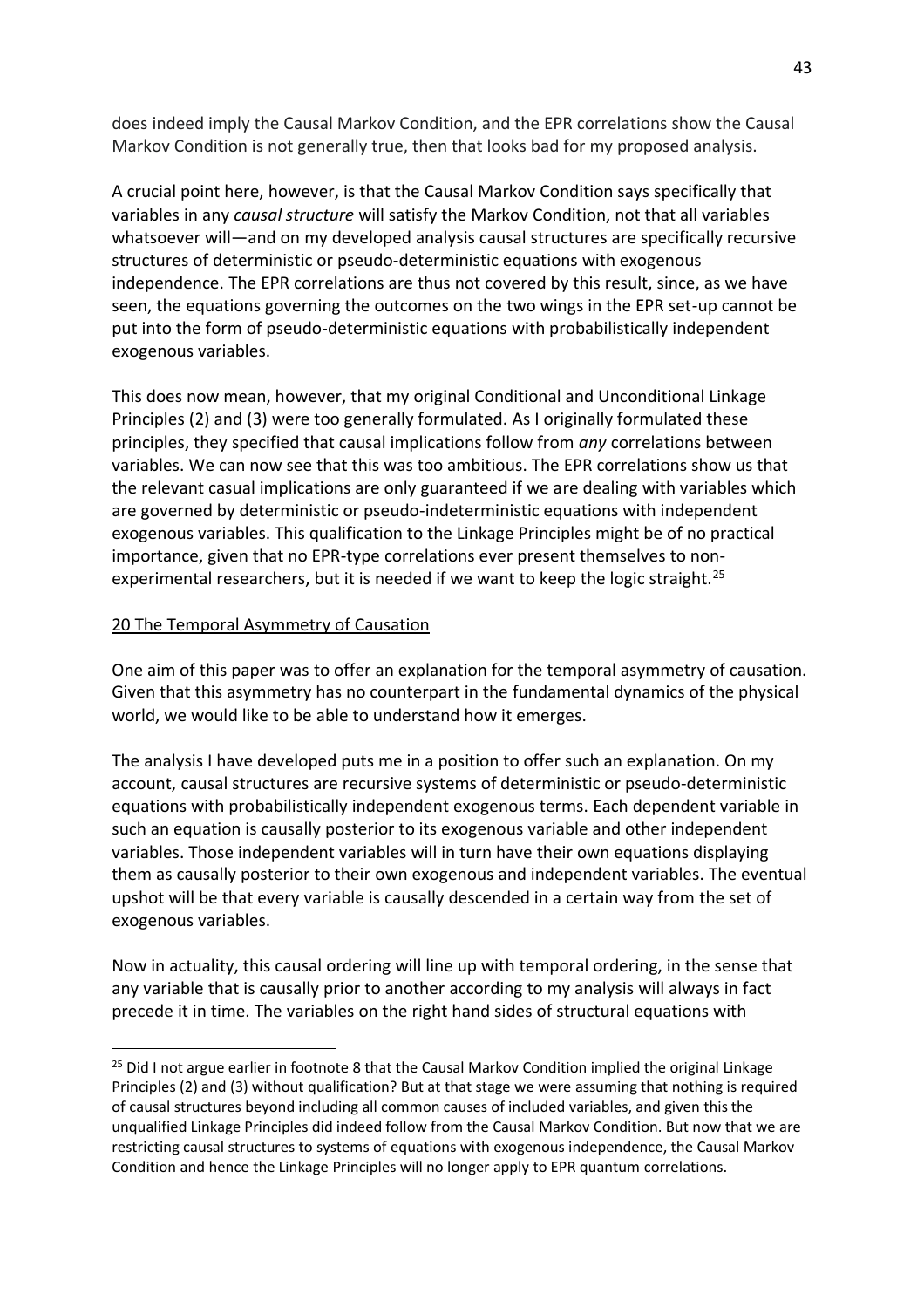exogenous independence always turn out, as a matter of fact, to be temporally prior to their dependent variables.

So far this does little more than restate the temporal asymmetry of causation. I might have offered an analysis of causation in other terms, but I am still simply presenting it as a datum that causes so analysed will never succeed their effects. What we would like, however, is some further explanation of why that should be so.

The points made in the last section suggest that we might be able to appeal to quantum processes to meet this challenge. It is natural to suppose that the exogenous terms in structural equations are the result of quantum superpositions resolving themselves into determinate outcomes when they interact with macroscopic systems. (Sometimes, I have suggested, this determinacy will temporally precede the relevant dependent variable, in which case we will have a deterministic structural equation. In other cases, the relevant structural equation will be only pseudo-deterministic, with a "dummy" exogenous variable signifying that the dependent variable is undetermined until it occurs.)

One immediate consequence of viewing the exogenous variables in this way is that we can attribute their probabilistic independence to the typical unconnectedness of the processes giving rise to quantum "collapses". In general, distinct quantum collapses will occur in interaction with unrelated macroscopic systems. It is true that, in the special circumstances of the EPR-type experiments, where the measurements on the two wings are carefully arranged, we will find co-ordinated collapses—which was why the "dummy" exogenous variables in my formalization of the EPR set-up violated the requirement of probabilistically independence. But I take cases like this to be the exception rather than the rule. In the wild, the different macroscopic systems with which spatially distributed quantum superpositions interact will not be co-ordinated in the way required to display EPR-like correlations, and we can thus take it that any "collapses" they prompt will display probabilistic independence.

Explaining the probabilistic independence of exogenous variables is one thing. But our current subject is the temporal asymmetry of causation. We want to explain why the exogenous variables in structural equations are always *temporally prior* to the variables that depend on them. Viewing them as the outcomes of "quantum collapses" might account for their probabilistic independence from each other. But it is not immediate obvious why this should mean they must temporally precede the further variables that causally depend on them.

It is relevant, however, that apparent quantum "collapses" themselves occur asymmetrically in time. The superposition comes first, and is then followed by the collapsed state. Different interpretations of quantum mechanics of course offer different accounts of the mechanics of quantum state "collapses". Still, it is a constraint on all these accounts that they should respect the way that such manifest collapses occur asymmetrically in time, with the determinate outcomes always occurring later that the quantum superpositions that precede them.

Does this now explain why quantum collapses always temporally precede the further events that depend on them in systems of recursive equations? I am not sure. At first pass it might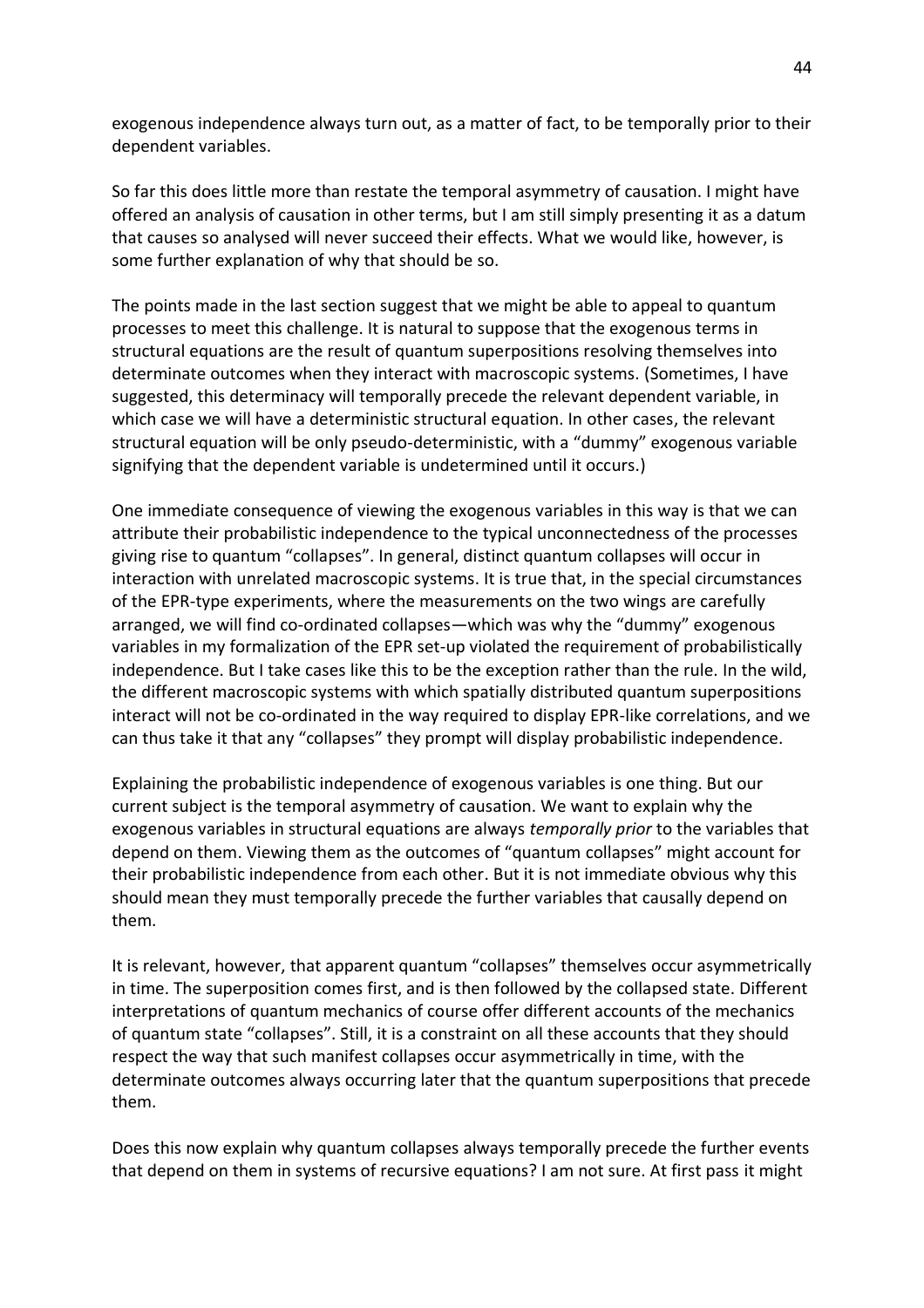seem natural to hold that an event that only becomes determinate at a certain time cannot influence goings-on at earlier times. But on reflection this simple thought arguably begs the question. Once a quantum outcome has become determinate, what rules out its being related by structural equations to events at earlier times, except some prior assumption that such temporally reversed influence is impossible?

At this stage I think it matters how we analyse quantum "collapses". In particular, I think that the Everettian interpretation of quantum mechanics has the resources to block this charge of begging the question. On non-Everettian interpretations, quantum "measurements" have unique outcomes, displayed in in the one actual universe, whch arguably means that non-Everettian views can offer no principled reason why later quantum outcomes should not influence earlier events, apart from the question-begging assumption that such temporally reversed influences are impossible. But on the Everettian view, quantum measurements result in all possible outcomes, each displayed in its own branch of reality, with the universe repeatedly splitting as time progresses. This allows Everettians to offer a rationale for rejecting temporally reversed influences. On their branching picture of reality, a chancy quantum outcome is not a determinate element of the world that preceded the apparent "collapse". That world evolved into multiple futures, each with its own determinate outcome. And this in itself would seem to rule out any given quantum outcome influencing pre-split events. Why could possible privilege that outcome as an influence on earlier events, when all the alternative possible outcomes are equally part of those events' futures?

On the Everettian picture, then, we seem to have a good explanation for why chancy quantum outcomes cannot be related by structural equations to events that precede them in time. The world inhabited by those earlier events doesn't contain those quantum outcomes as determinate elements, and so laws coordinating events in that world cannot portray those earlier events as response to those quantum outcomes. It is only once those outcomes have become determinate, each on their own future branch of reality, that they are available, so to speak, to exert their own distinctive influence on what later happens in that branch.

My analysis of causation thus makes the temporal asymmetry of causation a consequence of the temporal asymmetry of Everettian branching. The quantum events that provide the independent exogenous terms in structural equations are also responsible for the constant branching of the universe, as each possible outcome in any apparent quantum "collapse" instigates its own branch of reality. Because these outcomes are peculiar to their own branches, they can only be related by law to later events within those branches, not to earlier pre-split events. The asymmetry of causation thus turns out to be a natural consequence of the asymmetric orientation of quantum branching in time.

At the beginning of this paper I mentioned the Lewisian programme of accounting for the asymmetry of causation in terms of the "asymmetry of overdetermination". This asymmetry consists in the fact that any time will contain many independent traces of past events, but scarcely any of future events. However, the Lewisian tradition simply assumes this asymmetry without further explanation. From my perspective, this puts the cart before the horse. The "asymmetry of overdetermination" is a real enough phenomenon, but it is not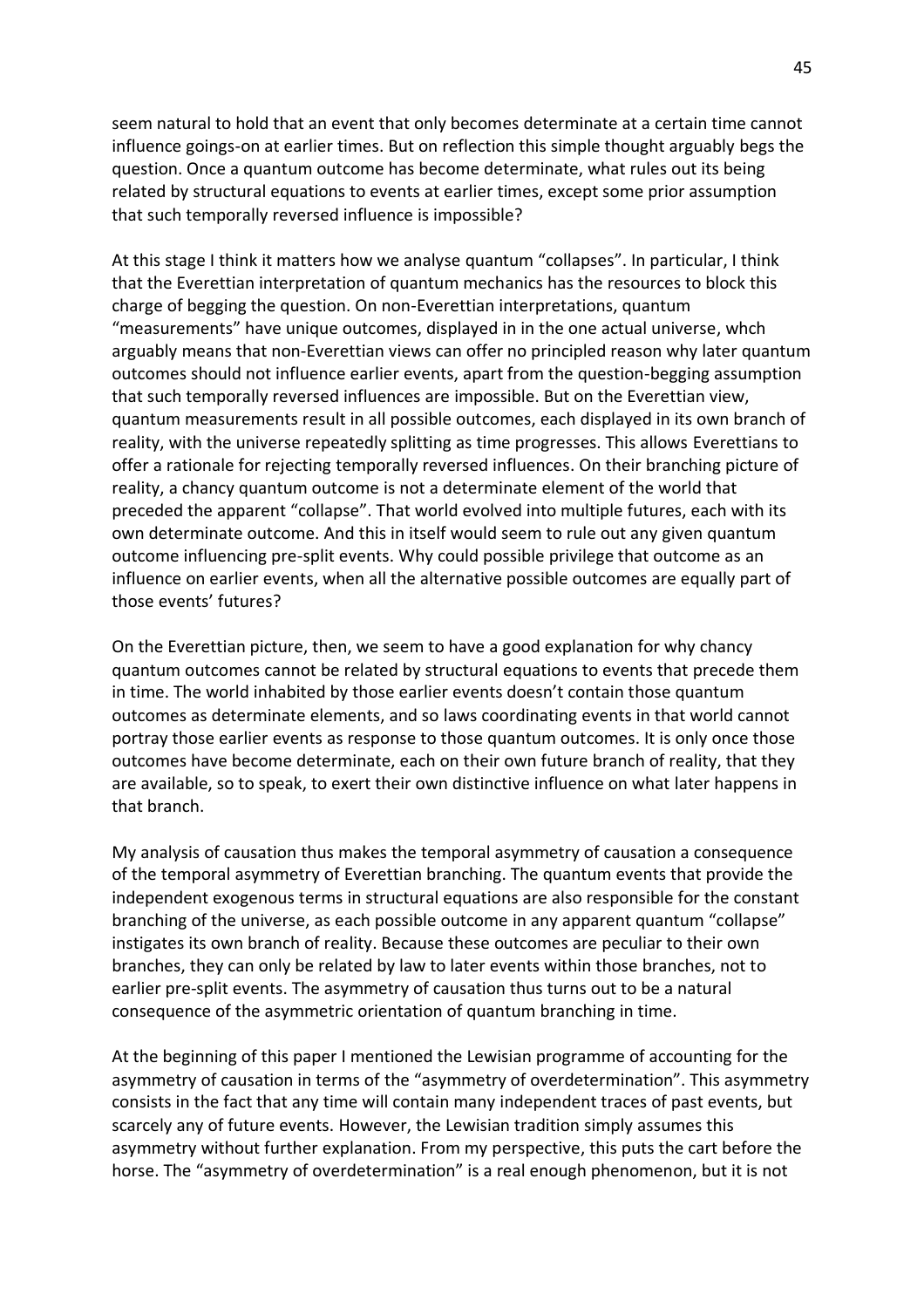prior to the asymmetry of causation. As I see it, the Lewisian derives from the asymmetric nature of causation, not the other way round.

To see why, note how my account implies that the joint effects of any cause will be correlated with each other. Two variables that are both correlated with a common ancestor in a system of deterministic or pseudo-deterministic equations with exogenous independence will necessarily be probabilistically dependent. By contrast, nothing in my account requires two variables with a joint descendant to be correlated. These points mean that the joint effects of any cause will tend to occur in concert, in a way that joint causes will not. Any given cause will thus typically be followed by a plurality of different events, each of which probabilistically indicates it. By contrast, any given effect will typically be correlated only with one identifiable precursor. From my perspective, then, the "asymmetry of overdetermination" is not an independent phenomenon to be invoked to explain the asymmetry of causation, but itself an upshot of the way that causation is itself asymmetrically orientated in time.<sup>26</sup>

# 21 The Ubiquity of Chance

I have argued that the causal structure of the world arises from the way certain variables are governed by deterministic or pseudo-deterministic structures of equations with exogenous independence. This analysis allows us to understand, first, how causes can be inferred from correlations, second, what grounds actual causation and counterfactual dependence, and finally why causation is temporally asymmetric.

Perhaps I should make it clear that that this account is intended as an a posteriori analysis of the *nature* of causation, not as any kind of conceptual analysis of the *idea* of causation. I have not sought to derive my analysis a priori from the way we intuitively think about causation, but rather have offered it as the best explanation for a range of a posteriori facts about causation, most centrally for the way causation characteristically displays itself in correlational patterns.

Some might feel inclined to object to my analysis that they can perfectly well conceive of one event causing another without the help of any exogenous variables satisfying probabilistic independence requirements. Consider, for example, a world with nothing else in it where one perfectly hard ball bumps into another and causes it to move. (Cf Ehring 1987, Sosa and Tooley 1993 Introduction.) My response is that we might be able to conceive of such a world, but we would be conceiving a metaphysical impossibility (Papineau 1988).

Given that my analysis does not derive from the concept of causation, I am happy to allow that we can coherently apply the concept to imaginary situations that fail to satisfy the analysis. But the resulting description, while conceptually consistent, will be metaphysically contradictory. It will describe a set-up that violates the a posteriori nature of causation. In

<sup>&</sup>lt;sup>26</sup> Loewer (2007) does aim to explain, in terms of the "past hypothesis", why we have "records" of the past but not the future. But his account fails to explain why we have *many* separate such records, which is what he assumes when he explains the direction of causation in terms of the asymmetry of overdetermination.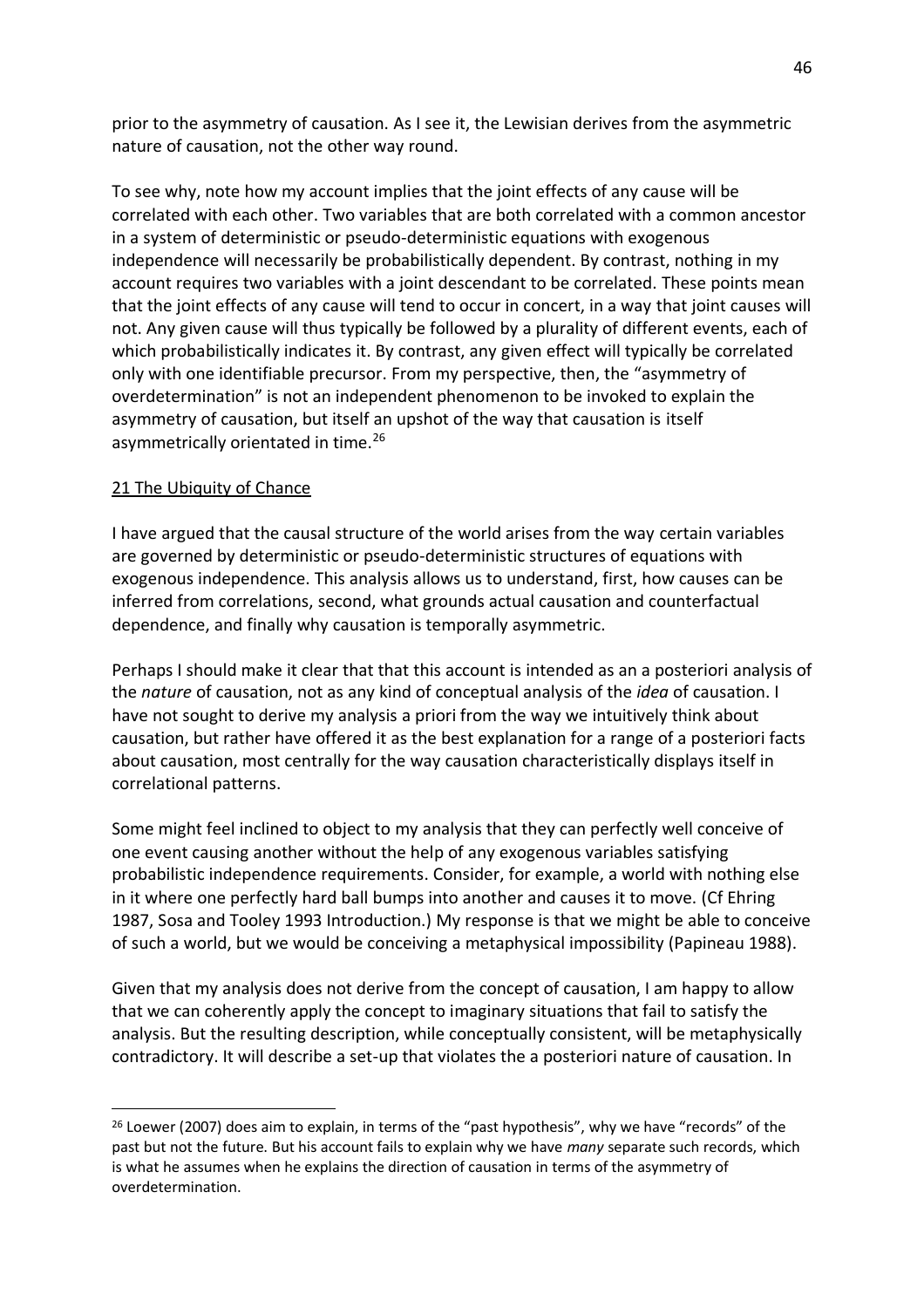truth, causation depends on systems of equations with exogenous independence, and will be absent from any world that lacked such complexity.

So it is no objection to my analysis that we can *conceive* of causes without independent exogenous variables. But there is a related worry. My analysis does at least require that all causal relations in the *actual* world are embedded in equations with exogenous independence—and this itself might seem an overly strong and implausible claim. How can I be confident that every single effect in the world has a plurality of causes one of which is probabilistically independent of the others?

I take the points made in the last two sections to provide an answer to this query. No observable feature of the world is insulated from the impact of chancy quantum processes. Of course some prior circumstances do make others overwhelmingly likely. In particular, we humans often go to great pains to arrange things to ensure that some specific outcome will follow. But absolute determination of any event by another at a temporal distance is an unattainable ideal. In principle, freaky quantum events can always disrupt any result. Variables representing those quantum events will thus feature among the causes of any observable outcome, and will thus provide the requisite exogenous independence, for the reasons given in the last section.

What if we conjoin all the influences that contribute to the outcome under consideration into one big determining cause? Then there will be no plurality of variables influencing the result, and so no question of whether one is probabilistically independent of the others. But that is not to the point. The central thesis of this paper is not that *all* ways of grouping the causes of an effect will present it as a function of probabilistically independent factors, but rather that there is always *some* way of so presenting the effect, which will then constitute those factors as its causes. I take the underlying quantum nature of reality to give us every reason to accept this thesis.<sup>27</sup>

## References

Beebee, H. and Menzies, P. 2020 "Counterfactual Theories of Causation" in Zalta, E. ed *The Stanford Encyclopedia of Philosophy* (Summer 2020 Edition)

Blalock, H. 1967 *Causal Inferences in Nonexperimental Research* New York: W. W. Norton

Blanchard, T. and Schaffer, J. 2017 "Cause without Default" in Beebee, H., Hitchcock, C. and Price, H. eds *Making a Difference*, Oxford: Oxford University Press 175–214

Briggs, R. 2012 "Interventionist Counterfactuals" *Philosophical Studies* 160: 139–66.

Cartwright, N. 1979 "Causal Laws and Effective Strategies" *Noûs*, 13: 419–437

<sup>&</sup>lt;sup>27</sup> I would like to thank Thomas Blanchard, Julien Dutant, Toby Friend, Totte Harinen, Jenn McDonald, Davide Pigoli and Henry Taylor for comments on earlier versions of this paper.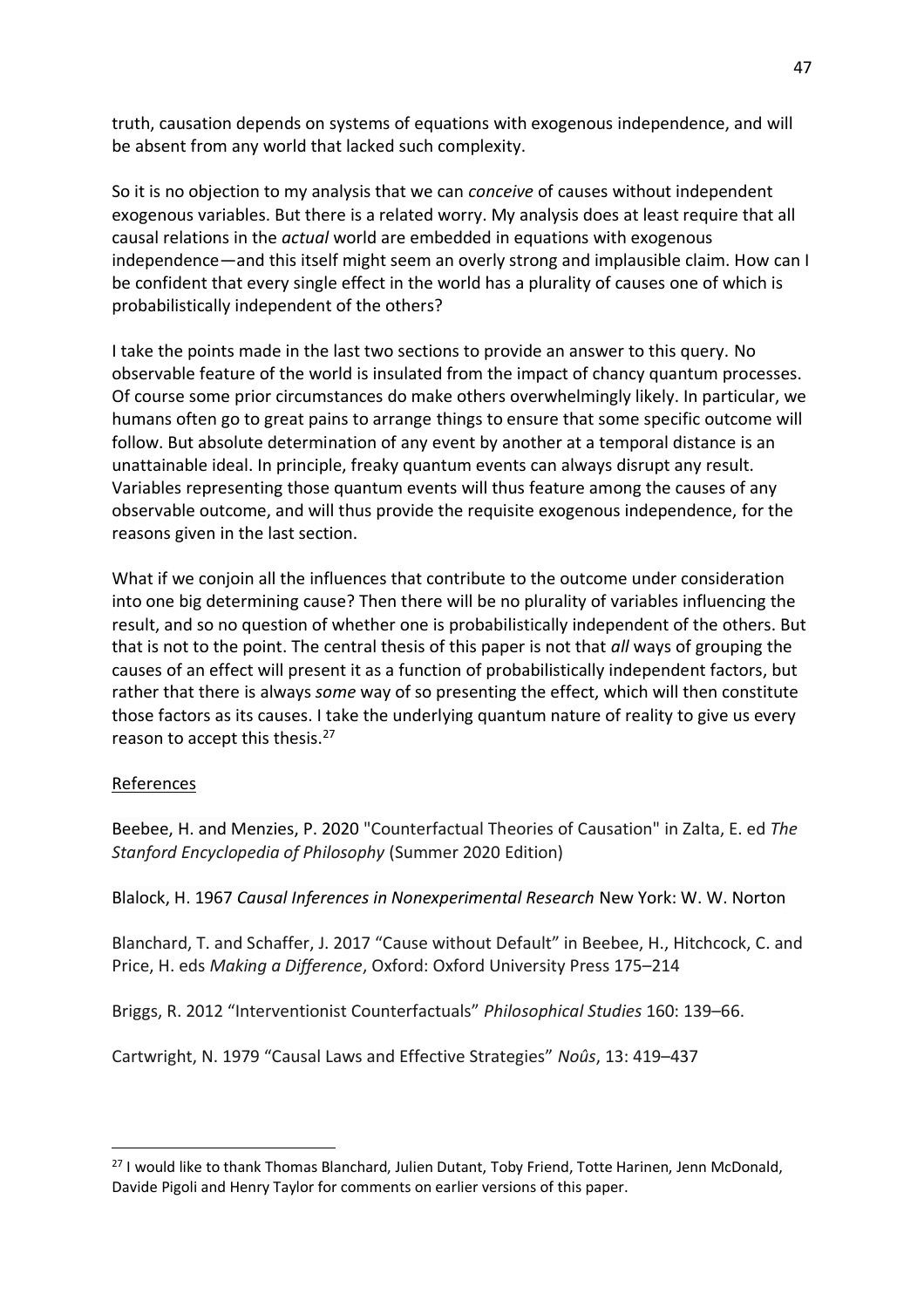Cartwright, N. 1989 *Nature's Capacities and their Measurement* Oxford: Oxford University Press

Cartwright, N. 2002 "Against Modularity, the Causal Markov Condition, and any Link between the Two: Comments on Hausman and Woodward" *The British Journal for the Philosophy of Science* 53**:** 411-53

Dearden, L. Ferri, J and Meghir, C. 2002 "The Effect of School Quality on Educational Attainment and Wages" *Review of Economics and Statistics* 4: 1-20

Dupré, J. 1984 "Probabilistic Causality Emancipated" in French, P., Uehling, T. and Wettstein, H. eds *Midwest Studies in Philosophy IX* Minneapolis: University of Minnesota Press 169–75

Durkheim, E. 1897 *Suicide: A Study in Sociology* translated by Spaulding, J. and Simpson, G. London: Routledge & Kegan Paul

Ehring, D. 1987 "Papineau on Causal Asymmetry" *British Journal for the Philosophy of Science* 38: 81-7

Einstein, A., Podolsky, B. and Rosen, N. 1935 "Can Quantum-Mechanical Description of Physical Reality be Considered Complete?" *Physical Review* 47: 777–780

Elga, A. 2000 "Statistical Mechanics and the Asymmetry of Counterfactual Dependence" *Philosophy of Science* 68, 313-24

Fisher, R. A. 1925 *Statistical Methods for Research Workers* Edinburgh: Oliver and Boyd

Galles, D. and Pearl, J. 1998 "An Axiomatic Characterization of Causal Counterfactuals" *Foundations of Science* 3: 151–82

Good, I. J. 1961-2 "A Causal Calculus I–II" *British Journal for the Philosophy of Science* 11: 305–18, 12: 43–51

Glymour, C. 2004 "*Making Things Happen* by James Woodward" *British Journal for the Philosophy of Science* 55: 779-90

Halpern, J. 2016 *Actual Causality* Cambridge Mass: MIT Press

Healey, R. 1997 "Nonlocality and the Aharonov-Bohm Effect" *Philosophy of Science* 64: 18- 41

Hausman, D. 1998 *Causal Asymmetries* Cambridge: Cambridge University Press

Hausman, D. and Woodward, J. 1999 "Independence, Invariance and the Causal Markov Condition" *The British Journal for the Philosophy of Science* 50**:** 521-83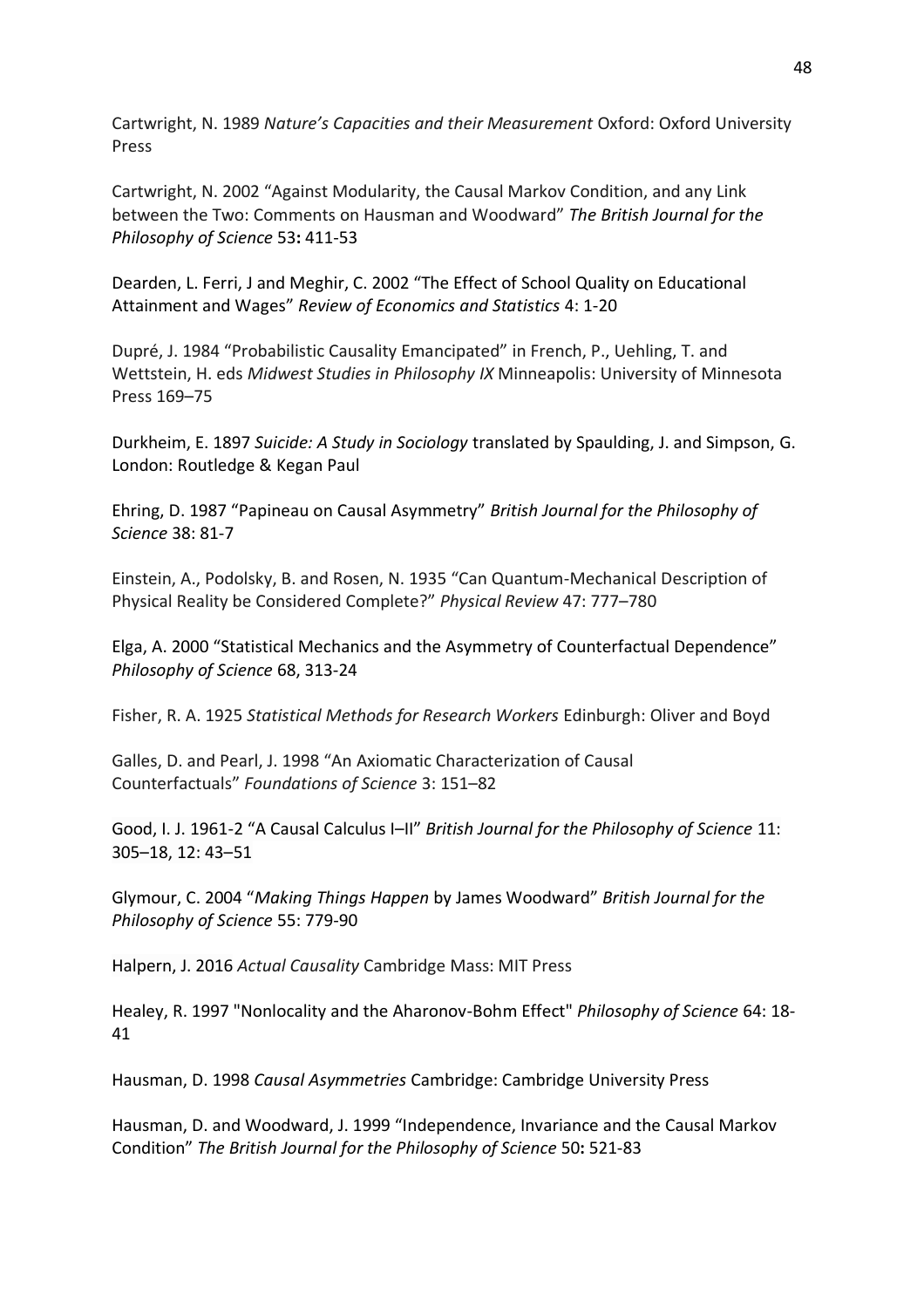Hesslow, G. 1976 "Two Notes on the Probabilistic Approach to Causality" *Philosophy of Science* 43: 290 – 92

Hiddleston, E. 2005 A Causal Theory of Counterfactuals" *Nous* 39: 232–57

Hitchcock, C. 2001 "The Intransitivity of Causation Revealed in Equations and Graphs" *Journal of Philosophy*, 98: 273–99

Hitchcock, C. 2018 "Causal Models" in Zalta, E. ed *The Stanford Encyclopedia of Philosophy* (Summer 2018 Edition)

Hofer-Szabó G., Rédei, M., and Szabó, L. 2013 *The Principle of Common Cause* Cambridge: Cambridge University Press

Hoover, K. 2003 "Nonstationary Time Series, Cointegration, and the Principle of the Common Cause" *The British Journal for Philosophy of Science* 54: 527–51

Khatri, C. and Rao, C. 1976 "Characterizations of Multivariate Normality. I. Through Independence of Some Statistics" *Journal of Multivariate Analysis* 6: 81-94

Lazarsfeld, P. and Rosenberg, M. 1955. *The Language of Social Research: A Reader in the Methodology of the Social Sciences* Glencoe Ill: Free Press

Lewis, D. 1973 "Causation" *Journal of Philosophy* 70 :556-567

Lewis, D. 1979 "Counterfactual Dependence and Time's Arrow" *Nous* 13: 455-76

Loewer, B. 2007 "Counterfactuals and the Second Law" in Price, H. and Corry, R. eds *Causation, Physics, and the Constitution of Reality: Russell's Republic Revisited* New York: Oxford University Press, pp. 293-326

Papineau, D. 1988 "Response to Ehring's 'Papineau on Causal Asymmetry'" *British Journal for the Philosophy of Science* 39: 521-5

Papineau, D. 1991 "Correlations and Causes" *British Journal for the Philosophy of Science* 42: 397-412

Papineau, D. 1992 "Can We Reduce Causal Direction to Probabilities?" *Philosophy of Science Association Vol 1992* 2: 238-52

Papineau, D. 2001 "Metaphysics over Methodology: Why Infidelity Provides no Grounds to Divorce Causes from Probabilities" in Galavotti, M.-C., Suppes, P. and Costantini. D. eds *Stochastic Causality* Stanford: CSLI Publications 15-38

Pearl, J. 2000 *Causality: Models, Reasoning, and Inference* Cambridge: Cambridge University Press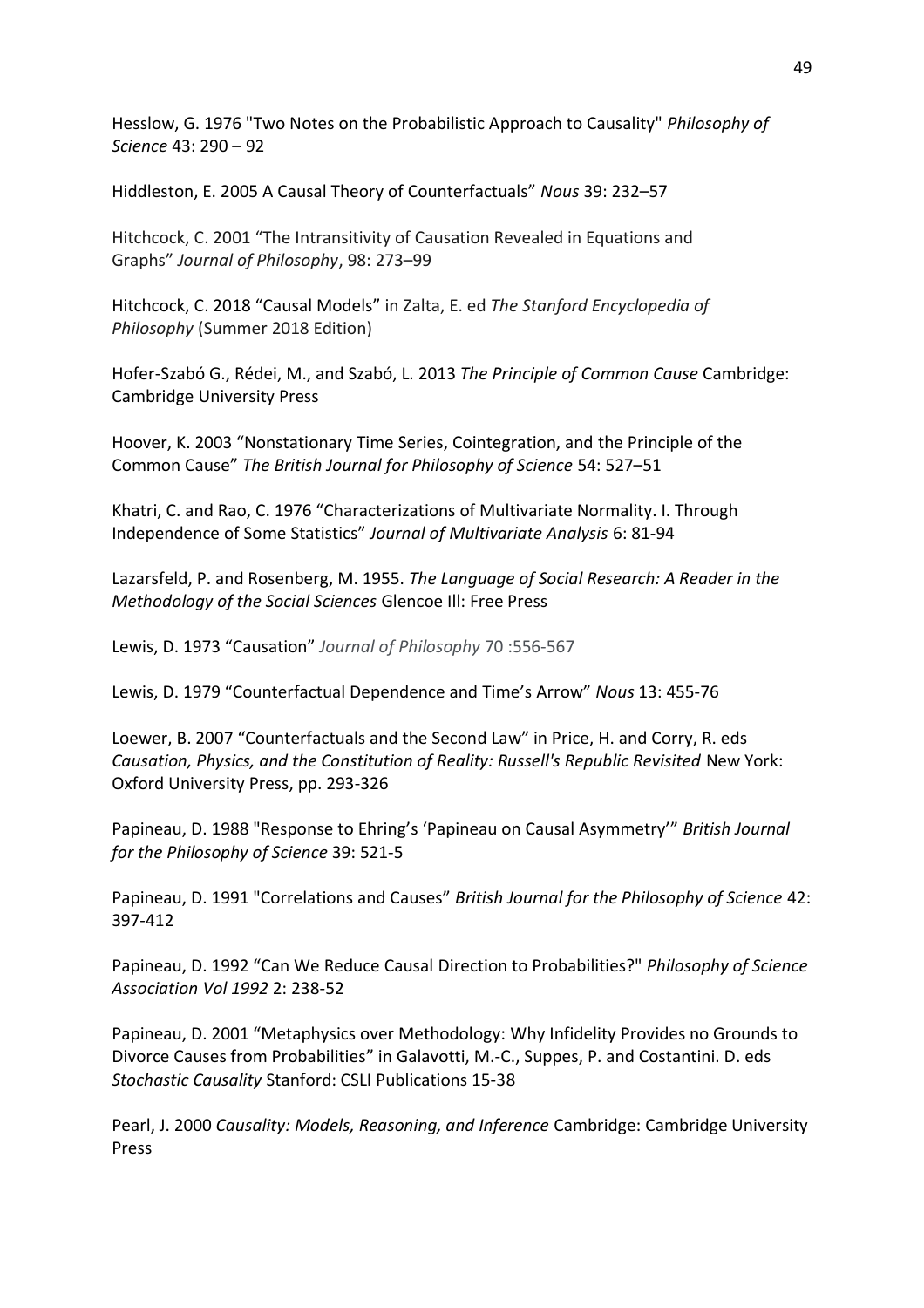Pearl, J. 2017 "The Eight Pillars of Causal Wisdom" edited transcript of a lecture at West Coast Experiments April 2017 [https://ftp.cs.ucla.edu/pub/stat\\_ser/wce-2017.pdf](https://ftp.cs.ucla.edu/pub/stat_ser/wce-2017.pdf)

Pearl, J. 2018 *The Book of Why* London: Allen Lane

Peters, J., Janzing, D., and Schölkopf, B. 2017 *Elements of Causal Inference: Foundations and Learning Algorithms* Cambridge Mass: MIT Press

Pollock, S. 2014 "Econometrics: A Historical Guide for the Uninitiated" *Working Paper 14/05* Department of Economics, University of Leicester

Reichenbach, H. 1956 *The Direction of Time* Los Angeles: University of California Press

Salmon, W. 1984 *Scientific Explanation and the Causal Structure of the World* Princeton: Princeton University Press

Schaffer, J. 2004 "Counterfactuals, Causal Independence and Conceptual Circularity" Analysis 64: 299-309

Schurz, G. 2017 "Interactive Causes: Revising the Markov Condition" *Philosophy of Science* 84: 456–79

Schurz, G. and Gebharter, A. 2016 "Causality as a Theoretical Concept" *Synthese* 193: 1073- 103

Simon, H. 1953 "Causal Ordering and Identifiability" in Hood, W. and Koopmans, T. eds *Studies in Econometric Method: Cowles Commission for Research in Economics* 49-74

Sober, E. 2001 "Venetian Sea Levels, British Bread Prices, and the Principle of the Common Cause" *The British Journal of Philosophy of Science* 52: 331–46

Sosa, E. and Tooley, M. 1993 "introduction" in Sosa, E. and Tooley, M. eds *Causation* Oxford: Oxford University Press 1-32

Spirtes, P., Glymour, C., and Scheines, R. 1993 *Causation, Prediction and Search* Springer-Verlag New York

Spohn, W. 2001 "Bayesian Nets Are All There Is to Causal Dependence" in Galavotti, M-C, Suppes,P and Costantini. D eds *Stochastic Causality* 157-72

Strevens, M. 2007 "Essay review of Woodward *Making Things Happen*" *Philosophy and Phenomenological Research* 74: 233-49

Strevens, M. 2008 "Comments on Woodward *Making Things Happen*" *Philosophy and Phenomenological Research* 77: 171-92